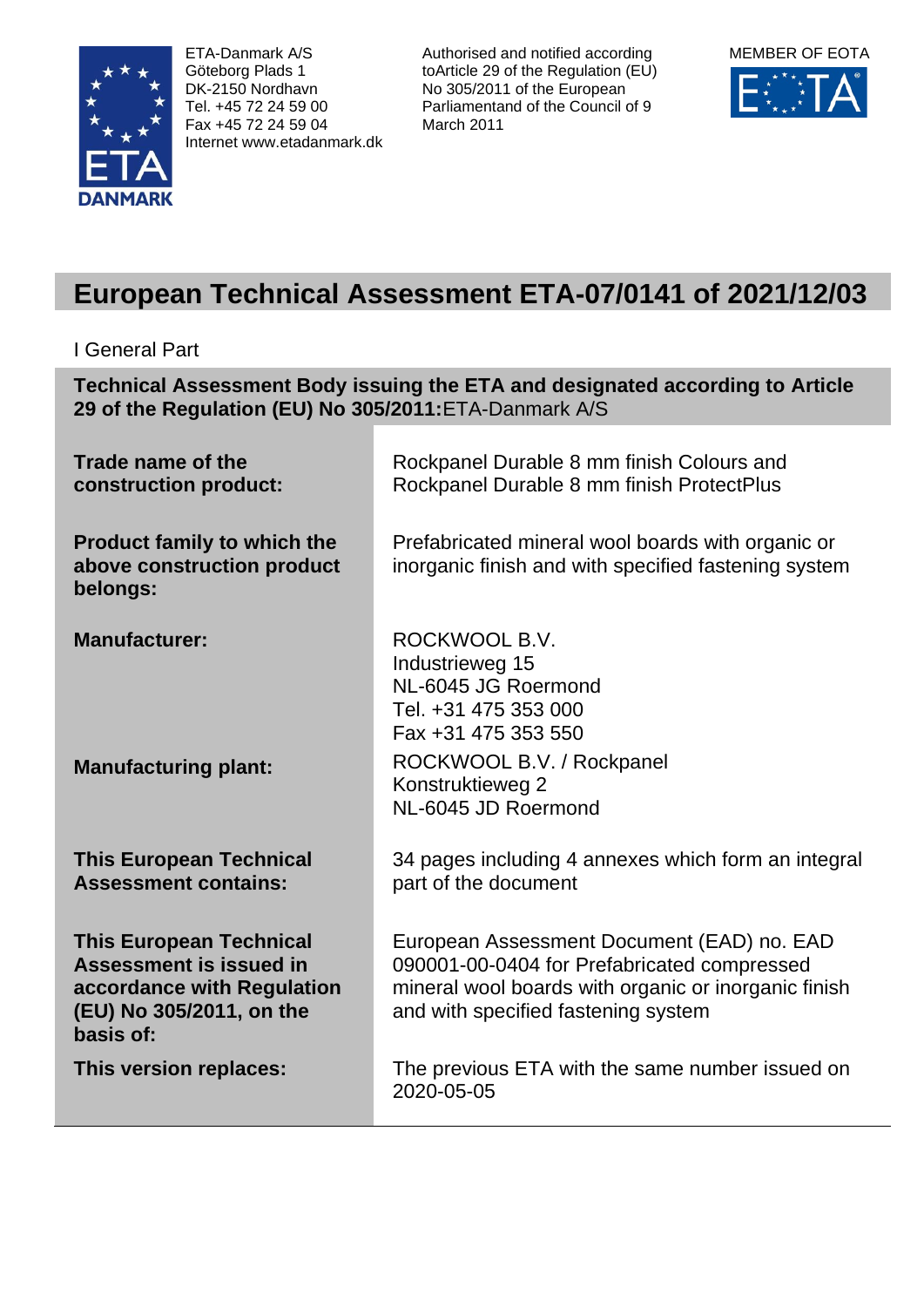Translations of this European Technical Assessment in other languages shall fully correspond to the original issued document and should be identified as such.

Communication of this European Technical Assessment, including transmission by electronic means, shall be in full (excepted the confidential Annex(es) referred to above). However, partial reproduction may be made, with the written consent of the issuing Technical Assessment Body. Any partial reproduction has to be identified as such.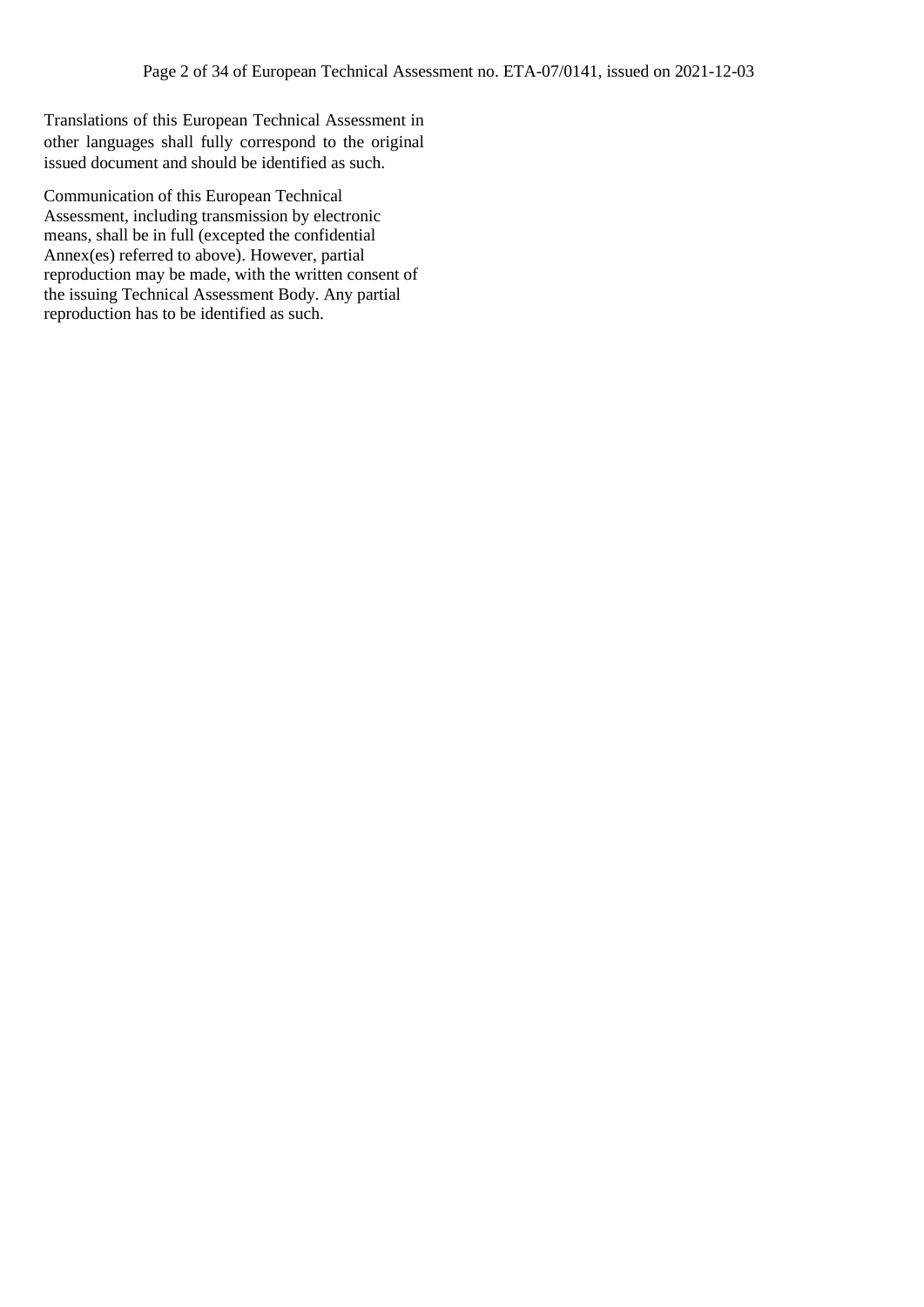# **II SPECIFIC PART OF THE EUROPEAN TECHNICAL ASSESSMENT**

# **1 Technical description of product and intended use**

### **Technical description of the product General**

Rockpanel Durable 8 mm finishes Colours and Rockpanel Durable 8 mm finish ProtectPlus is prefabricated compressed mineral wool boards with thermo-setting synthetic binders. The boards are fastened to timber, aluminium or steel subframes. Fastening to the timber subframe is carried out with corrosion resistant nails or screws or by bonding (with an intermediate Rockpanel strip with specified finish). Fastening to aluminium subframe is carried out with corrosion resistant rivets or by bonding.

Fastening to steel subframe is carried out with corrosion resistant screws or rivets

Mechanical fasteners, gaskets, adhesives with primers, strips for bonding and aluminium profiles are specified by the ETA-holder.

The Rockpanel Durable Colours panels are surface treated with a four-layer water-borne polymer emulsion paint on one side, in a range of colours.

The Rockpanel Durable ProtectPlus panels are surface treated with a four-layer water-borne polymer emulsion paint on one side, which has been provided with an extra anti-graffiti clear coat as a fifth layer on the colour paint.

The physical properties of the panels are indicated in table 1.

### **Table 1**

| <b>Property</b>                    | <b>Value</b>                       |
|------------------------------------|------------------------------------|
| Thickness, nominal                 | 8 mm                               |
| Length, max                        | 3050 mm                            |
| Width, max                         | 1250 mm                            |
| Density, nominal                   | 1050 kg/m <sup>3</sup>             |
| Bending strength, length and width | $f_{05} \geq 27$ N/mm <sup>2</sup> |
| Modulus of elasticity              | $m(E) \ge 4015$                    |
|                                    | $N/mm^2$                           |
| Thermal conductivity EN 10456      | $0,37 W/(m \cdot K)$               |
| Cumulative dimensional change      | Length: 0,085 %                    |
|                                    | Width: 0,084 %                     |
| Coefficient of thermal expansion,  | $\alpha = 10,5$                    |
| length and width                   | $10^{-6}$ °K $^{-1}$               |
| Coefficient of moisture expansion  | $0,302$ mm/m                       |
| 23 °C/50 %RH to 95 %RH             | after 4 days                       |

#### **Finishes**

The finish is indicated in table 2. The paints are

provided in a number of colours.

| Table 2 | <b>Finish Rockpanel Durable boards</b> |                          |
|---------|----------------------------------------|--------------------------|
|         | Rockpanel Durable Colours:             | Colourpaint [a]          |
|         | (water-borne polymer emulsion          |                          |
| paint)  |                                        |                          |
|         | Rockpanel Durable ProtectPlus:         | Clear coat pure or       |
|         | (water-borne polymer emulsion          | Clear coat with          |
|         | paint with anti-graffiti clear         | wood texture             |
| coat)   |                                        | "Woods" e.g.:            |
|         |                                        | Teak, Alder,             |
|         |                                        | Cherry, Clearcoat        |
|         |                                        | with stone texture       |
|         |                                        | "Stones" e.g.            |
|         |                                        | Mineral Chalk,           |
|         |                                        | <b>Basalt Anthracite</b> |
|         |                                        | etc., or with            |
|         |                                        | metallic particles       |
|         |                                        | e.g. Metallics           |
|         |                                        | Aluminium,               |
|         |                                        | Briliant Karbo,          |
|         |                                        | Chameleon etc.           |

[a] Also available with a water-borne polymer emulsion primer for painting on the building site

The colourfastness of the panels is indicated in table 3.

| <b>Colourfastness Rockpanel Colours</b><br>Table 3 |                            |
|----------------------------------------------------|----------------------------|
| <b>Property</b>                                    | <b>Value (ISO 105 A02)</b> |
| Colour fastness after                              | Rockpanel Durable          |
| 5000 hours artificial                              | Colours: 3-4 or better     |
| weathering                                         | Rockpanel Durable          |
| (TR010 Class S)                                    | ProtectPlus: 4 or better   |

#### **Subframes**

The panels are attached to the building by fixing to a sub-frame of aluminium, steel or wood.

The vertical battens should have a minimum thickness of 28 mm (solid wood).

Also LVL battens (Laminated Veneer Lumber) with a minimum thickness of 27 mm, according to EN 14374, can be used (Ultralam R, CE 0672-CPD-I)

#### *Appropriate preservative treatment of subframes*

*Use the appropriate part of EN 335 to identify the "use class" of a given service environment and geographical location. Table 1 in EN 335 will assist in determining the biological agents that can attack timber in certain situations. The user can then consider the type and duration of performance required select an appropriate level of durability and ensure that the timber or wood-based product specified has either, as a natural (see EN 350-2) or an acquired characteristic durability as the result of appropriate preservative treatment (see EN 351-1).*

The minimum thickness of the vertical aluminium profiles is 1,5 mm. The aluminium is AW-6060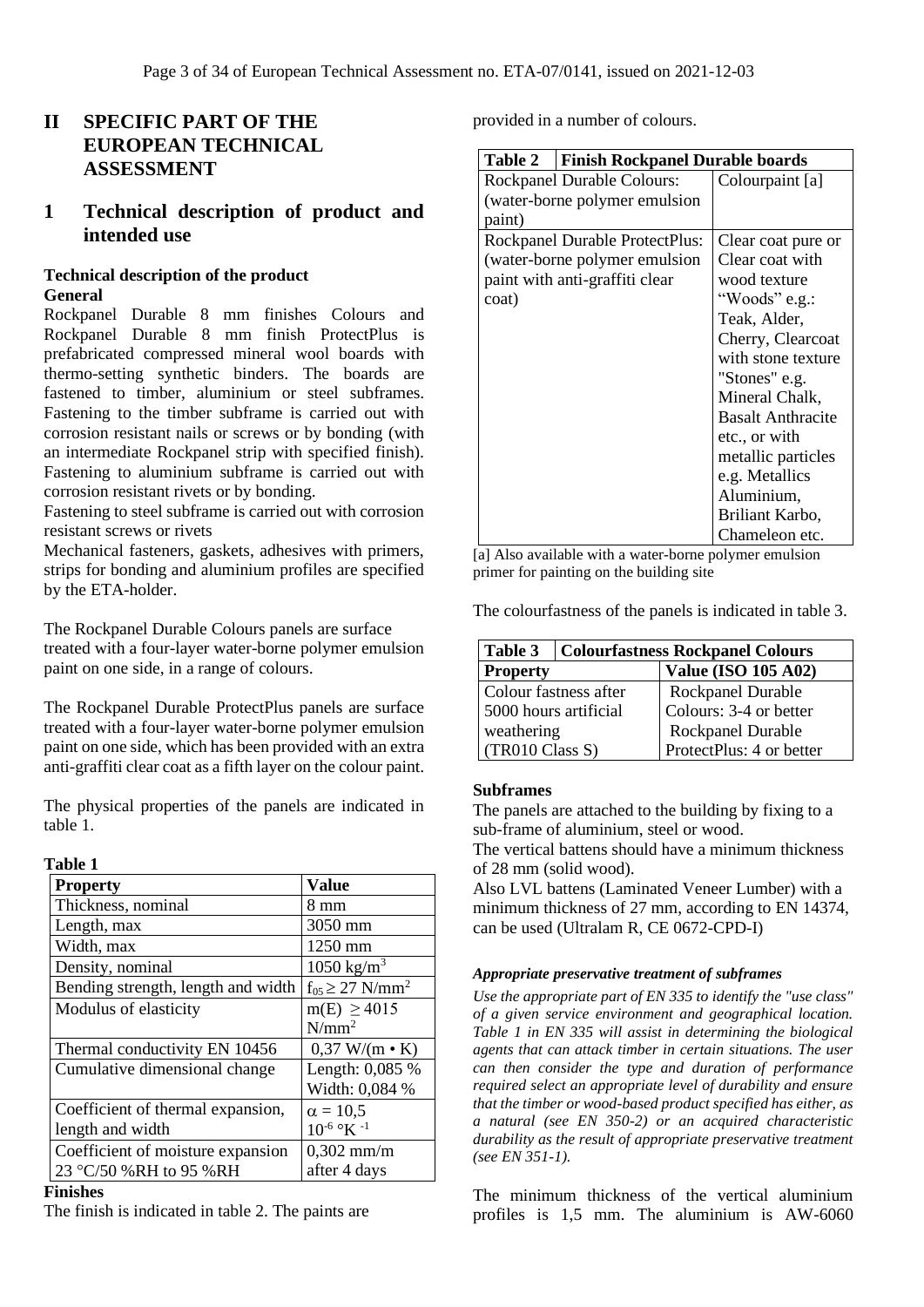according to EN 755-2. The  $R_m/R_{p0,2}$  value is 170/140 for profile T6 and 195/150 for profile T66.

The minimum thickness of the vertical steel profiles is either 1,0 mm [a] ( steel quality is  $S320GD + Z EN$ 10346 number 1.0250 , or equivalent for cold forming), or 1,5 mm [a] (steel quality EN 10025-2:2004 S235JR number 1.0038).

[a] *The minimum coating thickness (Z or ZA) is determined by the corrosion rate (amount of corrosion loss in thickness per year) which depends on the specific outdoor atmospheric environment.*

*The Zinc Life Time Predictor can be used to calculate the Corrosion Rate in m/y for a Z coating:*  <http://www.galvinfo.com:8080/zclp/>[copyright The International Zinc association].

*The coating designation (classification which determines the coating mass) shall be agreed between the contractor and the building owner.* 

*Alternatively a hot dip galvanized coating according to EN ISO 1461 can be used.*

#### **Joints**

#### **Horizontal joints on metal sub-constructions**

The horizontal joints between the panels can be open in the case of steel supports or aluminium rail supports.

#### **Horizontal joints on timber sub-constructions**

The horizontal joints between the panels are made with a Rockpanel "A" extruded aluminium chair profile or equivalent in the case of panels mechanically fixed on timber battens. The chair profile has an overlap of at least 15 mm on the board above the profile. See annex 1.

A 3 mm thick EPDM foam gasket (self-adhering backside) is fixed to the timber battens. If the horizontal joint is closed with an aluminium chair profile, the vertical joint is backed with the 60 mm wide gasket and for the intermediate battens the 36 mm gasket is used.

In the case of open horizontal joints the width of the gasket 15 mm at both sides wider than the batten.

#### **Fasteners**

The panels are mechanically fixed or bonded either to vertical timber (with intermediate Rockpanel strips and specified finish) or aluminium subframe. The mechanical fastening to steel subframe is carried out with stainless steel screws or stainless steel rivets. The mechanical fastening to timber battens is carried out with either Rockpanel stainless steel screws  $4.5 \times 35$  mm no 1.4401 or 1.4578 (EN 10088) with heads in the colour of the panels or Rockpanel ring shank nails. Ring shank nails are available: option 1 "Rockpanel High

Performance nail": 2,7/3,1 x 35 mm (dimensions according table 8.2) or option 2 "Rockpanel standard nail": 2,7/2,9x 32 /40 mm (dimensions standard version according table 8.1). The ring shank nails must be from stainless steel quality no. 1.4401 or 1.4578 (EN 10099) with heads in the with heads in the colour of the panels.

Fastening to aluminium is carried out with aluminium EN AW-5019 (AIMg5) rivets, head diameter 14 mm, shank diameter 5 mm, head colour coated. The mechanical fastening to steel subframe is carried out with either EN 10088 (no 1.4578) rivets, head diameter 15 mm, body diameter 5 mm, head colour coated, or EN 10088 (no 1.4567) rivets, head diameter 14 mm, body diameter 5 mm, head colour coated.

For correct fixing, a riveting tool with rivet spacer must be used , see annex 3 Table 8.4.

For fixing to steel frames also a stainless steel EN 10088 no. 1.4404 self- drilling screw, head diameter 12 mm is available. The screw is available in 5.5 x 25 for clamping thickness up to 10 mm and in 5,5 x 35 mm for clamping thickness up to 19 mm. See annex 3 table 8.5.

Bonding to both timber (with intermediate Rockpanel strips and specified finish) and aluminium rails is carried out with Rockpanel Tack-S adhesive. The bonding shall be carried out in accordance with the manufacturer's instructions. See annex 1. Bonding is only allowed on vertical sub-constructions with a drained cavity for ventilated applications.

The maximum fixing distances, hole diameter and design value of the axial load appears from annex 2, tables 5, 6 and 7.

The installation method with the use of fixed points and moving points appears from table 7 and figure 8.

# **2 Specification of the intended use in accordance with the applicable EAD**

The boards are intended for external cladding and for fascias and soffits. The cladding on vertical timber battens with mechanically fixed boards can be carried out with or without ventilated cavities at the back. The cladding on vertical timber battens provided with mechanically fixed Rockpanel strips (with specified finish) with the bonding system must be carried out with a ventilated cavity at the back. The cladding on vertical aluminium or steel support shall be carried out with a ventilated cavity at the back. See annex 1.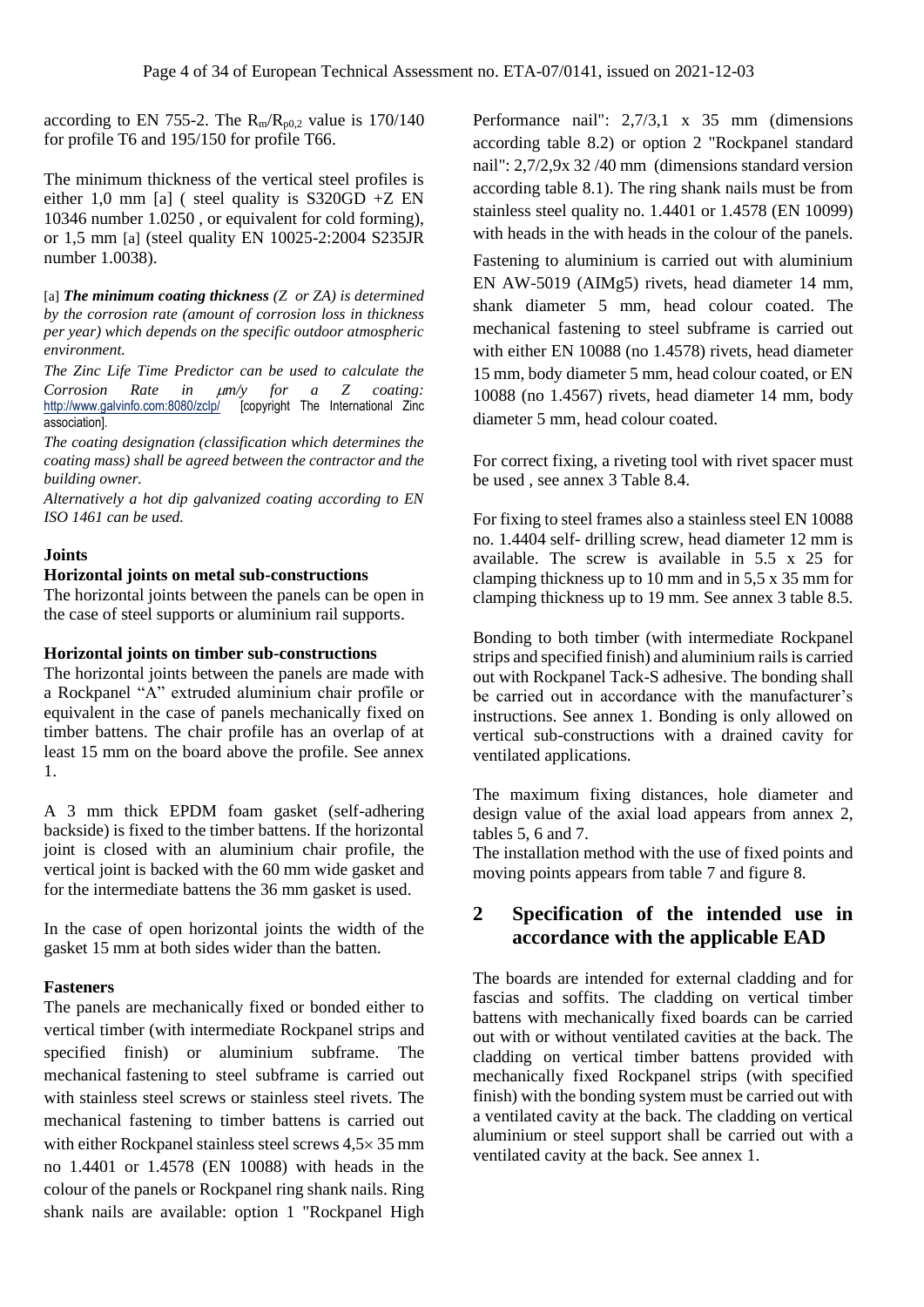The provisions made in this European Technical Assessment are based on an assumed intended working life of the kit of 50 years.

In additition, for aluminium support systems intended to be used for facades:

In some member states national climate conditions may reduce the service life of the aluminium support system to 35 years or more.

An additional assessment of the aluminium support system might be necessary to comply with Member State regulations or administrative provisions.

The indications given on the working life cannot be interpreted as a guarantee given by the producer or Assessment Body, but are to be regarded only as a means for choosing the right products in relation to the expected economically reasonable working life of the works.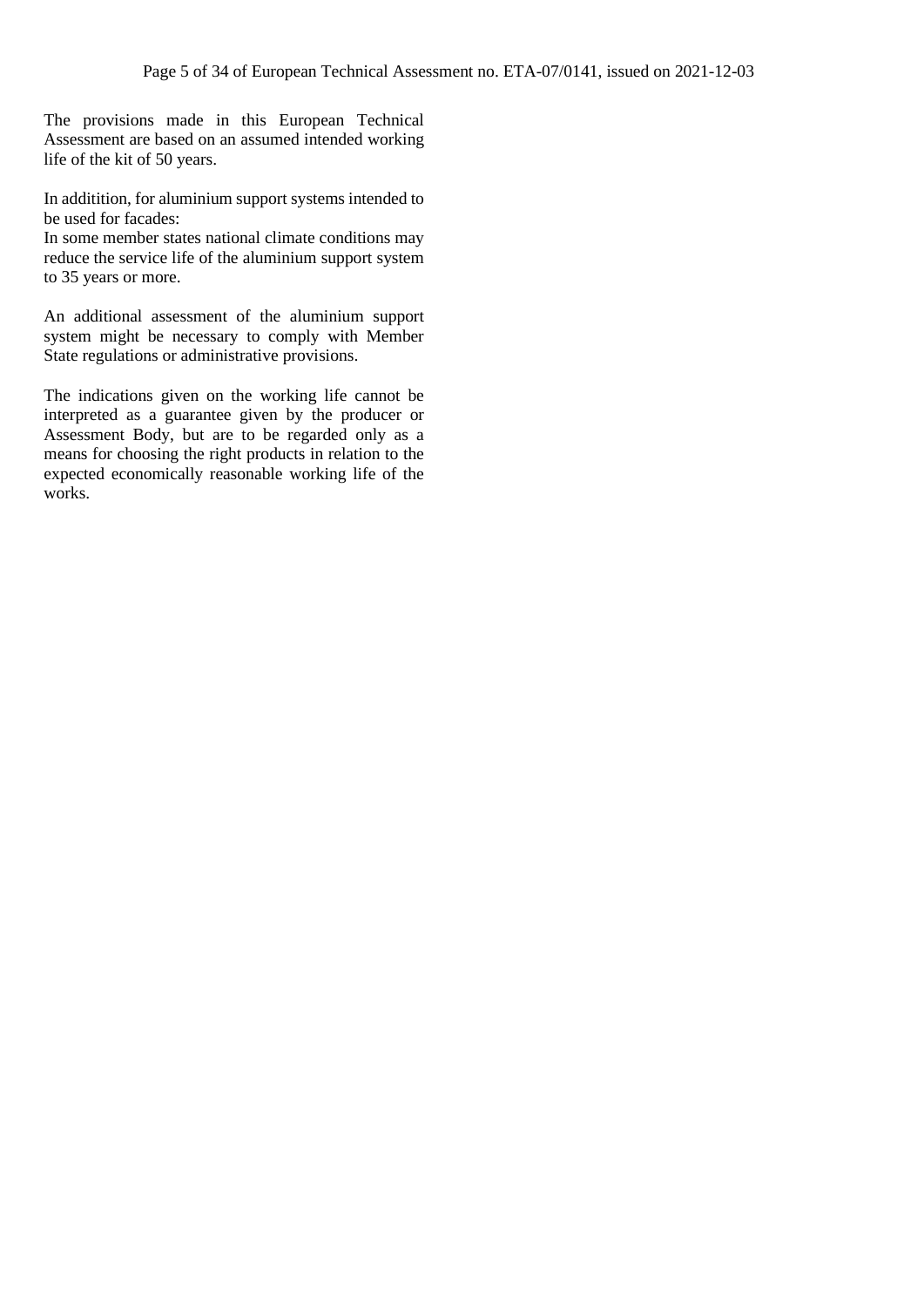# **3 Performance of the product and references to the methods used for its assessment**

| Characteristic                     |                                          | <b>Assessment of characteristic</b>                                                                                                                                             |
|------------------------------------|------------------------------------------|---------------------------------------------------------------------------------------------------------------------------------------------------------------------------------|
| 3.2 Safety in case of fire (BWR 2) |                                          |                                                                                                                                                                                 |
| Reaction to fire.                  |                                          | The aluminium profiles are classified as <b>Euroclass A1</b><br>Classification of panels: See table 4                                                                           |
| <b>(BWR 3)</b>                     | 3.3 Hygiene, health and the environment  |                                                                                                                                                                                 |
| Dangerous substances               |                                          | The kit does not contain/release dangerous substances *),<br>except<br>Formaldehyde concentration 0,0105 mg/m <sup>3</sup> Formaldehyde<br>class E1                             |
|                                    |                                          | The used fibres are not potential carcinogenic<br>No biocides are used in the Rockpanel boards<br>No flame retardant is used in the boards<br>No cadmium is used in the boards. |
|                                    | Water vapour permeability                | <b>Durable Colours:</b> $S_d < 1,80$ <b>m</b> at 23 <sup>o</sup> C and 85 % RH<br><b>Durable ProtectPlus:</b> $S_d < 3.5$ <b>m</b> at 23 <sup>o</sup> C and 85 % RH             |
|                                    |                                          | The designer shall consider the relevant needs for ventilation,<br>heating and insulation to minimise condensation in service.                                                  |
| ventilated applications            | Water permeability incl. joints for non- | No performance assessed                                                                                                                                                         |

#### **3.4 Safety and accessibility in use (BWR 4)**

In absence of national regulations the design values  $X_d$  may be calculated as indicated in the ETA (see tables 6-1 up to and including 6-10). Below is mentioned the safety factors which has been used in the calculation of the design values.

Fixing position and design value  $X_d$  of the axial load M/E/C (Middle/Edge/Corner) of mechanical fixings corresponding to the wind load resistance (load acting perpendicular to the façade)

#### *Remark:*

Design value  $X_d$  obtained by dividing the characteristic value *X<sup>k</sup>* by a partial factor  $\gamma_M$  :  $X_d = X_k / \gamma_M$ 

#### **Rockpanel rivets:**

To an aluminium subframe, design value *X<sup>d</sup>* : **654/309/156 N** (Annex 2 Table 6-1 row (16))

#### **Rockpanel Screws for steel**

To a steel subframe design value *Xd*: **533/241/118** (Annex 2 Table 6-2 row (16))

#### **Rockpanel screws for timber:**

Design value  $X_d$  depends on the modification factor  $k_{mod}$ , the strength class of the wood and the different material factors γ<sup>M</sup> .

Boards to a solid timber subframe: see Annex 2 Tables 6-3 and 6-4, row (25), (26) and (27). Strips to a solid timber subframe (bonding system): see

Annex 2 Tables 6-7 and 6-8, row (21), (22) and (23).

#### **Rockpanel High performance nails:**

Design value  $X_d$  depends on the modification factor  $k_{mod}$ , the strength class of the wood and the different material factors  $\gamma_M$ .

Boards to a solid timber subframe see Annex 2 Table 6-6, row (25), (26) and (27).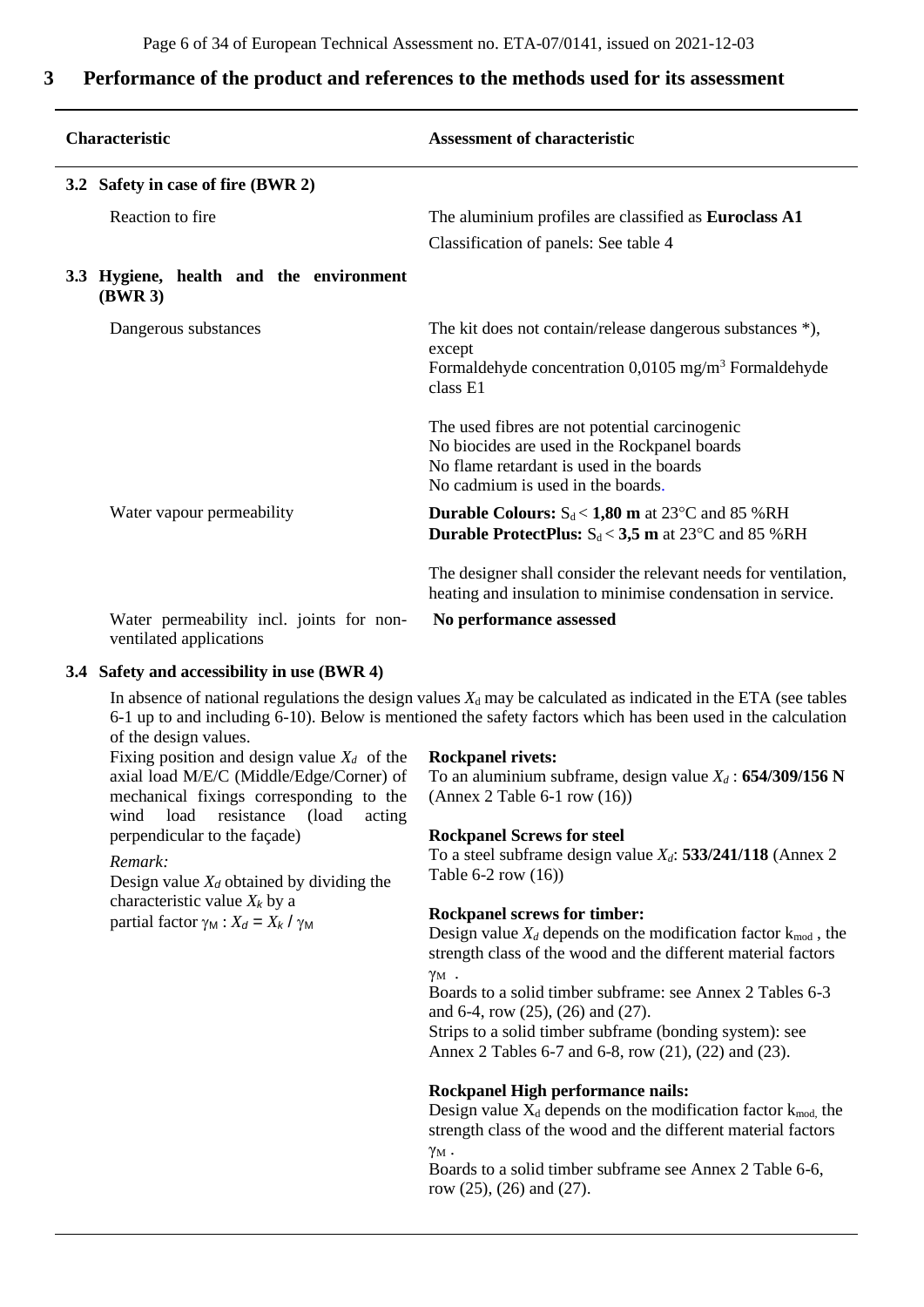| Characteristic                                                                                                                    | <b>Assessment of characteristic</b>                                                                                                                                                                                                                       |
|-----------------------------------------------------------------------------------------------------------------------------------|-----------------------------------------------------------------------------------------------------------------------------------------------------------------------------------------------------------------------------------------------------------|
|                                                                                                                                   | Rockpanel nails - standard version:<br>Design value $X_d$ depends on the modification factor $k_{mod}$ , the<br>strength class of the wood and the different material factors<br>$\gamma_M$ .<br>Boards to a solid timber subframe see Annex 2 Table 6-5, |
|                                                                                                                                   | row $(25)$ , $(26)$ and $(27)$ .<br>Strips to a solid timber subframe (bonding system): see<br>Annex 2 Table 6-9 and Table 6-10 row (21), (22) and (23).                                                                                                  |
| Shear strength mechanical fixings<br>Characteristic values                                                                        | Rockpanel nails (standard and High-Performance<br>version):<br>Failure load: 1325 N Deformation: 15 mm                                                                                                                                                    |
|                                                                                                                                   | <b>Rockpanel rivets:</b><br>Failure load: 1722 N Deformation: 1,7 mm                                                                                                                                                                                      |
|                                                                                                                                   | Rockpanel screws (applies to screws to steel and screws<br>to timber):<br>Failure load: 1549 N Deformation: 9 mm                                                                                                                                          |
| Characteristic and design initial tensile                                                                                         |                                                                                                                                                                                                                                                           |
| strength Tack-S adhesive [a]<br>Partial factor for material property $\gamma_M = 4$<br>(tensile caused by wind load)              |                                                                                                                                                                                                                                                           |
| Conditions<br>+23°, -20°C, -40°C and +80°C                                                                                        | Contact surfaces: rear of the board onto ProtectPlus:<br>$X_k = 6.94$ N/mm <sup>1</sup> and $X_d = 1.74$ N/mm <sup>1</sup> ;<br>rear of the board onto Colours:<br>$X_k = 8,30$ N/mm <sup>1</sup> and $X_d = 2,08$ N/mm <sup>1</sup>                      |
|                                                                                                                                   | Rear of the board onto primer 586:                                                                                                                                                                                                                        |
| Conditions                                                                                                                        | $X_k = 4,58$ N/mm <sup>1</sup> and $X_d = 1,15$ N/mm <sup>1</sup>                                                                                                                                                                                         |
| +23 $^{\circ}$ , -20 $^{\circ}$ C, and +80 $^{\circ}$ C                                                                           | Contact surfaces: rear of the board onto aluminium: $X_k = 5.92$<br>N/mm <sup>1</sup> and $X_d$ = 1,48 N/mm <sup>1</sup>                                                                                                                                  |
| [a] For the partial load factor $\gamma_F = 1.5$ shall be taken                                                                   |                                                                                                                                                                                                                                                           |
| Characteristic and design initial tensile                                                                                         |                                                                                                                                                                                                                                                           |
| strength FoamTape[a]                                                                                                              |                                                                                                                                                                                                                                                           |
| Conditions<br>$+23^\circ$                                                                                                         | Contact surfaces:<br>- rear of the board onto ProtectPlus: $X_k = X_d = 0.73$ N/mm <sup>1</sup><br>Contact surfaces:                                                                                                                                      |
|                                                                                                                                   | - rear of the board onto Colours: $X_k = X_d = 1,17$ N/mm <sup>1</sup><br>Contact surfaces:                                                                                                                                                               |
|                                                                                                                                   | rear of the board onto aluminium: $X_k = X_d = 0.47$ N/mm <sup>1</sup><br>Contact surfaces:                                                                                                                                                               |
|                                                                                                                                   | - rear of the board onto primer 586: $X_k = X_d = 0.86$ N/mm <sup>1</sup>                                                                                                                                                                                 |
| [a] For the partial load factor $\gamma_F = 1.5$ shall be taken                                                                   |                                                                                                                                                                                                                                                           |
| Characteristic and design initial shear<br>strength Tack-S adhesive [a]<br>Partial factor for material property $\gamma_{M} = 40$ |                                                                                                                                                                                                                                                           |
| (shear caused by permanent load)                                                                                                  |                                                                                                                                                                                                                                                           |
| Conditions<br>+23°, -20°C, -40°C and +80°C                                                                                        | Contact surfaces: rear of the board onto ProtectPlus and<br>Colours: $X_k = 7,00 \text{ N/mm}^1$ and $X_d = 0,175 \text{ N/mm}^1$                                                                                                                         |
|                                                                                                                                   | Contact surfaces: rear of the board onto aluminium: $X_k = 8,58$<br>N/mm <sup>1</sup> and $X_d = 0,214$ N/mm <sup>1</sup>                                                                                                                                 |
| $\lceil$ ol Ear the pertial lead feater $\mu = 4$ E aboll be take                                                                 | Contact surfaces: rear of the board onto primer 586:<br>$X_k = 7,69$ N/mm <sup>1</sup> and $X_d = 0,192$ N/mm <sup>1</sup>                                                                                                                                |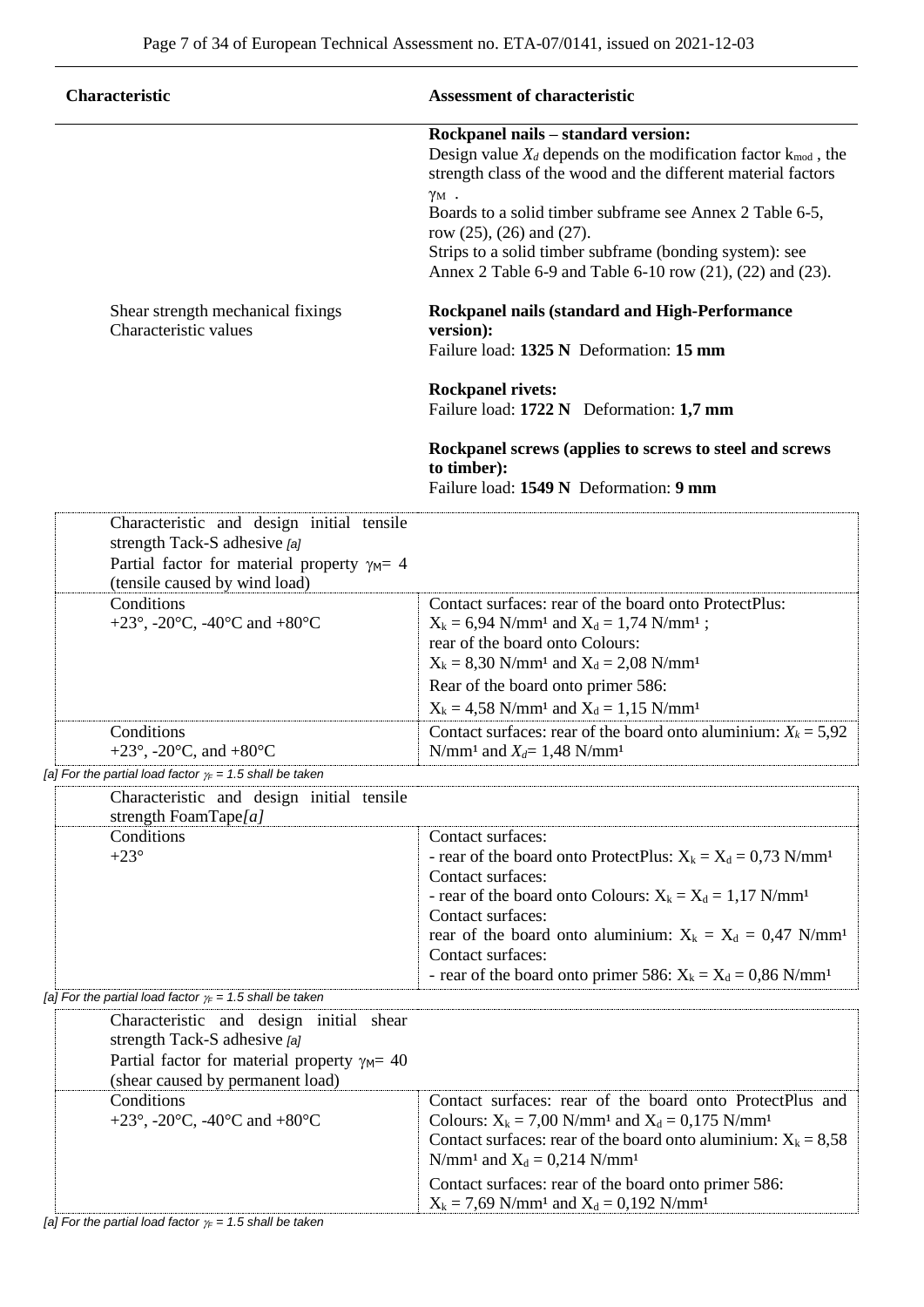**Characteristic Assessment of characteristic**

| Characteristic and design initial shear<br>strength FoamTape[a]<br>Partial factor for material property $\gamma_{M} = 20$<br>(shear caused by temporary load) |                                                                                                                                                                                                                                                                                         |
|---------------------------------------------------------------------------------------------------------------------------------------------------------------|-----------------------------------------------------------------------------------------------------------------------------------------------------------------------------------------------------------------------------------------------------------------------------------------|
| Condition<br>$+23^\circ$                                                                                                                                      | Contact surfaces: rear of the board onto ProtectPlus and<br>Colours : $X_k = 1,00$ ; $X_d = 0,05$ N/mm <sup>1</sup><br>Contact surfaces: rear of the board onto aluminium: $X_k = 0.99$<br>$N/mm1$ ; $X_d = 0.05 N/mm1$<br>Contact surfaces: rear of the board onto primer 586: $X_k =$ |
|                                                                                                                                                               | $0,85$ N/mm <sup>1</sup> ; $X_d = 0,04$ N/mm <sup>1</sup>                                                                                                                                                                                                                               |

*[a] For the partial load factor*  $\gamma_F$  = 1.5 shall be taken

| Deformation shear<br>declared<br>Tack-S<br>adhesive                               |                                                                                                                                                                                                                                                    |
|-----------------------------------------------------------------------------------|----------------------------------------------------------------------------------------------------------------------------------------------------------------------------------------------------------------------------------------------------|
| Conditions $+23^{\circ}$ , $-40^{\circ}$ C, $-20^{\circ}$ C, and $+80^{\circ}$ C: | Contact surfaces: rear of the board onto<br>- ProtectPlus and Colours: 7,5 to 12,7 mm<br>Contact surfaces: rear of the board onto<br>- aluminium: $9.0$ to $12.2$ mm<br>Contact surfaces: rear of the board onto<br>- primer 586: $9,4$ to 12,2 mm |

| Impact resistance<br>For definition of use category see Annex 6<br>Table 12  |                                                                                                                                                                                                                                                                                                                                                                                              |
|------------------------------------------------------------------------------|----------------------------------------------------------------------------------------------------------------------------------------------------------------------------------------------------------------------------------------------------------------------------------------------------------------------------------------------------------------------------------------------|
| Panels without a horizontal joint                                            | Hard body impact - steel ball 0,5 kg (1J): Categoy IV<br>Hard body impact – steel ball 0,5 kg (3J): Category III, II<br>and I<br>Hard body impact – steel ball 1 kg (10J): Category II and I<br>Category IV and III<br>Soft body impact $3 \text{ kg} (10 \text{J})$ :<br>Soft body impact $3 \text{ kg} (60 \text{J})$ :<br>Category II and I<br>Soft body impact 50 kg (300J): Category II |
| Panels with a horizontal joint ready<br>accessible and vulnerable to impacts | Hard body impact - steel ball 0,5 kg (1J): Category IV<br>Hard body impact – steel ball $0.5 \text{ kg} (3)$ : Category III, II and                                                                                                                                                                                                                                                          |

| Dimensional stability                                       |                                  |
|-------------------------------------------------------------|----------------------------------|
| Cumulative dimensional change %                             |                                  |
| Coefficient of thermal expansion $10^{-6}$ °K <sup>-1</sup> | Length: $0,085 /$ Width: $0,084$ |
| Coefficient of moisture expansion 42% RH                    | Length: $10,5$ / Width: $10,5$   |
| difference after 4 days mm/m                                | Length: 0,288 / Width: 0,317     |

| Wind load resistance M/E/C |                                                                                        |
|----------------------------|----------------------------------------------------------------------------------------|
| Average strength, N        | <b>Rivets: 1449 / 617 / 311</b> (according to Annex 2 Table 6-1)                       |
|                            | Screws for timber: 1105 / 482 / 236 (according to Annex 2)<br>Table 6-3 and Table 6-4) |
|                            | Screws for steel: 1105/482/236 (according to annex 2 Table<br>$6-2)$                   |
|                            | Nails – standard version: $1009 / 627 / 397$ (according to<br>Annex 2 Table 6-5)       |
|                            | Nails - High performance version: 1009/627/397<br>(according to annex 2 Table 6-6)     |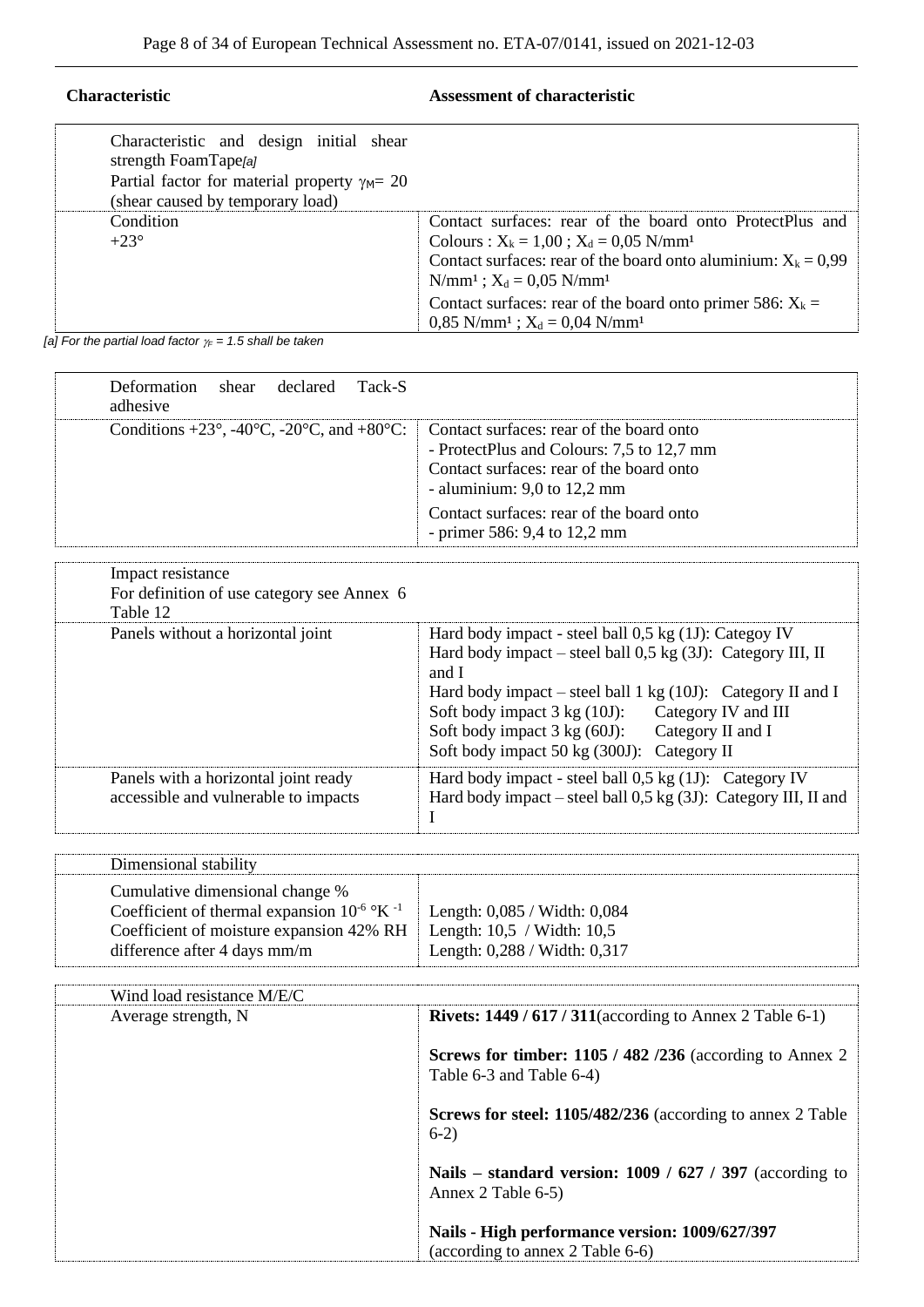| Characteristic                        | <b>Assessment of characteristic</b>                                                                                                                                                                                                                                                                                          |
|---------------------------------------|------------------------------------------------------------------------------------------------------------------------------------------------------------------------------------------------------------------------------------------------------------------------------------------------------------------------------|
| Average failure load N/m <sup>2</sup> | <b>Rivets: 2567 / 2769 / 2958</b> (according to Annex 2 Table 6-1)                                                                                                                                                                                                                                                           |
|                                       | Screws for timber: 1992 / 2161 / 2243 (according to Annex<br>2 Table 6-3)                                                                                                                                                                                                                                                    |
|                                       | Screws for steel: 1992/2161/2243 (according to annex Table<br>$6-2)$                                                                                                                                                                                                                                                         |
|                                       | Nails – standard version: 2637 / 4131 / 5162 (according to<br>Annex 2 Table 6-5)                                                                                                                                                                                                                                             |
|                                       | Nails - High performance version: 2637/4131/5162<br>(according to annex 2 Table 6-6)                                                                                                                                                                                                                                         |
| Mechanical resistance of panels       | See section 1, table 1                                                                                                                                                                                                                                                                                                       |
| Resistance to Hygrothermal cycles     | Pass                                                                                                                                                                                                                                                                                                                         |
| Immersion in water without UV         |                                                                                                                                                                                                                                                                                                                              |
| 21 Days                               | Characteristic tensile strength for contact surfaces: rear of the<br>board onto ProtectPlus and<br>Colours: $X_k = 2,80$ N/mm <sup>1</sup><br>Contact surfaces rear of the board onto primer 586:<br>$X_k = 5,44$ N/mm <sup>1</sup><br>Contact surfaces: rear of the board onto aluminium: $X_k = 3,12$<br>N/mm <sup>1</sup> |
| 42 days                               | Characteristic tensile strength for contact surfaces: rear of the<br>board onto ProtectPlus and Colours: $X_k = 2,22$ N/mm <sup>1</sup><br>Contact surfaces: rear of the board onto primer 586:<br>$X_k = 4,73$ N/mm <sup>1</sup><br>Contact surfaces: rear of the board onto aluminium: $X_k =$<br>$2,58$ N/mm <sup>1</sup> |
|                                       |                                                                                                                                                                                                                                                                                                                              |
| Humidity and NaCl                     | Characteristic tensile strength for contact surfaces: rear of<br>the board onto aluminium: $X_k = 6.03$ N/mm <sup>1</sup>                                                                                                                                                                                                    |
| Humidity and SO <sub>2</sub>          | Characteristic tensile strength for contact surfaces: rear of the<br>board onto<br>aluminium: $X_k = 6.67$ N/mm <sup>1</sup>                                                                                                                                                                                                 |

**3.7 Sustainable use of natural resources (BWR 7)** No performance assessed

#### **3.8 Aspects of durability**

Resistance to Xenon Arc exposure **Pass**

\*) In addition to the specific clauses relating to dangerous substances contained in this European technical Assessment, there may be other requirements applicable to the products falling within its scope (e.g. transposed European legislation and national laws, regulations and administrative provisions). In order to meet the provisions of the Construction Products Regulation, these requirements need also to be complied with, when and where they apply.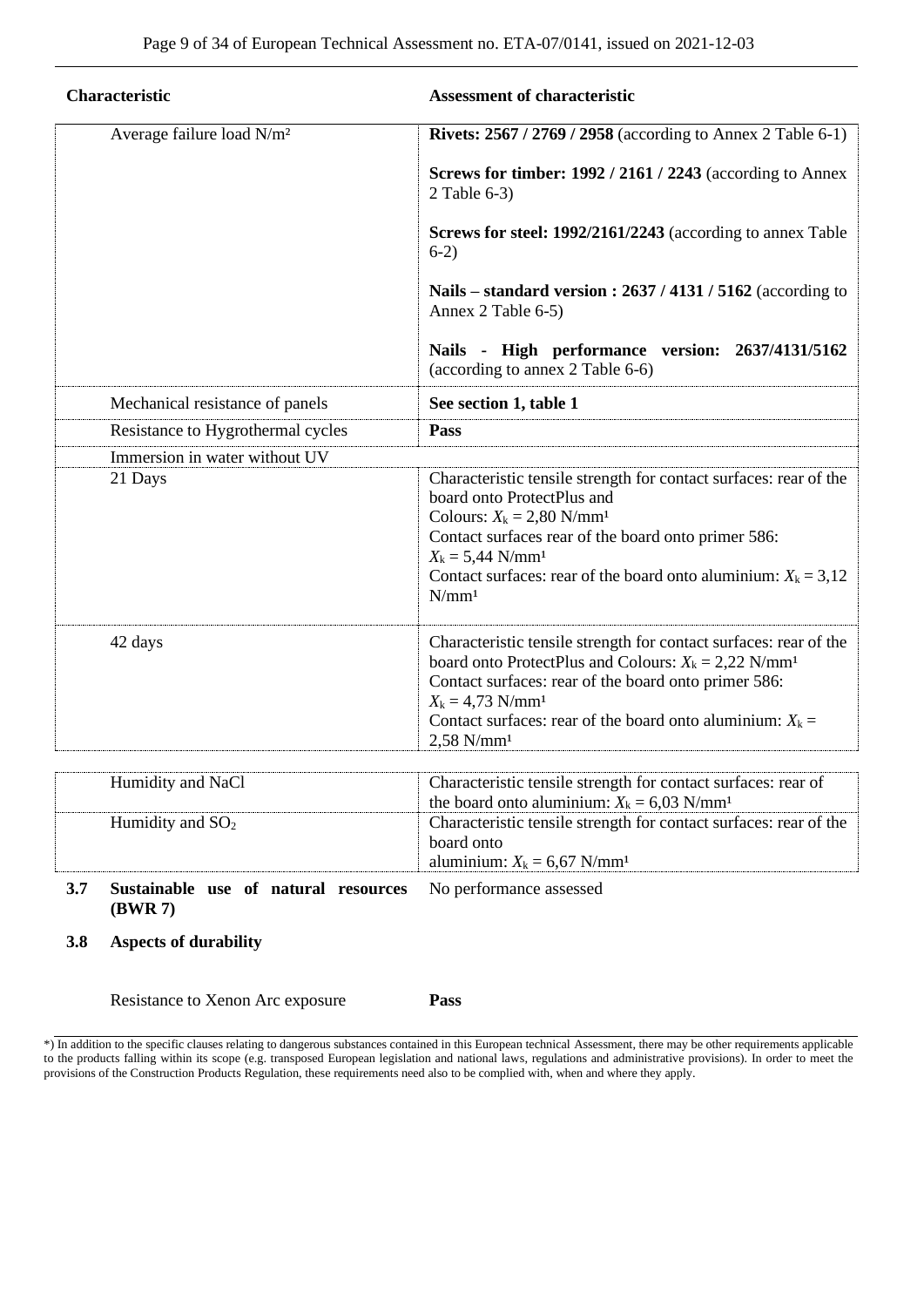# **Table 4** Reaction to fire classification

The panels have been classified in accordance with EN 13501-1 with the following parameters:

|              | Table 4 Euroclass classification of different constructions with Rockpanel boards                                      |                                                                           |                                |  |  |
|--------------|------------------------------------------------------------------------------------------------------------------------|---------------------------------------------------------------------------|--------------------------------|--|--|
| Fixing       | Ventilated or non-ventilated                                                                                           | vertical wooden subframe                                                  | vertical aluminium<br>subframe |  |  |
| method       |                                                                                                                        | Durable Colours and Durable ProtectPlus                                   |                                |  |  |
|              | Non-ventilated.                                                                                                        | $B-s1,d0$                                                                 |                                |  |  |
|              | Cavity filled with mineral wool                                                                                        | closed horizontal joint                                                   |                                |  |  |
|              | Ventilated with EPDM gasket on                                                                                         | $B-s2,d0$                                                                 |                                |  |  |
|              | the battens $[a]$ $[d]$                                                                                                | open 6 mm horizontal joint                                                |                                |  |  |
| mechanically | Ventilated with 6 or 8 mm<br>Rockpanel strips on the battens [b]<br>[d]                                                | $B-s2, d0$<br>open 6 mm horizontal joint                                  |                                |  |  |
| fixed        | Ventilated with 9 mm wind board<br>in front of insulation and $> 20$ mm<br>cavity, with EPDM gasket on the<br>battens. | $B-S1, d0$<br>open 6 mm horizontal joint                                  |                                |  |  |
|              | Ventilated with 8 mm Rockpanel<br>strips on the battens [b]                                                            | $B-s1,d0$<br>open 6 mm horizontal joint<br>for finish white and black [c] |                                |  |  |
|              | ventilated with 8 mm RockPanel                                                                                         | $B-s2,d0$                                                                 |                                |  |  |
| bonded       | strips on the battens [b]                                                                                              | open 6 mm horizontal joint                                                |                                |  |  |
|              | ventilated                                                                                                             |                                                                           | $B-s2, d0$                     |  |  |
|              |                                                                                                                        |                                                                           | open 6 mm horizontal joint     |  |  |

[a] width of the gasket 15 mm at both sides wider than the batten

[b] width of the strip 15 mm at both sides wider than the batten

[c] also valid for a mixture of the the colours white and black

[d] also valid for boards with a primer finish

# **Field of application**

Further to the limitations described in section 1 of the ETA, the following field of application applies.

# **Euroclass classification**

The classification mentioned in table 4 is valid for the following end use conditions:

Mounting:

- Mechanically fixed or adhered as described in table 4, which are attached to the subframe mentioned below
- Adhered to a wooden subframe with intermediate Rockpanel strips mechanically fixed
- The panels are backed with min. 50 mm mineral wool insulation with density 30-70 kg/m<sup>3</sup> according to EN 13162 with a cavity between the panels and the insulation (mechanically fixed)
- The panels are backed with min. 40 mm mineral wool insulation with density 30-70 kg/m<sup>3</sup> according to EN 13162 without an air gap between the wooden subframe (mechanically fixed – non ventilated)
- The panels are backed with min. 50 mm mineral wool insulation with density 30-70 kg/m³ according to EN 13162 with a cavity between the panels and the insulation (fixing method Adhesive Rockpanel Tack-S)

Substrates:

• Concrete walls, masonry walls, timber framing

Insulation:

- Ventilated constructions: The battens are backed with min. 50 mm mineral wool insulation with density 30-70 kg/m<sup>3</sup> according to EN 13162 with a cavity of min. 28 mm between the panels and the insulation
- Non-ventilated constructions: The panels are backed with min. 40 mm mineral wool insulation with  $30$ -70 kg/m<sup>3</sup> between the battens and min. 50 mm with density  $30$ -70 kg/m<sup>3</sup> behind the battens without air gap
- Ventilated construction and fixing method adhesive Rockpanel Tack-S: The panels are backed with min. 50 mm mineral wool insulation with density  $30$ -70 kg/m<sup>3</sup> according to EN 13162 with a cavity of of min. 36 mm between the panels and the insulation
- Results are also valid for all greater thickness of mineral wool insulation layer with the same density and the same or better reaction to fire classification
- Results are also valid for the same type of panel used without insulation, if the substrate chosen according to EN 13238 is made of panel with Euro class A1 or A2 (e.g. fibre-cement panel)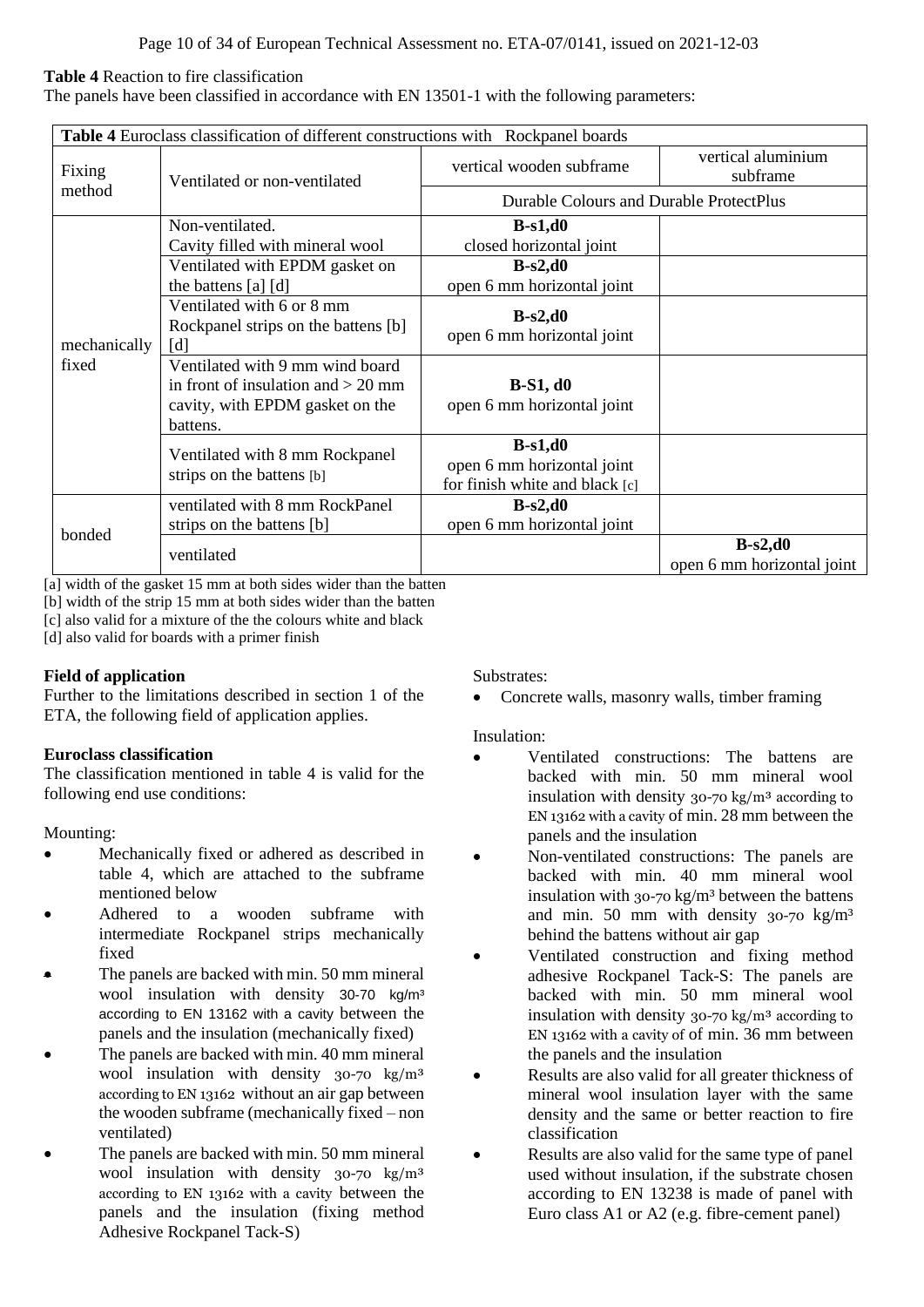# Subframe:

- Vertical softwood battens without fire retardant treatment, thickness minimum 28 mm
- Test results are also valid for the same type of panel with aluminium or steel frame
- Test results are also valid for the same type of panel with vertical LVL battens, without fire retardant treatment, thickness minimum 27 mm

# Fixings:

- Results are also valid with higher density of the fixing devices
- Test results are also valid for the same type of panel fixed by rivets made of the same material of screws and vice versa

Cavity:

- Unfilled or filled with insulation of stone wool with a nominal density  $30-70$  kg/m<sup>3</sup> according to EN 13162
- The depth of the cavity is minimum 28 mm
- Test results are also valid for other higher thickness of air space between the back of the board and the insulation

# Joints:

- Vertical joints are with an EPDM foam gasket backing or Rockpanel strip backing as described in table 4 and horizontal joints can be open (ventilated constructions) or with an aluminium profile (ventilated and non-ventilated constructions)
- The result from a test with an open horizontal joint is also valid for the same type of panel used in applications with horizontal joints closed by steel or aluminium profiles

The classification is also valid for the following product parameters:

Thickness:

• Nominal 8 mm

Density Nominal 1050 kg/m<sup>3</sup>

# **Aspects related to the performance of the product**

All materials shall be manufactured by ROCKWOOL B.V. or by subcontractors under the responsibility of ROCKWOOL B.V.

The European Technical Assessment is issued for the product on the basis of agreed data/information, deposited with ETA-Danmark, which describes the product that has been assessed and judged. Changes to the product or production process, which could result in

this deposited data/information being incorrect, should be notified to ETA-Danmark before the changes are introduced. ETA-Danmark will decide whether or not such changes affect the ETA and consequently the validity of the CE marking on the basis of the ETA and if so whether further assessment or alterations to the ETA, shall be necessary.

Installation details and application details for the man on site are given by ROCKWOOL B.V. / Rockpanel in the manufacturer's application guide technical dossier which forms part of the documentary material for this ETA. On every pallet label and/or on the protective film of every board the website is printed which guides the end user to the most actual information.

For non-ventilated use, the substrate shall be airtight.

The boards are in general mounted with a joint width of between 5 and 8 mm.

If the junctions are to be sealed, only durable sealants should be used with a good adhesion on the edges of the boards and a good UV-stability. To prevent sticking to the subframe, a PE-film or tape can be used.

The boards for external cladding shall not be fixed over building or settlement joints. Where settlement joints are located in the building the same movements of the building and substructure shall be possible in the external cladding.

The water diffusion resistance of the boards is declared as a means for the designer to decide whether they are sufficiently vapour permeable, especially when used for cladding without ventilated cavities at the back. The designer can then establish that condensation in the entire wall as a result of water vapour diffusion will not occur or will occur only to an extent where damage is not caused during the condensation period and the wall will dry out again during the evaporation period. The designer shall consider the critical moisture content for all the integrated materials.

For non-ventilated intended use, the pressure level preceding the pressure level where leakage occurs is declared as a means for the designer to decide on the necessity of the use of a vapour control membrane.

The panels should not be taken into account when designing a timber stud wall to resist racking forces.

The holes for the fixings are drilled into the panels not less than 15 mm from a vertical edge and 50 mm from a horizontal edge (see Annex 2). The panels are fixed making sure that the screws are not over-tightened.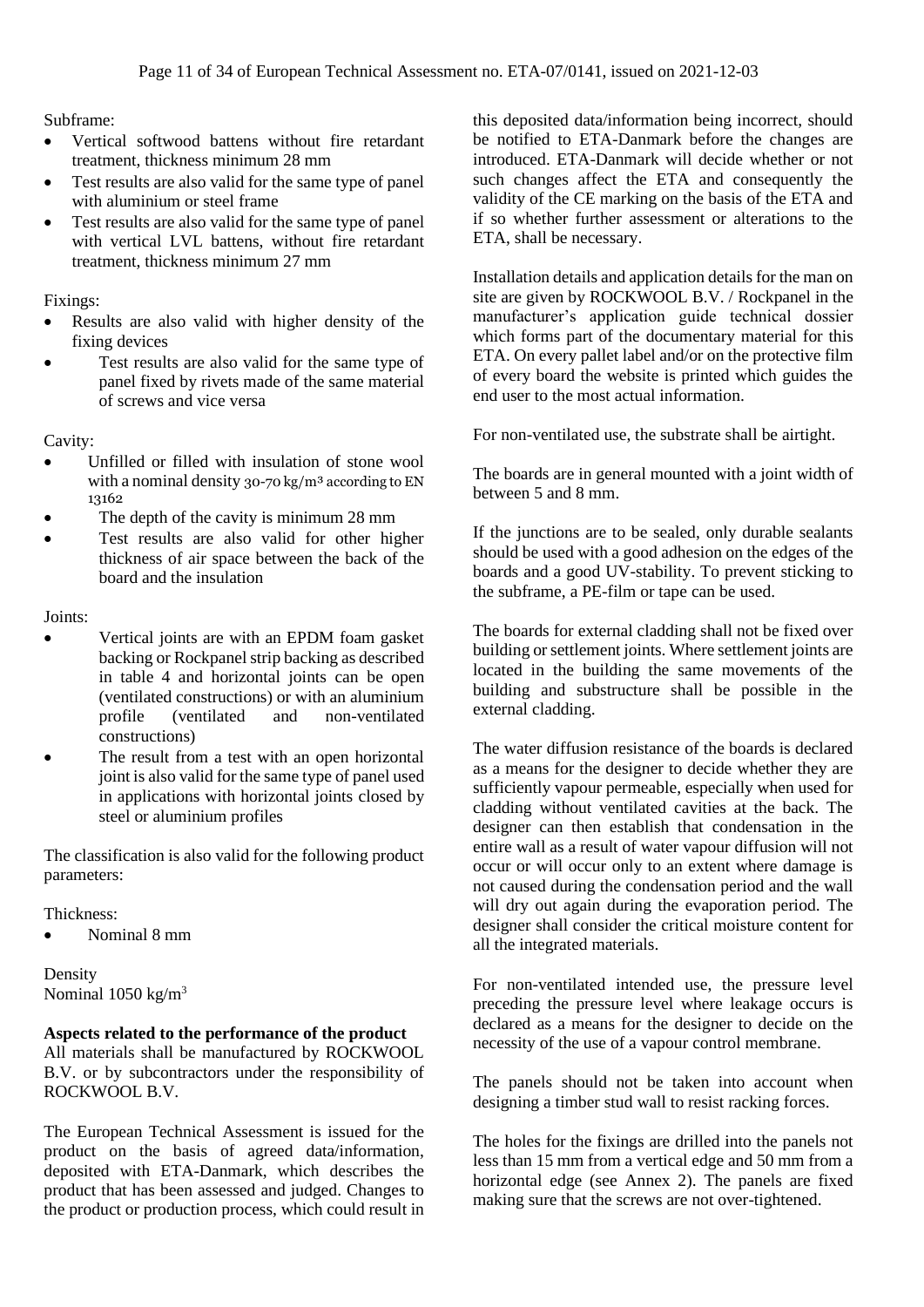# **4 Attestation and verification of constancy of performance (AVCP)**

# **4.1 AVCP system**

According to the decision 2003/640/EC of the European Commission as amended, the system(s) of assessment and verification of constancy of performance (see Annex V to Regulation (EU) No 305/2011) is 1, since there is a clearly identifiable stage in their production which results in an improvement of fire performance due to the limiting of organic material.

# **5 Technical details necessary for the implementation of the AVCP system, as foreseen in the applicable EAD**

Technical details necessary for the implementation of the AVCP system are laid down in the control plan deposited at ETA-Danmark prior to CE marking.

Issued in Copenhagen on 2021-12-03 by

Thomas Bruun Managing Director, ETA-Danmark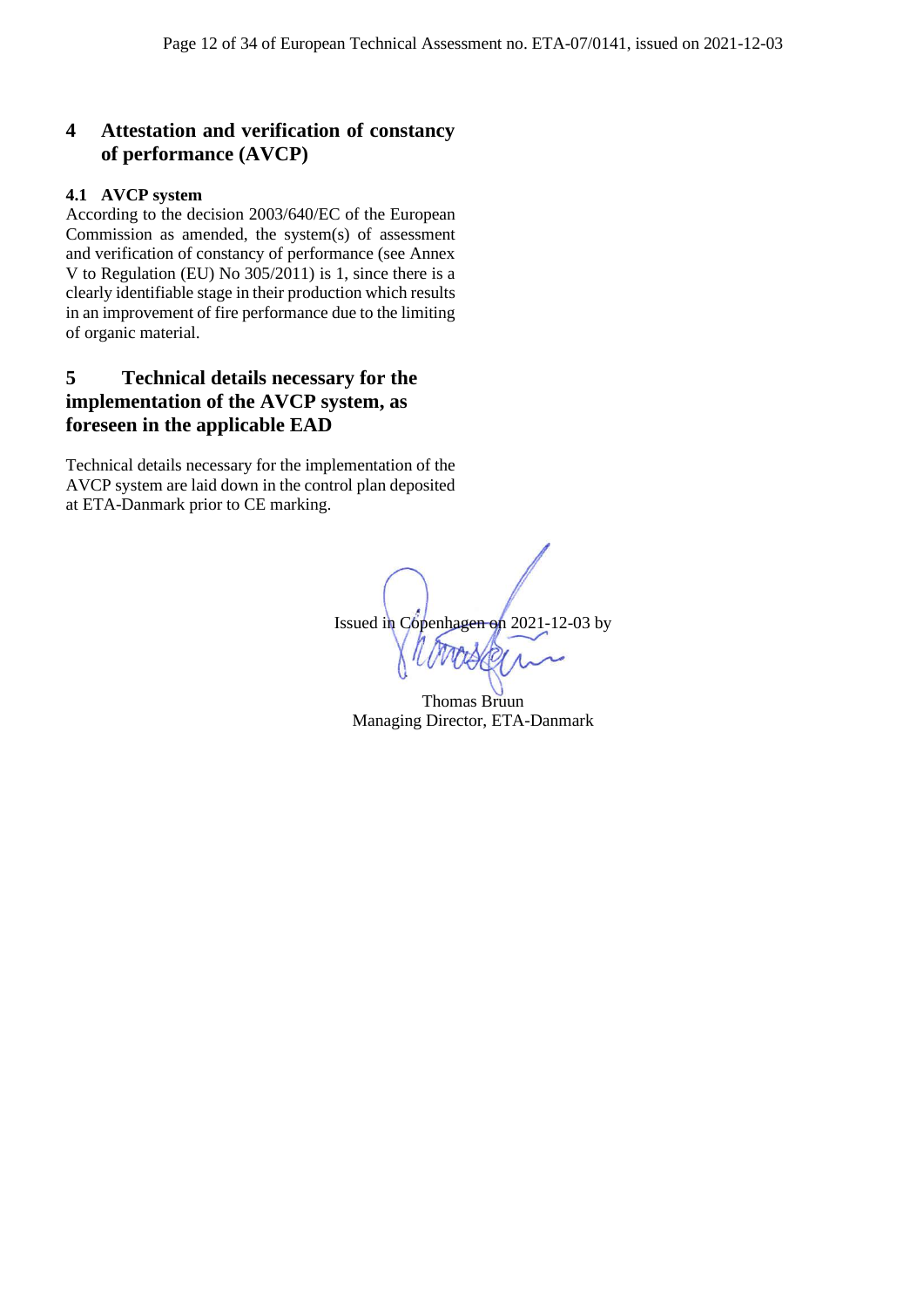## **Annex 1 Pre-fabricated compressed mineral wool boards with organic or inorganic finish**

Figure 1a. Ventilated intended use on vertical timber battens



- 1. Compressed mineral wool board with organic or inorganic finish
- 2. EPDM foam gasket
- 3. Timber beam
- 4. Vapour barrier
- 5. Batten: a joint and b intermediate
- 6. Insulation
- 7. Rockpanel "A" 8 mm extruded aluminiumchairprofile or equivalent

Figure 1b. Non ventilated intended use on vertical timber battens

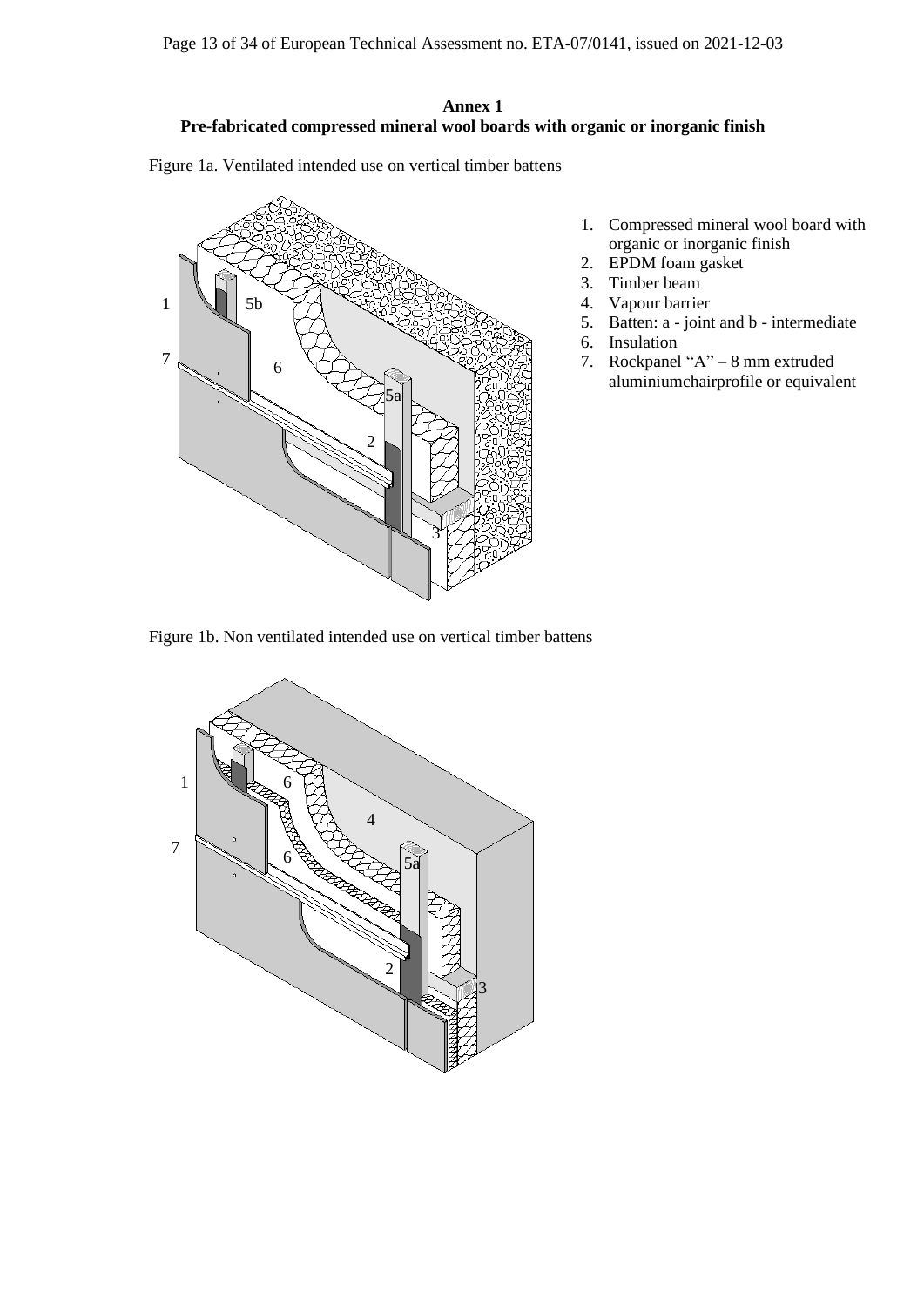

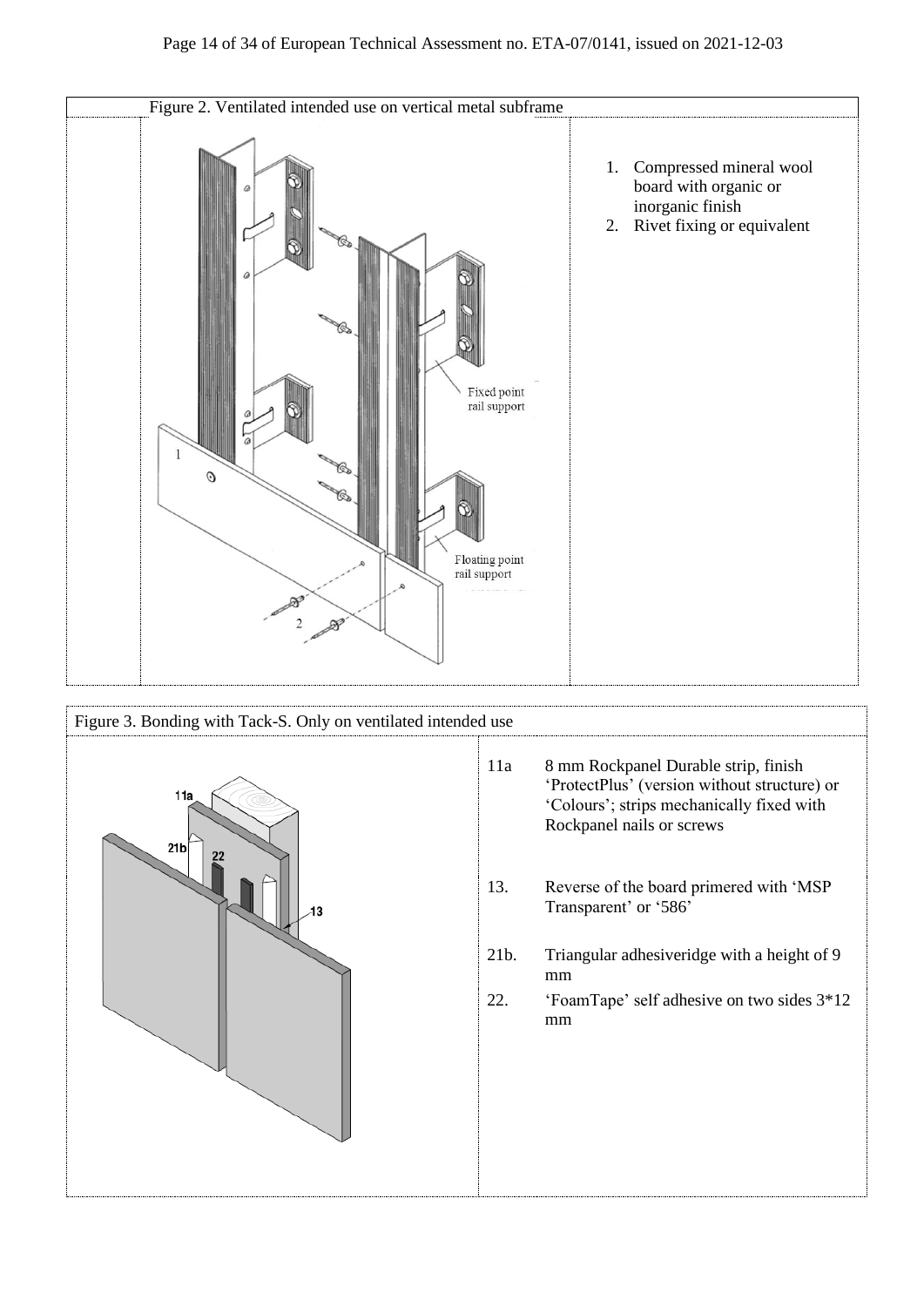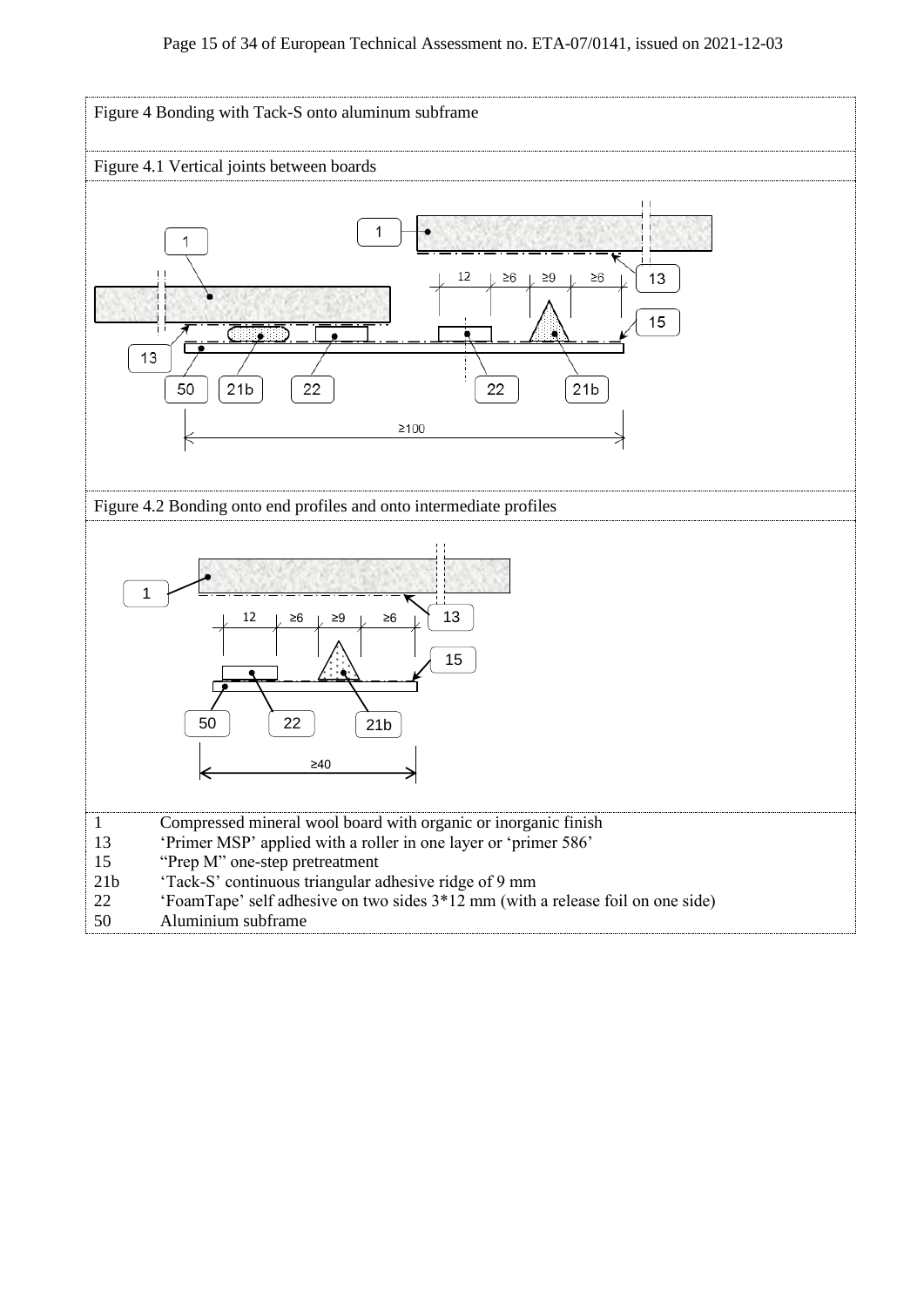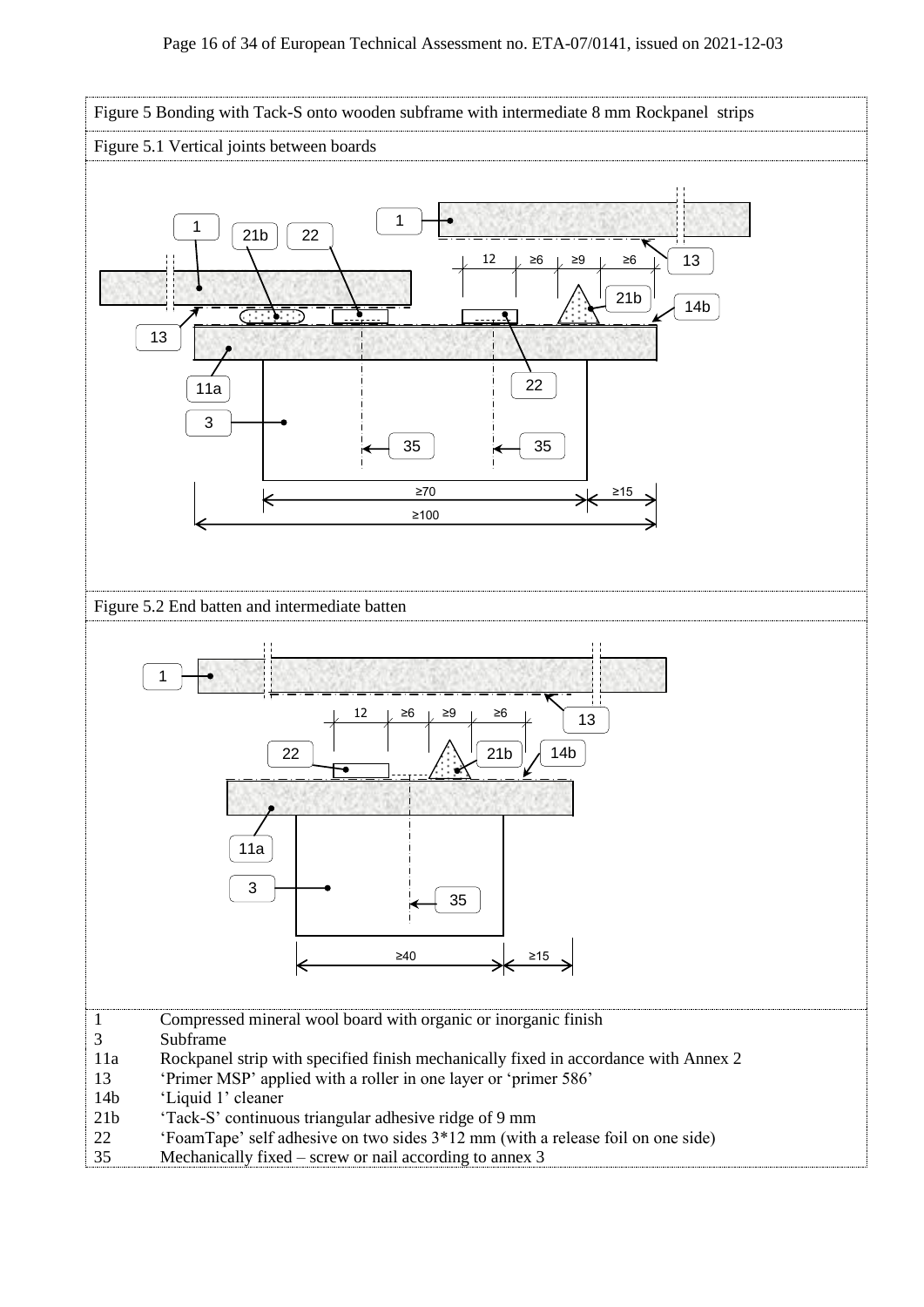**Annex 2 Mechanically fixing of Rockpanel strips for adhesive bonding of Rockpanel boards Minimum edge distances, fixing locations in the strip and maximum fixing distances**



| Fixing distances 8 mm Rockpanel strips |                  |              |
|----------------------------------------|------------------|--------------|
|                                        | Fixing distance  |              |
| Fixing                                 | $a_{\text{max}}$ | ä٥           |
| Screw                                  | $400 \text{ mm}$ | $> 50$ mm    |
| Nail                                   | $300 \text{ mm}$ | $\geq 50$ mm |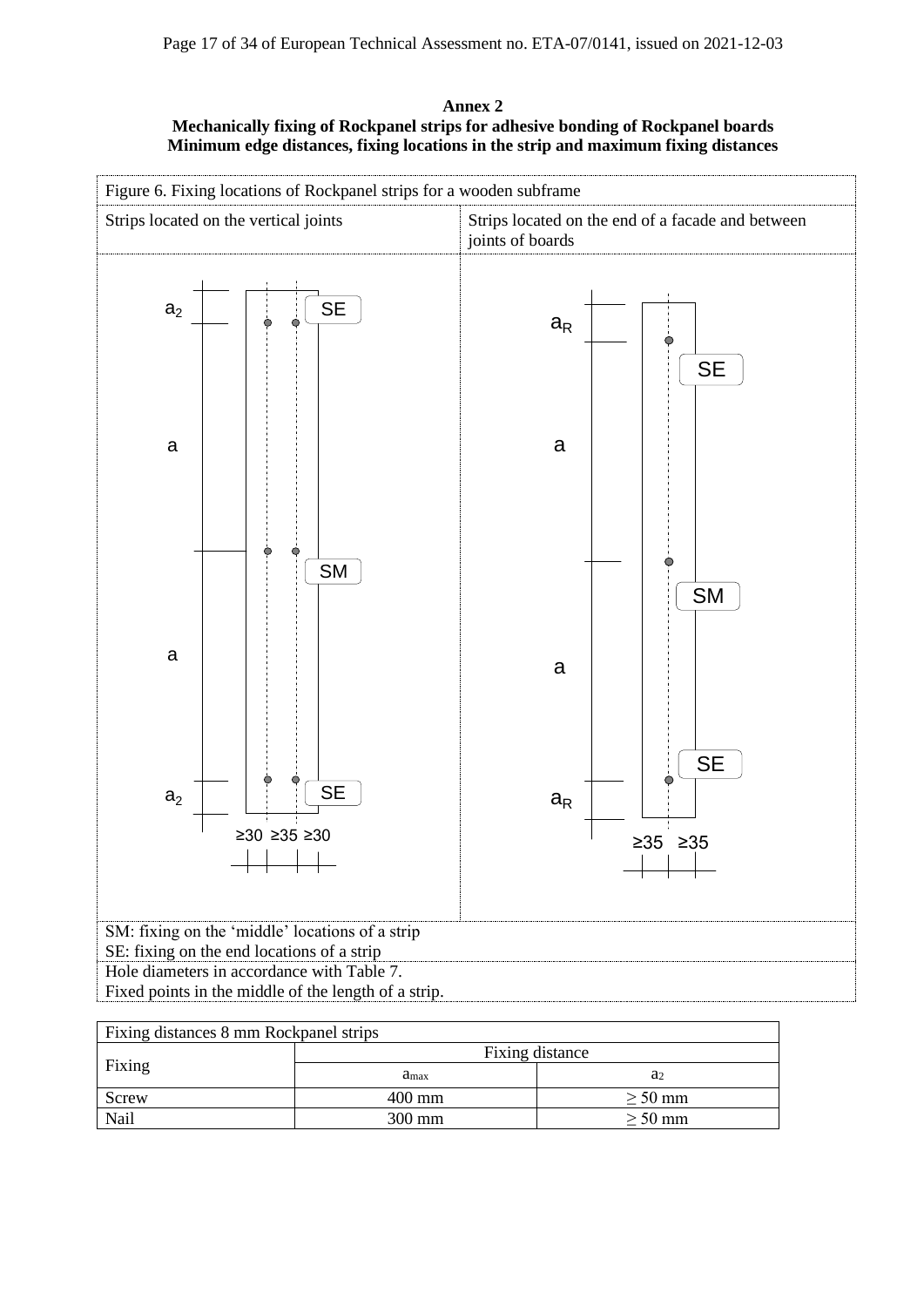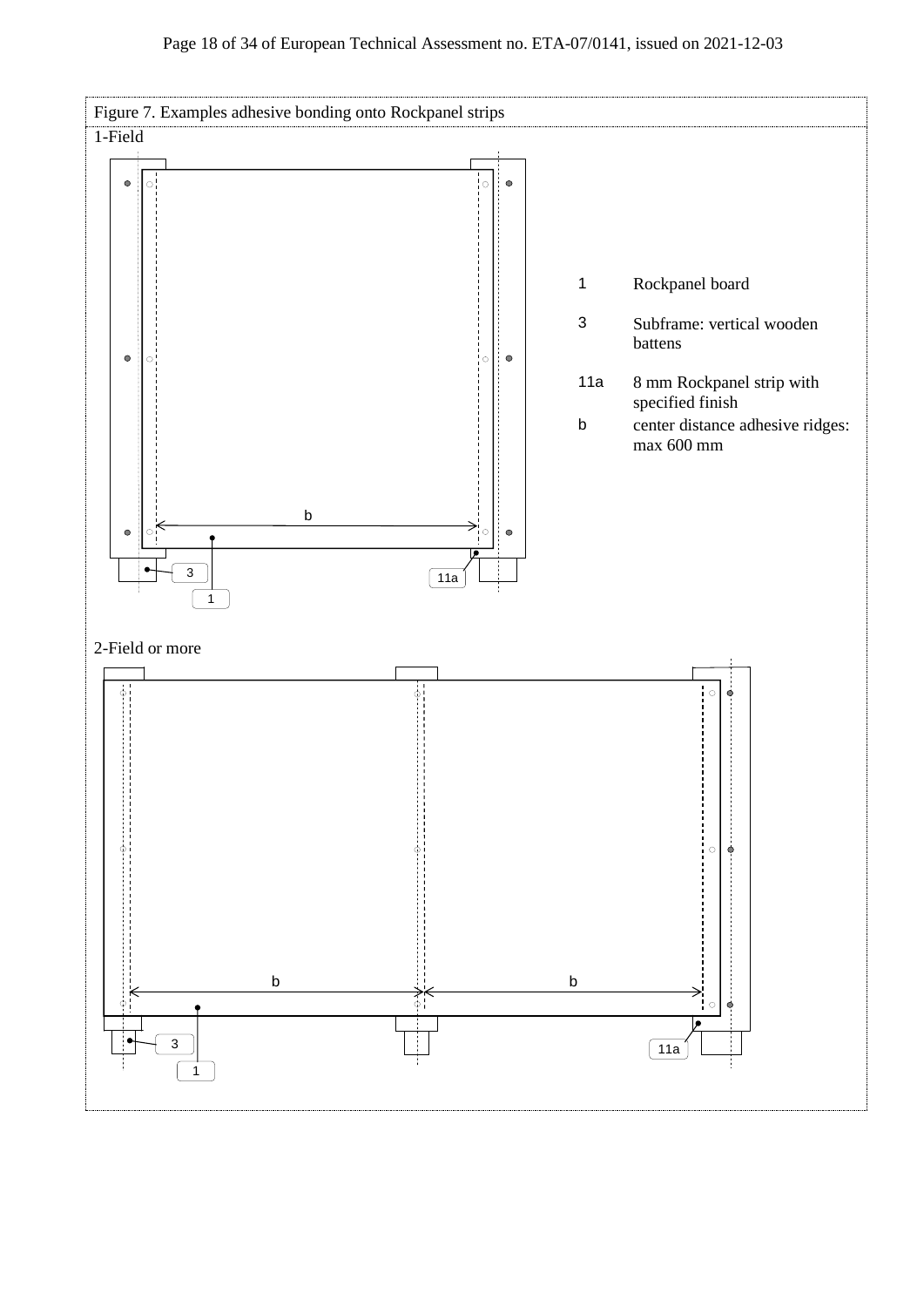

C: Fixing in corner E: Fixing at edge M: Fixing at intermediate position

See Figure 8 for examples of possible installation methods

*Remark* Rivet fixing only with a riveting tool with rivet spacer

|                    | Table 5: Minimum edge distances and maximum distances between fastenings in mm |                  |                |                                                        |  |
|--------------------|--------------------------------------------------------------------------------|------------------|----------------|--------------------------------------------------------|--|
| <b>Fixing type</b> | $D_{\text{max}}$                                                               | a <sub>max</sub> | a <sub>1</sub> | a <sub>2</sub>                                         |  |
| Screw              | 600                                                                            | 600              |                | 50                                                     |  |
| Nail               | 600                                                                            | 400              |                | 50                                                     |  |
| Rivet              | 600                                                                            | 600              |                | 50                                                     |  |
| Adhesive           | 600                                                                            |                  |                | Continuously applied triangular adhesive ridge of 9 mm |  |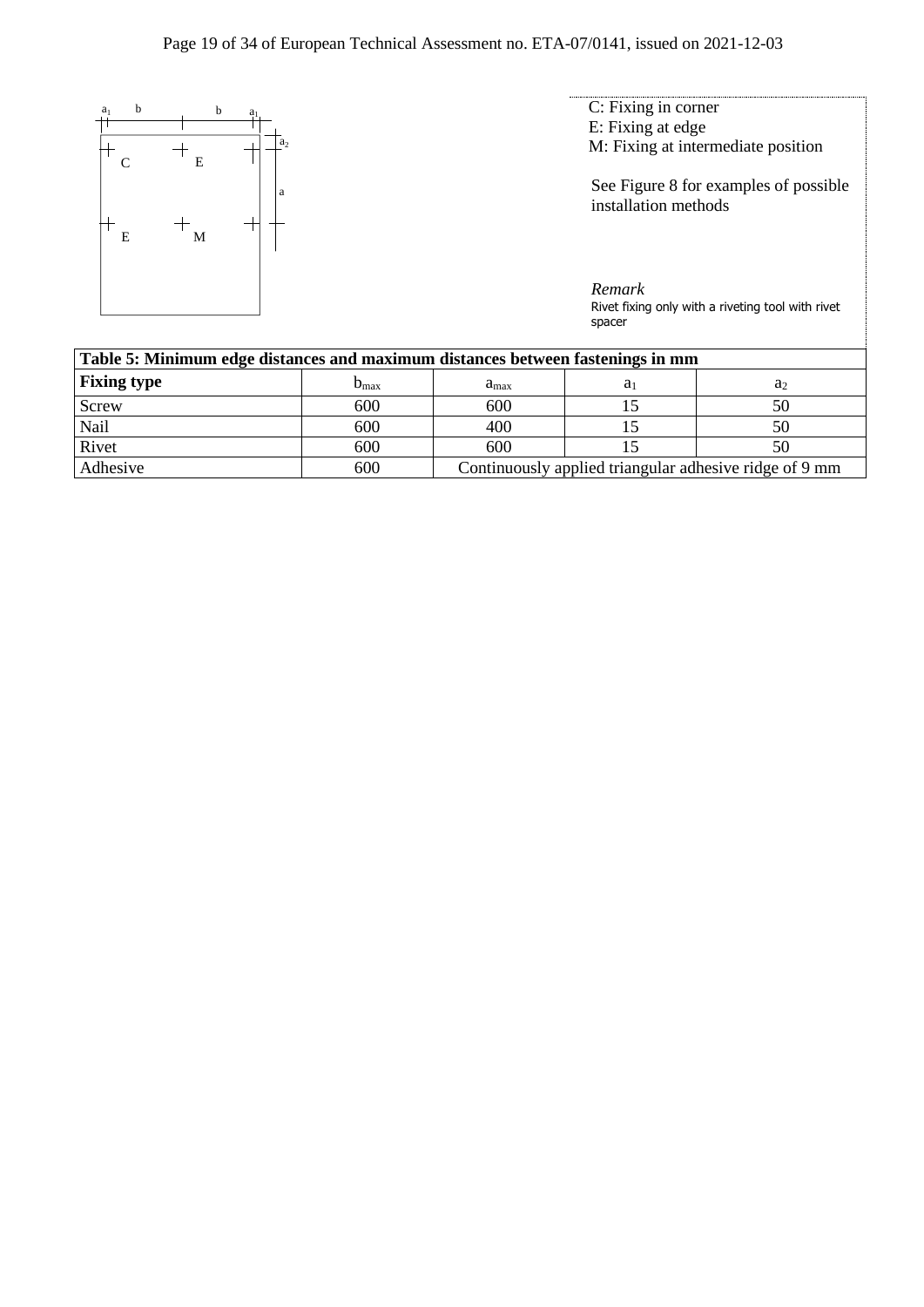|                                                                                                                                                                                                                                                                                                                                                                                                                                                                                                                                                                                                                                                                                                                                                                                                                                                                                                                                                                       |  |              |  |       |                                                                           | Position M   Position E   Position C |                                                                                                                                                                                                                                                                                                                                                                                                                                              |  |
|-----------------------------------------------------------------------------------------------------------------------------------------------------------------------------------------------------------------------------------------------------------------------------------------------------------------------------------------------------------------------------------------------------------------------------------------------------------------------------------------------------------------------------------------------------------------------------------------------------------------------------------------------------------------------------------------------------------------------------------------------------------------------------------------------------------------------------------------------------------------------------------------------------------------------------------------------------------------------|--|--------------|--|-------|---------------------------------------------------------------------------|--------------------------------------|----------------------------------------------------------------------------------------------------------------------------------------------------------------------------------------------------------------------------------------------------------------------------------------------------------------------------------------------------------------------------------------------------------------------------------------------|--|
|                                                                                                                                                                                                                                                                                                                                                                                                                                                                                                                                                                                                                                                                                                                                                                                                                                                                                                                                                                       |  |              |  | 654 N | 309 N                                                                     | 156 N                                |                                                                                                                                                                                                                                                                                                                                                                                                                                              |  |
|                                                                                                                                                                                                                                                                                                                                                                                                                                                                                                                                                                                                                                                                                                                                                                                                                                                                                                                                                                       |  |              |  |       | 533 N                                                                     | 241 N                                | 118N                                                                                                                                                                                                                                                                                                                                                                                                                                         |  |
|                                                                                                                                                                                                                                                                                                                                                                                                                                                                                                                                                                                                                                                                                                                                                                                                                                                                                                                                                                       |  |              |  |       |                                                                           | see Table 6-3 row (25), (26), (27)   |                                                                                                                                                                                                                                                                                                                                                                                                                                              |  |
|                                                                                                                                                                                                                                                                                                                                                                                                                                                                                                                                                                                                                                                                                                                                                                                                                                                                                                                                                                       |  |              |  |       |                                                                           | see Table 6-4 row (25), (26), (27)   |                                                                                                                                                                                                                                                                                                                                                                                                                                              |  |
|                                                                                                                                                                                                                                                                                                                                                                                                                                                                                                                                                                                                                                                                                                                                                                                                                                                                                                                                                                       |  |              |  |       |                                                                           |                                      |                                                                                                                                                                                                                                                                                                                                                                                                                                              |  |
|                                                                                                                                                                                                                                                                                                                                                                                                                                                                                                                                                                                                                                                                                                                                                                                                                                                                                                                                                                       |  |              |  |       |                                                                           |                                      |                                                                                                                                                                                                                                                                                                                                                                                                                                              |  |
| Combination screw and 8 mm end strips or joint strips for bonding purposes<br>Nail - standard version<br>Nail – high performance version<br>Combination nail - standard version and 8 mm intermediate strips for<br>bonding purposes<br>Combination nail – standard version and 8 mm end strips or joint strips for<br>bonding purposes<br>rear board onto specified finish<br>Adhesive [c]                                                                                                                                                                                                                                                                                                                                                                                                                                                                                                                                                                           |  |              |  |       |                                                                           |                                      |                                                                                                                                                                                                                                                                                                                                                                                                                                              |  |
| strips with ProtectPlus<br>-40°C, -20°C, +23°C<br>strips with Colours<br>shear<br>and $+80^{\circ}$ C<br>'primer 586'                                                                                                                                                                                                                                                                                                                                                                                                                                                                                                                                                                                                                                                                                                                                                                                                                                                 |  |              |  |       |                                                                           |                                      |                                                                                                                                                                                                                                                                                                                                                                                                                                              |  |
| Table 6: Design axial load $X_d = X_k / \gamma_M$ for 8 mm board fixings<br>The characteristic wind load must be multiplied with $\gamma_F = 1.5$<br><b>Fixing type</b><br>Rivet [a] according to table 6.1<br>Screw and board fixing on steel sub-construction according table 6.2<br>Screw and board fixing on timber sub-construction<br>Screw and the use of a 8 mm Rockpanel strip onto timber sub-construction [b]<br>Combination screw and 8 mm intermediate strips for bonding purposes<br>Aluminium<br>strips with ProtectPlus<br>$-40^{\circ}$ C, $-20^{\circ}$ C, $+23^{\circ}$ C<br>strips with Colours<br>and $+80^{\circ}$ C<br>tensile<br>'primer 586'<br>-20 $\rm{^{\circ}C}$ , +23 $\rm{^{\circ}C}$ and<br>Aluminium<br>$+80^{\circ}$ C<br>FoamTape<br>Rear board onto<br>strips with ProtectPlus and Colours<br>$+23^{\circ}C$<br>'primer 586'<br>shear<br>Aluminium<br>strips with ProtectPlus<br>strips with Colours<br>$+23^{\circ}C$<br>tensile |  |              |  |       |                                                                           |                                      |                                                                                                                                                                                                                                                                                                                                                                                                                                              |  |
|                                                                                                                                                                                                                                                                                                                                                                                                                                                                                                                                                                                                                                                                                                                                                                                                                                                                                                                                                                       |  |              |  |       |                                                                           |                                      |                                                                                                                                                                                                                                                                                                                                                                                                                                              |  |
|                                                                                                                                                                                                                                                                                                                                                                                                                                                                                                                                                                                                                                                                                                                                                                                                                                                                                                                                                                       |  |              |  |       |                                                                           |                                      |                                                                                                                                                                                                                                                                                                                                                                                                                                              |  |
|                                                                                                                                                                                                                                                                                                                                                                                                                                                                                                                                                                                                                                                                                                                                                                                                                                                                                                                                                                       |  |              |  |       | Design axial load<br>Characteristic<br>axial load $X_k$ N/mm <sup>1</sup> |                                      |                                                                                                                                                                                                                                                                                                                                                                                                                                              |  |
|                                                                                                                                                                                                                                                                                                                                                                                                                                                                                                                                                                                                                                                                                                                                                                                                                                                                                                                                                                       |  |              |  |       | 7,00                                                                      |                                      |                                                                                                                                                                                                                                                                                                                                                                                                                                              |  |
|                                                                                                                                                                                                                                                                                                                                                                                                                                                                                                                                                                                                                                                                                                                                                                                                                                                                                                                                                                       |  |              |  |       |                                                                           |                                      |                                                                                                                                                                                                                                                                                                                                                                                                                                              |  |
|                                                                                                                                                                                                                                                                                                                                                                                                                                                                                                                                                                                                                                                                                                                                                                                                                                                                                                                                                                       |  |              |  |       | 7,69                                                                      |                                      |                                                                                                                                                                                                                                                                                                                                                                                                                                              |  |
|                                                                                                                                                                                                                                                                                                                                                                                                                                                                                                                                                                                                                                                                                                                                                                                                                                                                                                                                                                       |  |              |  |       | 8,58                                                                      |                                      | 0,214                                                                                                                                                                                                                                                                                                                                                                                                                                        |  |
|                                                                                                                                                                                                                                                                                                                                                                                                                                                                                                                                                                                                                                                                                                                                                                                                                                                                                                                                                                       |  |              |  |       | 6,94                                                                      |                                      |                                                                                                                                                                                                                                                                                                                                                                                                                                              |  |
|                                                                                                                                                                                                                                                                                                                                                                                                                                                                                                                                                                                                                                                                                                                                                                                                                                                                                                                                                                       |  |              |  |       | 8,30                                                                      |                                      |                                                                                                                                                                                                                                                                                                                                                                                                                                              |  |
|                                                                                                                                                                                                                                                                                                                                                                                                                                                                                                                                                                                                                                                                                                                                                                                                                                                                                                                                                                       |  |              |  |       | 4,58                                                                      |                                      |                                                                                                                                                                                                                                                                                                                                                                                                                                              |  |
|                                                                                                                                                                                                                                                                                                                                                                                                                                                                                                                                                                                                                                                                                                                                                                                                                                                                                                                                                                       |  |              |  |       | 5,92                                                                      |                                      |                                                                                                                                                                                                                                                                                                                                                                                                                                              |  |
|                                                                                                                                                                                                                                                                                                                                                                                                                                                                                                                                                                                                                                                                                                                                                                                                                                                                                                                                                                       |  |              |  |       | Characteristic $X_k$<br>N/mm <sup>1</sup>                                 |                                      |                                                                                                                                                                                                                                                                                                                                                                                                                                              |  |
|                                                                                                                                                                                                                                                                                                                                                                                                                                                                                                                                                                                                                                                                                                                                                                                                                                                                                                                                                                       |  |              |  | 1,00  |                                                                           |                                      |                                                                                                                                                                                                                                                                                                                                                                                                                                              |  |
|                                                                                                                                                                                                                                                                                                                                                                                                                                                                                                                                                                                                                                                                                                                                                                                                                                                                                                                                                                       |  |              |  |       | 0,85                                                                      |                                      |                                                                                                                                                                                                                                                                                                                                                                                                                                              |  |
|                                                                                                                                                                                                                                                                                                                                                                                                                                                                                                                                                                                                                                                                                                                                                                                                                                                                                                                                                                       |  |              |  |       | 0.99                                                                      |                                      |                                                                                                                                                                                                                                                                                                                                                                                                                                              |  |
|                                                                                                                                                                                                                                                                                                                                                                                                                                                                                                                                                                                                                                                                                                                                                                                                                                                                                                                                                                       |  |              |  |       |                                                                           |                                      |                                                                                                                                                                                                                                                                                                                                                                                                                                              |  |
|                                                                                                                                                                                                                                                                                                                                                                                                                                                                                                                                                                                                                                                                                                                                                                                                                                                                                                                                                                       |  |              |  |       |                                                                           | 0,73                                 | see Table 6-8 row (21), (22), (23)<br>see Table 6-7 row (21), (22), (23)<br>see Table 6-5 row (25), (26), (27)<br>see Table 6-6 row (25), (26), (27)<br>see Table 6-10 row (21), (22), (23)<br>see Table 6-9 row (21), (22), (23)<br>$X_d = X_k / \gamma_M N/mm^1$<br>0,175<br>0,192<br>1,735<br>2,075<br>1,145<br>1,48<br>Design $X_d$ N/mm <sup>1</sup><br>0,05<br>0,04<br>0.05<br>Characteristic $X_k$ and design $X_d$ N/mm <sup>1</sup> |  |
|                                                                                                                                                                                                                                                                                                                                                                                                                                                                                                                                                                                                                                                                                                                                                                                                                                                                                                                                                                       |  |              |  | 1,17  |                                                                           |                                      |                                                                                                                                                                                                                                                                                                                                                                                                                                              |  |
|                                                                                                                                                                                                                                                                                                                                                                                                                                                                                                                                                                                                                                                                                                                                                                                                                                                                                                                                                                       |  | 'primer 586' |  |       |                                                                           | 0,86                                 |                                                                                                                                                                                                                                                                                                                                                                                                                                              |  |
|                                                                                                                                                                                                                                                                                                                                                                                                                                                                                                                                                                                                                                                                                                                                                                                                                                                                                                                                                                       |  | Aluminium    |  | 0,47  |                                                                           |                                      |                                                                                                                                                                                                                                                                                                                                                                                                                                              |  |

[a] For correct fixing, a riveting tool with rivet spacer must be used

[b] With reduced withdrawal capacity because of the effective length leff of the threaded part

[c] With a triangle of 9 by 9 mm, deformed to a rectangle with a thickness of 3 mm (thickness of foam tape), see annex 1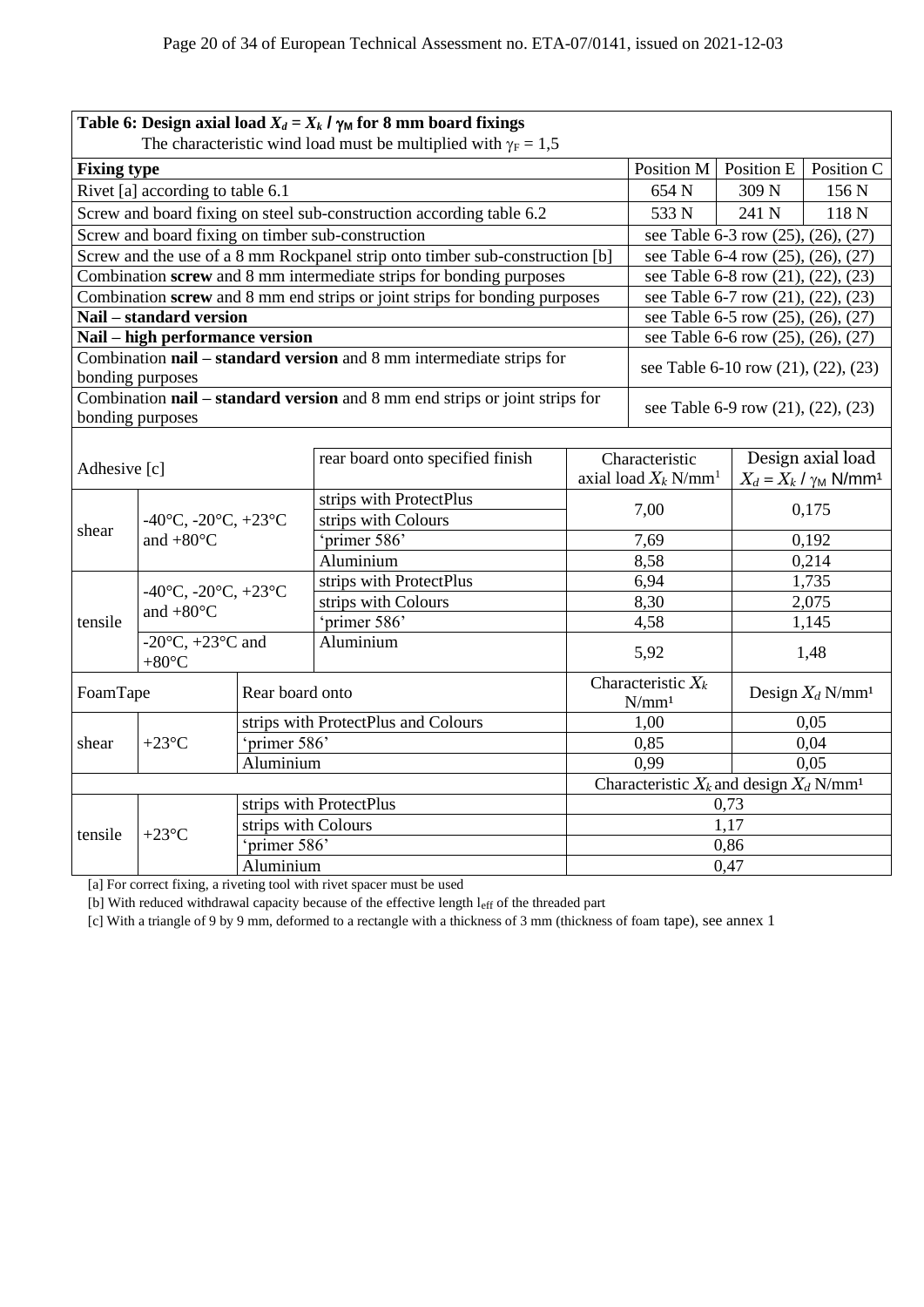|                   | <b>Table 6-1</b> : Characteristic axial load $X_k$ and design value of the axial load $X_d = X_k / \gamma_M$ |          |                |            |      |
|-------------------|--------------------------------------------------------------------------------------------------------------|----------|----------------|------------|------|
|                   | for the combination rivet and 8 mm boards                                                                    |          |                |            |      |
| board thickness   |                                                                                                              |          | $8 \text{ mm}$ |            | (1)  |
|                   | location of the fixing in the board                                                                          | M-middle | E-edge         | C-corner   | (2)  |
| pull-through N    |                                                                                                              |          |                |            | (3)  |
|                   | characteristic pull-through N                                                                                | 1308     | 810            | 540        | (4)  |
|                   | material factor Rockpanel $\gamma_M$                                                                         | 2,0      | 2,0            | 2,0        | (5)  |
|                   | design value $X_d$ of the pull-through N                                                                     | 654      | 405            | 270        | (6)  |
| wind suction      |                                                                                                              |          |                |            | (7)  |
|                   | average wind load in N/m <sup>2</sup>                                                                        | 2567     | 2769           | 2958       | (8)  |
|                   | average strength N                                                                                           | 1449     | 617            | 311        | (9)  |
|                   | material factor Rockpanel γ <sub>M</sub>                                                                     | 2,0      | 2,0            | 2,0        | (10) |
|                   | design value $X_d$ of the pull-through N                                                                     | 725      | <b>309</b>     | 156        | (11) |
| pull-out strength |                                                                                                              |          |                |            | (12) |
|                   | manufacturer's declaration N                                                                                 | 1300     | 1300           | 1300       | (13) |
|                   | material factor aluminium $\gamma_M$                                                                         | 1,3      | 1,3            | 1,3        | (14) |
|                   | design value $X_d$ of the pull-out N                                                                         | 1000     | 1000           | 1000       | (15) |
|                   | design value of the axial load $X_d = X_k / \gamma_M$ for the                                                | 654      | 309            | <b>156</b> | (16) |
|                   | combination rivet and 8 mm boards                                                                            |          |                |            |      |
|                   | board span b                                                                                                 |          | 600            |            | (17) |
|                   | fixing distance a                                                                                            |          | 600            |            | (18) |

[a] For correct fixing, a riveting tool with rivet spacer must be used

|        | <b>Table 6-2:</b> Characteristic axial load $X_k$ and design value of the axial load $X_d = X_k / \gamma_M$ for the |          |                |          |                   |
|--------|---------------------------------------------------------------------------------------------------------------------|----------|----------------|----------|-------------------|
|        | combination steel, screw and 8 mm boards                                                                            |          |                |          |                   |
|        | Board thickness                                                                                                     |          | $8 \text{ mm}$ |          | (1)               |
|        |                                                                                                                     | M-middle | E-edge         | C-corner | $\left( 2\right)$ |
|        | Pull-through                                                                                                        |          |                |          | (3)               |
|        | Characteristic pull-through N                                                                                       | 1066     | 850            | 617      | $\left( 4\right)$ |
|        | material factor Rockpanel $\gamma_M$                                                                                | 2,0      | 2,0            | 2,0      | (5)               |
|        | design value $X_d$ of the pull-through N                                                                            | 533      | 425            | 309      | (6)               |
|        | Wind suction                                                                                                        |          |                |          | (7)               |
|        | average wind load in $N/m^2$                                                                                        | 1992     | 2161           | 2243     | (8)               |
|        | average strength N                                                                                                  | 1105     | 482            | 236      | (9)               |
|        | material factor Rockpanel YM                                                                                        | 2,0      | 2,0            | 2,0      | (10)              |
|        | design value $X_d$ of the pull-through N                                                                            | 553      | 241            | 118      | (11)              |
|        | pull-out strength                                                                                                   |          |                |          | (12)              |
|        | manufacturer's declaration N                                                                                        | 1100     | 1100           | 1100     | (13)              |
|        | material factor steel $\gamma_M$                                                                                    | 1,3      | 1,3            | 1,3      | (14)              |
|        | design value $X_d$ of the pull-out N                                                                                | 846      | 846            | 846      | (15)              |
|        | design value of the axial load $X_d = X_k / \gamma_M$                                                               | 533      | 241            | 118      | (16)              |
|        | for the combination steel screw and 8 mm                                                                            |          |                |          |                   |
| boards |                                                                                                                     |          |                |          |                   |
|        | board span b                                                                                                        |          | 600            |          | (17)              |
|        | fixing distance a                                                                                                   |          | 600            |          | (18)              |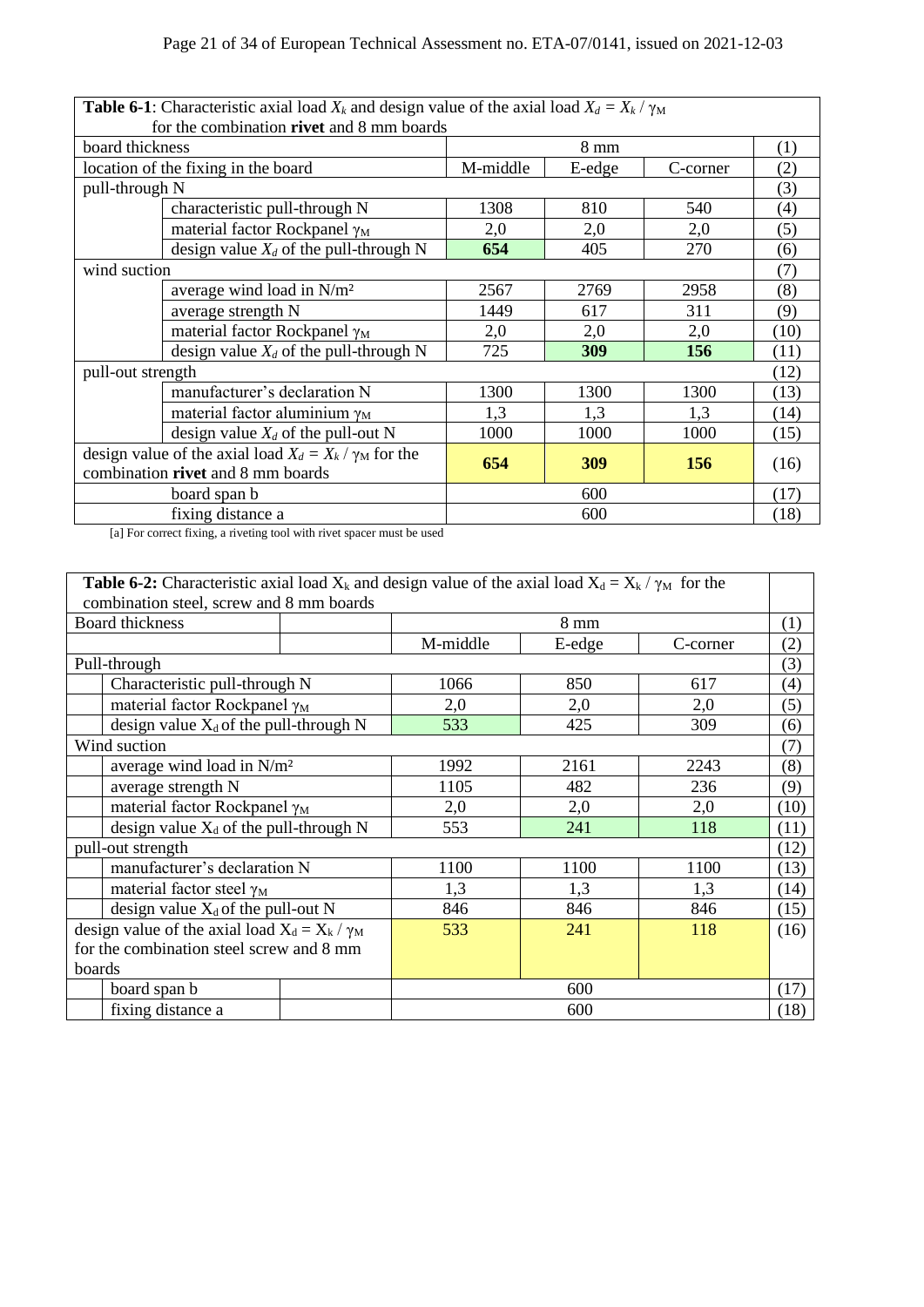|                          |                                                                                                                                        |                                                         |                 |                                                                                            |                     |                |                                         | <b>Table 6-3:</b> Characteristic axial load $X_k$ and <b>design</b> value of the axial load $X_d = X_k / \gamma_M$ for the combination solid |      |
|--------------------------|----------------------------------------------------------------------------------------------------------------------------------------|---------------------------------------------------------|-----------------|--------------------------------------------------------------------------------------------|---------------------|----------------|-----------------------------------------|----------------------------------------------------------------------------------------------------------------------------------------------|------|
|                          |                                                                                                                                        |                                                         |                 | timber, screw and 8 mm boards (with the use of gaskets), with $\alpha \geq 30^{\circ}$ [e] |                     |                |                                         |                                                                                                                                              |      |
|                          | board thickness                                                                                                                        |                                                         |                 |                                                                                            |                     | $8 \text{ mm}$ |                                         |                                                                                                                                              | (1)  |
|                          |                                                                                                                                        | location of the fixing in the board                     |                 |                                                                                            | M-middle            |                | E-edge                                  | C-corner                                                                                                                                     | (2)  |
|                          | pull-through N                                                                                                                         | characteristic pull-through N                           |                 |                                                                                            | 1066                |                | 850                                     | 617                                                                                                                                          | (3)  |
|                          |                                                                                                                                        |                                                         |                 | material factor Rockpanel $\gamma_M$ (manufacturers                                        |                     |                |                                         |                                                                                                                                              | (4)  |
|                          | declaration)                                                                                                                           |                                                         |                 |                                                                                            | 2,0                 |                | 2,0                                     | 2,0                                                                                                                                          | (5)  |
|                          |                                                                                                                                        | design value $X_d$ of the pull-through N                |                 |                                                                                            | 533                 |                | 425                                     | 309                                                                                                                                          | (6)  |
|                          | wind suction                                                                                                                           |                                                         |                 |                                                                                            |                     |                |                                         |                                                                                                                                              | (7)  |
|                          |                                                                                                                                        | average wind load in N/m <sup>2</sup>                   |                 |                                                                                            | 1992                |                | 2161                                    | 2243                                                                                                                                         | (8)  |
|                          |                                                                                                                                        | average strength N                                      |                 |                                                                                            | 1105                |                | 482                                     | 236                                                                                                                                          | (9)  |
|                          |                                                                                                                                        |                                                         |                 | $\overline{\text{material}}$ factor Rockpanely <sub>M</sub> (manufacturers                 | 2,0                 |                | 2,0                                     | 2,0                                                                                                                                          | (10) |
|                          | declaration)                                                                                                                           |                                                         |                 |                                                                                            |                     |                |                                         |                                                                                                                                              |      |
|                          |                                                                                                                                        | <b>design</b> value $X_d$ of the pull-through N         |                 |                                                                                            | 553                 |                | 241                                     | 118                                                                                                                                          | (12) |
|                          | withdrawal capacity                                                                                                                    |                                                         |                 |                                                                                            |                     |                |                                         |                                                                                                                                              | (13) |
|                          |                                                                                                                                        |                                                         |                 | characteristic withdrawal capacity $F_{ax,k, Rk}$ [b] [c] [d]                              |                     |                |                                         |                                                                                                                                              | (14) |
|                          |                                                                                                                                        | strength class                                          | C18             | $\rho_k = 320 \text{ kg/m}^3$                                                              | 858 [b]             |                | 858 [b]                                 | 858 [b]                                                                                                                                      | (15) |
|                          |                                                                                                                                        | wood (EN 338)                                           | C <sub>24</sub> | $\rho_k = 350 \text{ kg/m}^3$                                                              | 922 [b]             |                | 922 [b]                                 | 922 [b]                                                                                                                                      | (16) |
|                          |                                                                                                                                        |                                                         |                 | modification factor for k <sub>mod</sub>                                                   |                     |                | $k_{mod}$ [a]                           |                                                                                                                                              | (17) |
|                          |                                                                                                                                        |                                                         |                 | axial withdrawal capacity $F_{ax,k,Rk}$ . $k_{mod}$ [a] [b] [c] [d]                        |                     |                |                                         |                                                                                                                                              | (18) |
|                          |                                                                                                                                        | strength class                                          | C18             | $\rho_k = 320 \text{ kg/m}^3$                                                              | 858 • $k_{mod}$     |                | $858 \cdot k_{mod}$                     | 858 • $k_{mod}$                                                                                                                              | (19) |
|                          |                                                                                                                                        | wood (EN 338)                                           | C <sub>24</sub> | $\rho_k = 350 \text{ kg/m}^3$                                                              | 922 • $k_{mod}$     |                | 922 • $k_{mod}$                         | 922 • $k_{mod}$                                                                                                                              | (20) |
|                          |                                                                                                                                        | material factor (NA to) EN 1995-1-                      |                 |                                                                                            |                     |                |                                         |                                                                                                                                              |      |
|                          |                                                                                                                                        | 1:2004+A1:2008                                          |                 |                                                                                            |                     |                | $\gamma_M = 1,30$ [withdrawal capacity] |                                                                                                                                              | (21) |
|                          |                                                                                                                                        | design value $X_d$ of the axial withdrawal              |                 |                                                                                            |                     |                |                                         |                                                                                                                                              |      |
|                          | capacity N                                                                                                                             |                                                         |                 |                                                                                            |                     |                |                                         |                                                                                                                                              | (22) |
|                          |                                                                                                                                        | strength class                                          | C18             | $\rho_k = 320 \text{ kg/m}^3$                                                              | $660 \cdot k_{mod}$ |                | $660 \cdot k_{mod}$                     | $660 \cdot k_{mod}$                                                                                                                          | (23) |
|                          |                                                                                                                                        | wood (EN 338)                                           | C <sub>24</sub> | $\rho_k = 350 \text{ kg/m}^3$                                                              | $709 \cdot k_{mod}$ |                | $709 \cdot k_{mod}$                     | $709 \cdot k_{mod}$                                                                                                                          | (24) |
|                          |                                                                                                                                        | design value of the axial load $X_d = X_k / \gamma_M N$ |                 |                                                                                            |                     |                | minimum value of the rows:              |                                                                                                                                              | (25) |
|                          | strength class                                                                                                                         |                                                         | C18             | $\rho_k = 320 \text{ kg/m}^3$                                                              | $(6)$ $(12)$ $(23)$ |                | $(6)$ $(12)$ $(23)$                     | $(6)$ $(12)$ $(23)$                                                                                                                          | (26) |
|                          | $\rho_k = 350 \text{ kg/m}^3$<br>wood (EN 338)<br>C <sub>24</sub><br>$(6)$ $(12)$ $(24)$<br>$(6)$ $(12)$ $(24)$<br>$(6)$ $(12)$ $(24)$ |                                                         |                 |                                                                                            |                     |                | (27)                                    |                                                                                                                                              |      |
|                          | board span b                                                                                                                           |                                                         |                 |                                                                                            |                     |                | 600                                     |                                                                                                                                              | (28) |
| fixing distance a<br>600 |                                                                                                                                        |                                                         |                 | (29)                                                                                       |                     |                |                                         |                                                                                                                                              |      |

*[b]: with reduced thread diameter to fulfil the minimum*  $l_{ef}$  *demand (*  $d = l_{ef}$  */6 = 24,75/6 =4,12 mm ) ;* 

*[c]: angle a between shaft and the wood grain:*  $\alpha \geq 30^{\circ}$ 

*[d]: calculation in accordance with EN 1995-1-1:2004 + AC:2006 + A1:2008 (D) formula (8.38), (8.39) and (8.40)*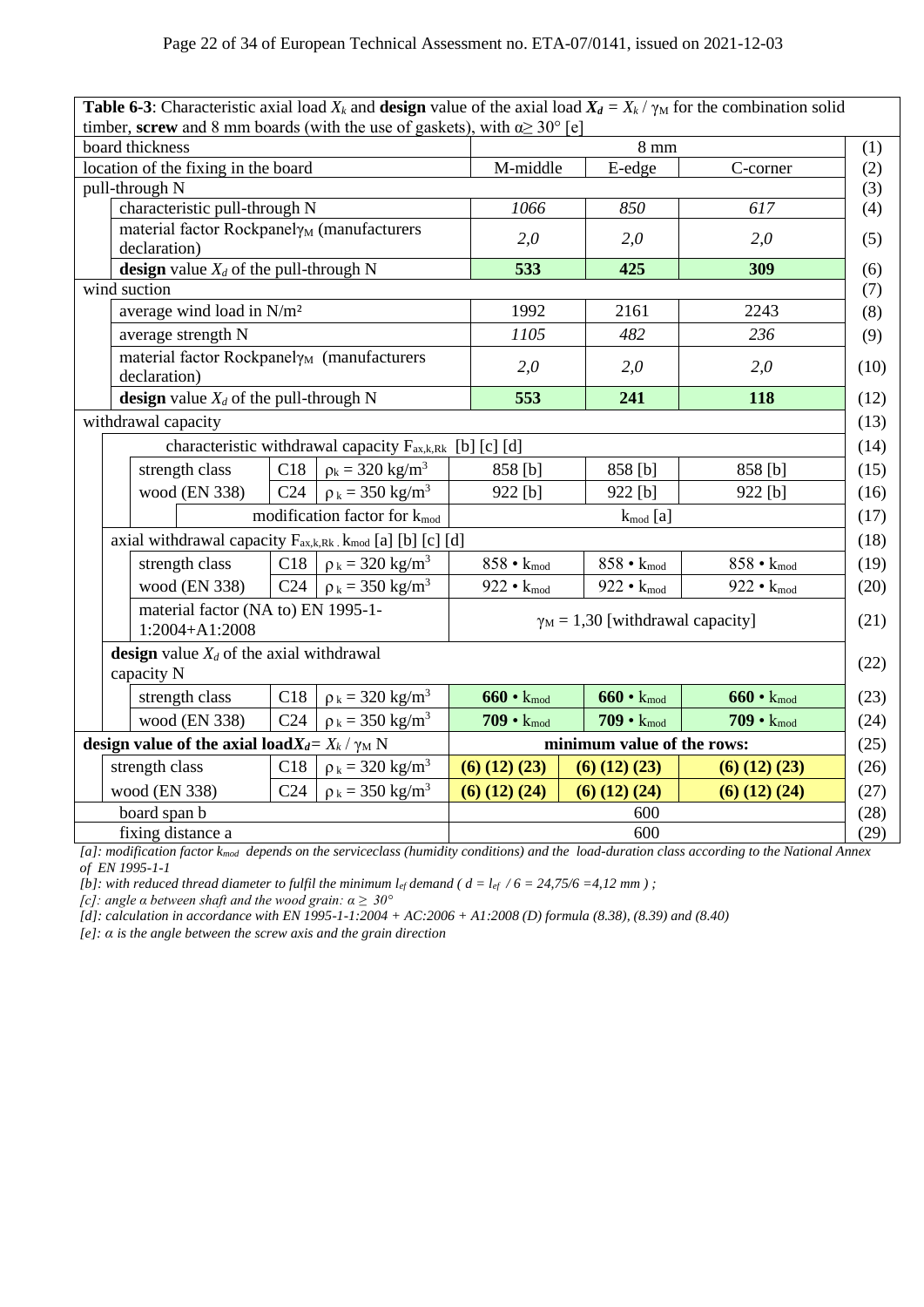|                                                                   | <b>Table 6-4:</b> Characteristic axial load $X_k$ and <b>design</b> value of the axial load $X_d = X_k / \gamma_M$ for the combination solid |                               |                                                               |                              |                                         |                              |
|-------------------------------------------------------------------|----------------------------------------------------------------------------------------------------------------------------------------------|-------------------------------|---------------------------------------------------------------|------------------------------|-----------------------------------------|------------------------------|
|                                                                   | timber, screw and 8 mm boards (with the use of Rockpanel strips nominal 8 mm), with $\alpha \geq 30^{\circ}$ [e]<br>board thickness          |                               |                                                               |                              | 8 mm (with the use of a gasket)         |                              |
|                                                                   | location of the fixing in the board                                                                                                          |                               |                                                               | $\overline{M}$ -middle       | E-edge                                  | C-corner                     |
|                                                                   | pull-through N                                                                                                                               |                               |                                                               |                              |                                         |                              |
|                                                                   | characteristic pull-through N                                                                                                                |                               |                                                               | 1066                         | 850                                     | 617                          |
|                                                                   | material factor Rockpanel $\gamma_M$ (manufacturers<br>declaration)                                                                          |                               |                                                               | 2,0                          | 2,0                                     | 2,0                          |
|                                                                   | design value $X_d$ of the pull-through N                                                                                                     |                               |                                                               | 533                          | 425                                     | 309                          |
|                                                                   | wind suction                                                                                                                                 |                               |                                                               |                              |                                         |                              |
|                                                                   | average wind load in N/m <sup>2</sup>                                                                                                        |                               |                                                               | 1992                         | 2161                                    | 2243                         |
|                                                                   | average strength N                                                                                                                           |                               |                                                               | 1105                         | 482                                     | 236                          |
|                                                                   | material factor Rockpanely $_M$ (manufacturers<br>declaration)                                                                               |                               |                                                               | 2,0                          | 2,0                                     | 2,0                          |
|                                                                   | design value $X_d$ of the pull-through N                                                                                                     |                               |                                                               | 553                          | 241                                     | 118                          |
|                                                                   | withdrawal capacity                                                                                                                          |                               |                                                               |                              |                                         |                              |
|                                                                   |                                                                                                                                              |                               | characteristic withdrawal capacity $F_{ax,k, Rk}$ [b] [c] [d] |                              |                                         |                              |
|                                                                   | strength class                                                                                                                               | C18                           | $\rho_k = 320 \text{ kg/m}^3$                                 | 336 [b]                      | 336 [b]                                 | 336 [b]                      |
|                                                                   | wood (EN 338)                                                                                                                                | C <sub>24</sub>               | $\rho_k = 350 \text{ kg/m}^3$                                 | $361$ [b]                    | $361$ [b]                               | $361$ [b]                    |
|                                                                   |                                                                                                                                              |                               | modification factor for k <sub>mod</sub>                      |                              | $k_{mod}$ [a]                           |                              |
|                                                                   | axial withdrawal capacity F <sub>ax,k,Rk</sub> k <sub>mod</sub> [a] [b] [c] [d]                                                              |                               |                                                               |                              |                                         |                              |
|                                                                   | strength class                                                                                                                               | C18                           | $\rho_k = 320 \text{ kg/m}^3$                                 | 336 $\cdot$ k <sub>mod</sub> | 336 $\cdot$ k <sub>mod</sub>            | 336 $\cdot$ k <sub>mod</sub> |
|                                                                   | wood (EN 338)                                                                                                                                | C <sub>24</sub>               | $\rho_k = 350 \text{ kg/m}^3$                                 | 361 • $k_{mod}$              | 361 • $k_{mod}$                         | $361 \cdot k_{mod}$          |
|                                                                   | material factor (NA to) EN 1995-1-<br>$1:2004+A1:2008$                                                                                       |                               |                                                               |                              | $\gamma_M = 1,30$ [withdrawal capacity] |                              |
|                                                                   | design value $X_d$ of the axial withdrawal capacity N                                                                                        |                               |                                                               |                              |                                         |                              |
|                                                                   | strength class                                                                                                                               | C18                           | $\rho_k = 320 \text{ kg/m}^3$                                 | $258 \cdot k_{mod}$          | $258 \cdot k_{mod}$                     | $258 \cdot k_{mod}$          |
|                                                                   | wood (EN 338)                                                                                                                                | C <sub>24</sub>               | $\rho_k = 350 \text{ kg/m}^3$                                 | $278 \cdot k_{mod}$          | $278 \cdot k_{mod}$                     | $278 \cdot k_{mod}$          |
|                                                                   | design value of the axial load $X_d = X_k / \gamma_M N$                                                                                      |                               |                                                               |                              | minimum value of the rows:              |                              |
|                                                                   | strength class                                                                                                                               | $\rho_k = 320 \text{ kg/m}^3$ | $(6)$ $(12)$ $(23)$                                           | $(6)$ $(12)$ $(23)$          | $(6)$ $(12)$ $(23)$                     |                              |
| wood (EN 338)<br>C <sub>24</sub><br>$\rho_k = 350 \text{ kg/m}^3$ |                                                                                                                                              |                               |                                                               | $(6)$ $(12)$ $(24)$          | $(6)$ $(12)$ $(24)$                     | $(6)$ $(12)$ $(24)$          |
| board span b                                                      |                                                                                                                                              |                               |                                                               | 600                          |                                         |                              |
| fixing distance a                                                 |                                                                                                                                              |                               |                                                               | 600                          |                                         |                              |

*[b]: with reduced thread diameter to fulfil the minimum*  $l_{ef}$  *demand (*  $d = l_{ef}$  */ 6 = 16,75/6 = 2,79 mm ) ;* 

*[c]: angle a between shaft and the wood grain:*  $\alpha \geq 30^{\circ}$ 

*[d]: calculation in accordance with EN 1995-1-1:2004 + AC:2006 + A1:2008 (D) formula (8.38), (8.39) and (8.40)*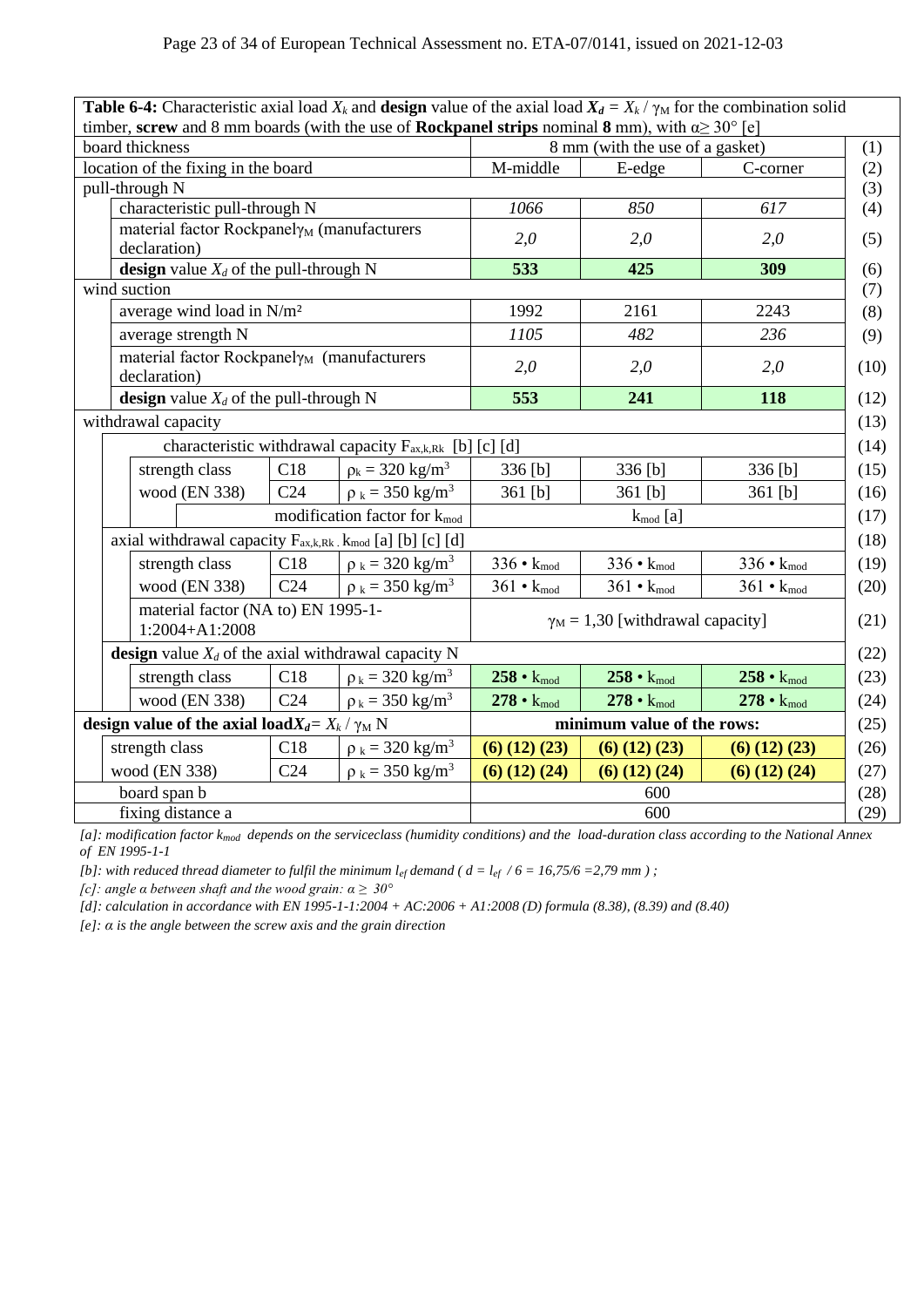| <b>Table 6-5:</b> Characteristic axial load $X_k$ and <b>design</b> value of the axial load $X_d = X_k / \gamma_M$ for the combination solid |                 |                                          |                     |                                                    |                     |
|----------------------------------------------------------------------------------------------------------------------------------------------|-----------------|------------------------------------------|---------------------|----------------------------------------------------|---------------------|
| timber, nail - standard version 32 mm and 8 mm boards (with the use of gaskets), with $\alpha \geq 80^{\circ}$ [e]<br>board thickness        |                 |                                          |                     | 8 mm (with the use of a gasket)                    |                     |
| location of the fixing in the board                                                                                                          |                 |                                          | M-middle            | E-edge                                             | C-corner            |
| pull-through N                                                                                                                               |                 |                                          |                     |                                                    |                     |
| characteristic pull-through N                                                                                                                |                 |                                          | 752                 | 674                                                | 577                 |
| material factor Rockpanel $\gamma_M$ (manufacturers                                                                                          |                 |                                          | 2,0                 | 2,0                                                | 2,0                 |
| declaration)                                                                                                                                 |                 |                                          |                     |                                                    |                     |
| <b>design</b> value $X_d$ of the pull-through N                                                                                              |                 |                                          | 376                 | 337                                                | 289                 |
| wind suction                                                                                                                                 |                 |                                          |                     |                                                    |                     |
| average wind load in N/m <sup>2</sup>                                                                                                        |                 |                                          | 2637                | 4131                                               | 5162                |
| average strength N                                                                                                                           |                 |                                          | 1009                | 627                                                | 397                 |
| material factor Rockpanel $\gamma_M$ (manufacturers<br>declaration)                                                                          |                 |                                          | 2,0                 | 2,0                                                | 2,0                 |
| <b>design</b> value $X_d$ of the pull-through N                                                                                              |                 |                                          | 505                 | 314                                                | 199                 |
| withdrawal capacity                                                                                                                          |                 |                                          |                     |                                                    |                     |
| characteristic withdrawal capacity F <sub>ax,k,Rk</sub>                                                                                      |                 | [c] [d]                                  |                     |                                                    |                     |
| strength class                                                                                                                               | C18             | $\rho_k = 320 \text{ kg/m}^3$            | 168                 | 168                                                | 168                 |
| wood (EN 338)                                                                                                                                | C <sub>24</sub> | $\rho_k = 350 \text{ kg/m}^3$            | 201                 | 201                                                | 201                 |
|                                                                                                                                              |                 | modification factor for k <sub>mod</sub> |                     | $k_{mod}$ [a]                                      |                     |
| axial withdrawal capacity F <sub>ax,k,Rk</sub> , k <sub>mod</sub> [a] [c] [d]                                                                |                 |                                          |                     |                                                    |                     |
| strength class                                                                                                                               | C18             | $\rho_k = 320 \text{ kg/m}^3$            | $168 \cdot k_{mod}$ | $168 \cdot k_{mod}$                                | $168 \cdot k_{mod}$ |
| wood (EN 338)                                                                                                                                | C <sub>24</sub> | $\rho_k = 350 \text{ kg/m}^3$            | 201 • $k_{mod}$     | 201 • $k_{mod}$                                    | 201 • $k_{mod}$     |
| material factor (NA to) EN 1995-1-<br>1:2004+A1:2008                                                                                         |                 |                                          |                     | $\gamma$ <sub>M</sub> = 1,30 [withdrawal capacity] |                     |
| design value $X_d$ of the axial withdrawal capacity N                                                                                        |                 |                                          |                     |                                                    |                     |
| strength class                                                                                                                               | C18             | $\rho_k = 320 \text{ kg/m}^3$            | $129 \cdot k_{mod}$ | $129 \cdot k_{mod}$                                | $129 \cdot k_{mod}$ |
| wood (EN 338)                                                                                                                                | C <sub>24</sub> | $\rho_k = 350 \text{ kg/m}^3$            | $155 \cdot k_{mod}$ | 155 $\cdot$ $k_{mod}$                              | $155 \cdot k_{mod}$ |
| design value of the axial load $X_d = X_k / \gamma_M N$                                                                                      |                 |                                          |                     | minimum value of the rows:                         |                     |
| strength class                                                                                                                               | C18             | $\rho_k = 320 \text{ kg/m}^3$            | $(6)$ $(12)$ $(23)$ | $(6)$ $(12)$ $(23)$                                | $(6)$ $(12)$ $(23)$ |
| wood (EN 338)                                                                                                                                | C <sub>24</sub> | $\rho_k = 350 \text{ kg/m}^3$            | $(6)$ $(12)$ $(24)$ | $(6)$ $(12)$ $(24)$                                | $(6)$ $(12)$ $(24)$ |
| board span b                                                                                                                                 |                 |                                          |                     | 600                                                |                     |
| fixing distance a                                                                                                                            |                 |                                          | 600                 |                                                    |                     |

*[c]: angle α between shaft and the wood grain: α ≥ 80°* 

*[d]: calculation in accordance with EN 1995-1-1:2004 + AC:2006 + A1:2008 (D) formula (8.23-a) and DIN EN 1995-1-1/NA:2010-12 Table NA.15*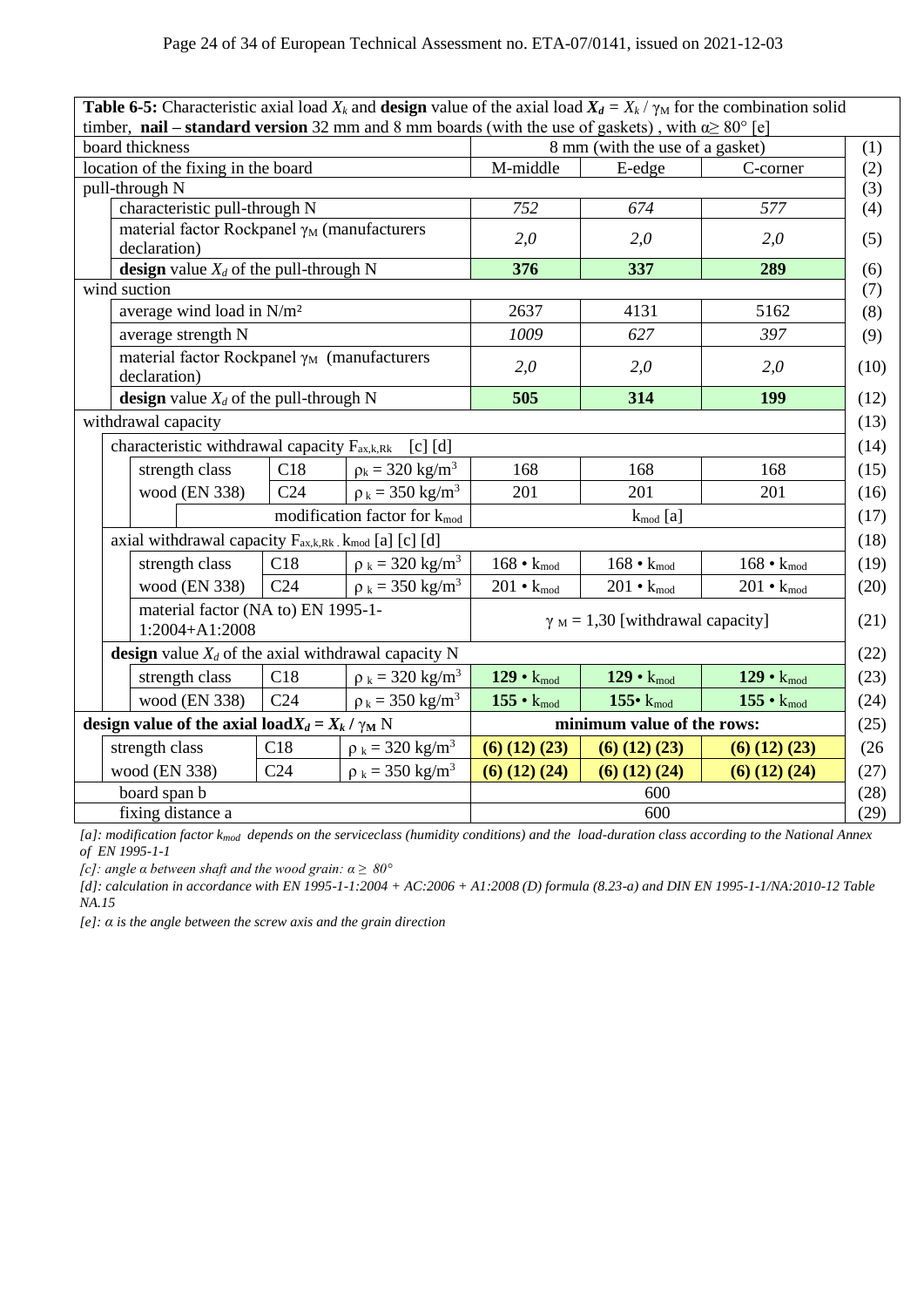| Table 6-6: Characteristic axial load $X_k$ and design value of the axial load $X_d = X_k / \gamma_M$ for the combination |                                                                                                                              |                                                                                                                          |                     |                                         |                     |      |  |
|--------------------------------------------------------------------------------------------------------------------------|------------------------------------------------------------------------------------------------------------------------------|--------------------------------------------------------------------------------------------------------------------------|---------------------|-----------------------------------------|---------------------|------|--|
|                                                                                                                          |                                                                                                                              | solid timber, nail, high performance version 35 mm and 8 mm boards (with the use of gaskets), with $\alpha \ge 80^\circ$ |                     |                                         |                     |      |  |
| [e]                                                                                                                      |                                                                                                                              |                                                                                                                          |                     |                                         |                     | (1)  |  |
|                                                                                                                          | board thickness<br>8 mm (with use of a gasket)                                                                               |                                                                                                                          |                     |                                         |                     |      |  |
| location of the fixing in the board                                                                                      |                                                                                                                              |                                                                                                                          | M-middle            | E-edge                                  | C-corner            | (2)  |  |
| Pull-through N                                                                                                           |                                                                                                                              |                                                                                                                          |                     |                                         |                     | (3)  |  |
| characteristic pull-through N                                                                                            |                                                                                                                              |                                                                                                                          | 752                 | 674                                     | 577                 | (4)  |  |
|                                                                                                                          |                                                                                                                              | material factor Rockpanel $\gamma_M$ (manufacturers declaration)                                                         | 2,0                 | 2,0                                     | 2,0                 | (5)  |  |
| design value $X_d$ of the pull-through N                                                                                 |                                                                                                                              |                                                                                                                          | 376                 | 337                                     | 289                 | (6)  |  |
| Wind suction                                                                                                             |                                                                                                                              |                                                                                                                          |                     |                                         |                     | (7)  |  |
| average wind load in N/m <sup>2</sup>                                                                                    |                                                                                                                              |                                                                                                                          | 2637                | 4131                                    | 5162                | (8)  |  |
| average strength N                                                                                                       |                                                                                                                              |                                                                                                                          | 1009                | 627                                     | 397                 | (9)  |  |
|                                                                                                                          |                                                                                                                              | material factor Rockpanel $\gamma_M$ (manufacturers declaration)                                                         | 2,0                 | 2,0                                     | 2,0                 | (10) |  |
| design value $X_d$ of the pull-through N                                                                                 |                                                                                                                              |                                                                                                                          | 505                 | 314                                     | 199                 | (11) |  |
| Withdrawal capacity                                                                                                      |                                                                                                                              |                                                                                                                          |                     |                                         |                     | (12) |  |
|                                                                                                                          |                                                                                                                              | characteristic withdrawal capacity F <sub>ax,k,Rk</sub> [c] [d]                                                          |                     |                                         |                     | (13) |  |
| Strength class                                                                                                           | C18                                                                                                                          | $\rho_k = 320 \text{ kg/m}3$                                                                                             | 403                 | 403                                     | 403                 | (14) |  |
| wood (EN 338)                                                                                                            | C <sub>24</sub>                                                                                                              | $\rho_k = 350 \text{ kg/m}3$                                                                                             | 482                 | 482                                     | 482                 | (15) |  |
|                                                                                                                          |                                                                                                                              | modification factor for kmod                                                                                             |                     | $k_{mod}$ [a]                           |                     | (16) |  |
|                                                                                                                          |                                                                                                                              | axial withdrawal capacity F <sub>ax,k,Rk</sub> . k <sub>mod</sub> [a] [c] [d]                                            |                     |                                         |                     | (17) |  |
| Strength class                                                                                                           | C18                                                                                                                          | $\rho_k = 320 \text{ kg/m}3$                                                                                             | $403 \cdot k_{mod}$ | $403 \cdot k_{mod}$                     | $403 \cdot k_{mod}$ | (18) |  |
| wood (EN 338)                                                                                                            | C <sub>24</sub>                                                                                                              | $\rho_k = 350 \text{ kg/m}3$                                                                                             | 482 • $k_{mod}$     | 482 • $k_{mod}$                         | 482 • $k_{mod}$     | (19) |  |
|                                                                                                                          |                                                                                                                              | material factor (NA to) EN 1995-1-                                                                                       |                     | $\gamma_M = 1,30$ [withdrawal capacity] |                     | (20) |  |
| 1:2004+A1:2008                                                                                                           |                                                                                                                              |                                                                                                                          |                     |                                         |                     |      |  |
|                                                                                                                          |                                                                                                                              | design value $X_d$ of the axial withdrawal capacity N                                                                    |                     |                                         |                     | (21) |  |
| Strength class                                                                                                           | C18                                                                                                                          | $\rho_k = 320 \text{ kg/m}3$                                                                                             | $310 \cdot k_{mod}$ | $310 \cdot k_{mod}$                     | $310 \cdot k_{mod}$ | (22) |  |
| wood (EN 338)                                                                                                            | C <sub>24</sub><br>$370 \cdot k_{mod}$<br>(23)<br>$\rho_k = 350 \text{ kg/m}3$<br>$370 \cdot k_{mod}$<br>$370 \cdot k_{mod}$ |                                                                                                                          |                     |                                         |                     |      |  |
|                                                                                                                          | minimum value of the rows:<br>design value of the axial load $X_d = X_k / \gamma_M N$                                        |                                                                                                                          |                     |                                         |                     |      |  |
| Strength class                                                                                                           | C18                                                                                                                          | $\rho_k = 320 \text{ kg/m}3$                                                                                             | (6)(11)(22)         | (6)(11)(22)                             | (6)(11)(22)         | (25) |  |
| wood (EN 338)                                                                                                            | C <sub>24</sub>                                                                                                              | $\rho_k = 350 \text{ kg/m}3$                                                                                             | (6)(11)(23)         | (6)(11)(23)                             | (6)(11)(23)         | (26) |  |
| Board span b<br>600                                                                                                      |                                                                                                                              |                                                                                                                          |                     |                                         |                     | (27) |  |
| Fixing distance a<br>400                                                                                                 |                                                                                                                              |                                                                                                                          |                     |                                         | (28)                |      |  |

*[c]: angle α between shaft and the wood grain: α ≥ 80°* 

*[d]: calculation in accordance with EN 1995-1-1:2004 + AC:2006 + A1:2008 (D) formula (8.23-a) and DIN EN 1995-1-1/NA:2010-12 Table NA.15*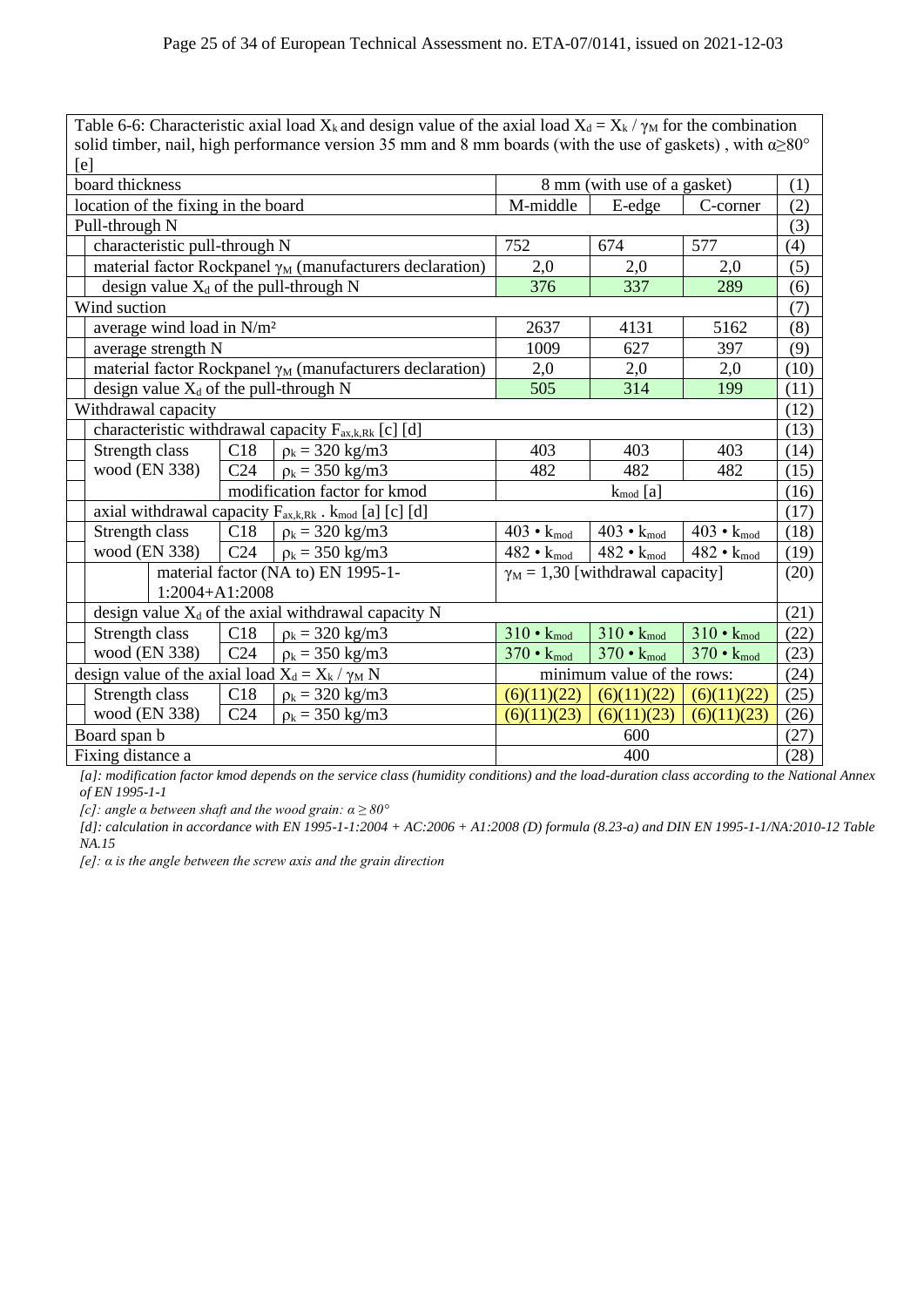|                                                                                                                                                                                                             |                                                                                                                    | <b>Table 6-7:</b> Characteristic axial load $X_k$ and design value of the axial load $X_d = X_k / \gamma_M$ for the combination<br>solid timber, screw and 8 mm end strips or joint strips, with $\alpha \geq 30^{\circ}$ [e] |                                                                         |                                                            |  |  |
|-------------------------------------------------------------------------------------------------------------------------------------------------------------------------------------------------------------|--------------------------------------------------------------------------------------------------------------------|-------------------------------------------------------------------------------------------------------------------------------------------------------------------------------------------------------------------------------|-------------------------------------------------------------------------|------------------------------------------------------------|--|--|
|                                                                                                                                                                                                             | 21 <sub>b</sub>                                                                                                    | 22<br>12<br>≥6                                                                                                                                                                                                                | ≥9<br>$\geq 6$                                                          | 13                                                         |  |  |
| 13<br>11a                                                                                                                                                                                                   | <u>ੋਹਾਨ</u>                                                                                                        | 22                                                                                                                                                                                                                            | 21 <sub>b</sub>                                                         | 14 <sub>b</sub>                                            |  |  |
| 3                                                                                                                                                                                                           |                                                                                                                    | 35<br>$\geq 70$<br>$≥100$                                                                                                                                                                                                     | 35<br>≥15                                                               |                                                            |  |  |
|                                                                                                                                                                                                             |                                                                                                                    |                                                                                                                                                                                                                               |                                                                         | Remark: for the explanation of the numbers see Figure 5    |  |  |
| strip thickness<br>location of the fixing in the strip (see figure 6)                                                                                                                                       |                                                                                                                    |                                                                                                                                                                                                                               | middle SM                                                               | $8 \text{ mm}$<br>(1)<br>start and end<br>(2)<br><b>SE</b> |  |  |
| design value $X_d$ of the pull-through N<br>in accordance with Annex 2 Table $6-2$ row $(6)$<br>wind suction                                                                                                |                                                                                                                    |                                                                                                                                                                                                                               | 425<br>location E                                                       | 309<br>(3)<br>location C                                   |  |  |
| average wind load in N/m <sup>2</sup><br>average strength N                                                                                                                                                 |                                                                                                                    |                                                                                                                                                                                                                               | 4392<br>823                                                             | (4)<br>4392<br>(5)<br>247<br>(6)                           |  |  |
| design value $X_d$ of the pull-through N                                                                                                                                                                    |                                                                                                                    | material factor Rockpanely <sub>M</sub> (manufacturers declaration)                                                                                                                                                           | 2,0<br>412                                                              | (7)<br><i>2,0</i><br>124<br>(8)                            |  |  |
| characteristic withdrawal capacity F <sub>ax,k,Rk</sub> [b] [c] [d]                                                                                                                                         |                                                                                                                    | withdrawal capacity in accordance with Table 6-2 Annex 2                                                                                                                                                                      |                                                                         | (9)<br>(10)                                                |  |  |
| strength class<br>wood (EN 338)                                                                                                                                                                             | C18<br>C <sub>24</sub>                                                                                             | $\rho_k = 320 \text{ kg/m}^3$<br>$\rho_k = 350 \text{ kg/m}^3$                                                                                                                                                                | 858 [b]<br>922 [b]                                                      | (11)<br>858 [b]<br>922 [b]<br>(12)                         |  |  |
| axial withdrawal capacity F <sub>ax,k,Rk</sub> k <sub>mod</sub> [a] [b] [c] [d]                                                                                                                             |                                                                                                                    | modification factor for k <sub>mod</sub>                                                                                                                                                                                      | $k_{mod}$ [a]                                                           | (13)<br>(14)                                               |  |  |
| strength class                                                                                                                                                                                              | C18                                                                                                                | $\rho_k = 320 \text{ kg/m}^3$                                                                                                                                                                                                 | 858 • $k_{mod}$                                                         | $858 \cdot k_{mod}$<br>(15)                                |  |  |
| wood (EN 338)                                                                                                                                                                                               | C <sub>24</sub>                                                                                                    | $\rho_k = 350 \text{ kg/m}^3$<br>material factor (NA to) EN 1995-1-1:2004+A1:2008                                                                                                                                             | 922 $\cdot$ k <sub>mod</sub><br>$\gamma_M = 1,30$ [withdrawal capacity] | 922 $\cdot$ k <sub>mod</sub><br>(16)<br>(17)               |  |  |
| design value $X_d$ of the axial withdrawal capacity N<br>strength class                                                                                                                                     | C18                                                                                                                | $\rho_k = 320 \text{ kg/m}^3$                                                                                                                                                                                                 | $660 \cdot k_{mod}$                                                     | (18)<br>$660 \cdot k_{mod}$                                |  |  |
| wood (EN 338)                                                                                                                                                                                               | (19)<br>$\rho_k = 350 \text{ kg/m}^3$<br>C <sub>24</sub><br>709 $\cdot$ $k_{mod}$<br>709 $\cdot$ $k_{mod}$<br>(20) |                                                                                                                                                                                                                               |                                                                         |                                                            |  |  |
| design value of the axial load $X_d = X_k / \gamma_M N$<br>minimum value of the rows:<br>(21)<br>C18<br>$\rho_k = 320 \text{ kg/m}^3$<br>strength class<br>$(3)$ $(8)$ $(19)$<br>(22)<br>$(3)$ $(8)$ $(19)$ |                                                                                                                    |                                                                                                                                                                                                                               |                                                                         |                                                            |  |  |
| $\rho_k = 350 \text{ kg/m}^3$<br>wood (EN 338)<br>C <sub>24</sub><br>$(3)$ $(8)$ $(20)$<br>(23)<br>$(3)$ $(8)$ $(20)$                                                                                       |                                                                                                                    |                                                                                                                                                                                                                               |                                                                         |                                                            |  |  |
| board span b Figure 7<br>fixing distance a Figure 6                                                                                                                                                         |                                                                                                                    | 500                                                                                                                                                                                                                           | 600<br>(24)<br>(25)                                                     |                                                            |  |  |

*[b]: with reduced thread diameter to fulfil the minimum*  $l_{ef}$  *demand ( d =*  $l_{ef}$  */ 6 = 24,75/6 =4,12 mm ) ;* 

*[c]: angle α between shaft and the wood grain: α≥ 30°* 

*[d]: calculation in accordance with EN 1995-1-1:2004 + AC:2006 + A1:2008 (D) formula (8.38), (8.39) and (8.40)*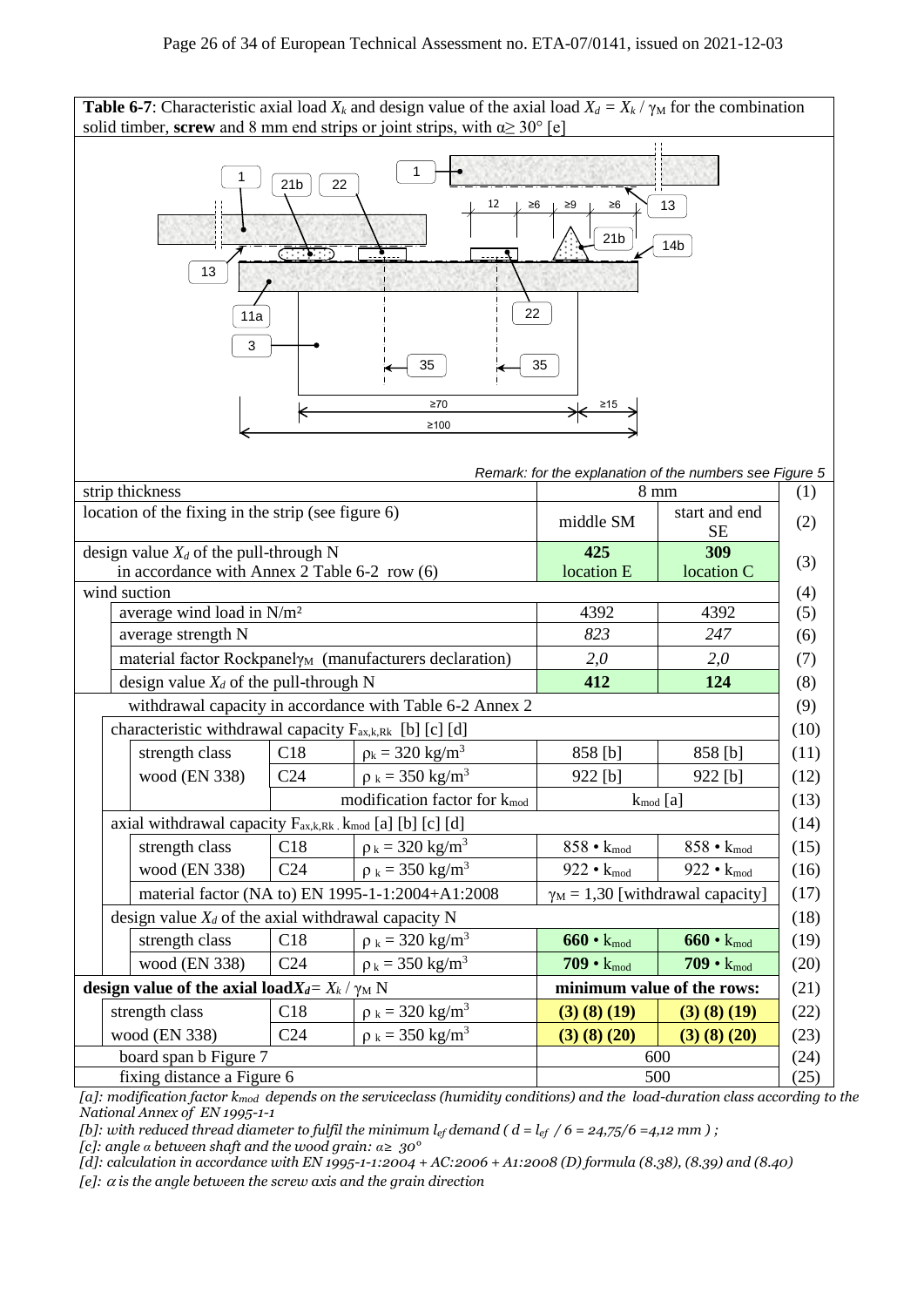|                                                                                                                                                                           |                                      | <b>Table 6-8:</b> Characteristic axial load $X_k$ and design value of the axial load $X_d = X_k / \gamma_M$ for the combination |                                    |                                                                           |  |
|---------------------------------------------------------------------------------------------------------------------------------------------------------------------------|--------------------------------------|---------------------------------------------------------------------------------------------------------------------------------|------------------------------------|---------------------------------------------------------------------------|--|
|                                                                                                                                                                           |                                      | solid timber, screw and 8 mm intermediate strips, with $\alpha \geq 30^{\circ}$ [e]                                             |                                    |                                                                           |  |
|                                                                                                                                                                           |                                      |                                                                                                                                 |                                    |                                                                           |  |
|                                                                                                                                                                           |                                      |                                                                                                                                 |                                    |                                                                           |  |
|                                                                                                                                                                           |                                      | 12<br>≥6<br>≥9                                                                                                                  | ≥6                                 |                                                                           |  |
|                                                                                                                                                                           |                                      |                                                                                                                                 | 13                                 |                                                                           |  |
|                                                                                                                                                                           |                                      | 22                                                                                                                              | 14 <sub>b</sub><br>21 <sub>b</sub> |                                                                           |  |
|                                                                                                                                                                           |                                      |                                                                                                                                 |                                    |                                                                           |  |
|                                                                                                                                                                           |                                      |                                                                                                                                 |                                    |                                                                           |  |
|                                                                                                                                                                           |                                      |                                                                                                                                 |                                    |                                                                           |  |
|                                                                                                                                                                           | 11a                                  |                                                                                                                                 |                                    |                                                                           |  |
|                                                                                                                                                                           | 3                                    |                                                                                                                                 |                                    |                                                                           |  |
|                                                                                                                                                                           |                                      | 35                                                                                                                              |                                    |                                                                           |  |
|                                                                                                                                                                           |                                      |                                                                                                                                 |                                    |                                                                           |  |
|                                                                                                                                                                           |                                      | $\geq 40$                                                                                                                       | ≥15                                |                                                                           |  |
|                                                                                                                                                                           |                                      |                                                                                                                                 |                                    |                                                                           |  |
| strip thickness                                                                                                                                                           |                                      |                                                                                                                                 |                                    | Remark: for the explanation of the numbers see Figure 5<br>$8 \text{ mm}$ |  |
| location of the fixing in the strip (see figure 6)                                                                                                                        |                                      |                                                                                                                                 |                                    | start and end                                                             |  |
|                                                                                                                                                                           |                                      |                                                                                                                                 | middle SM                          | <b>SE</b>                                                                 |  |
| design value $X_d$ of the pull-through N                                                                                                                                  |                                      |                                                                                                                                 | 425                                | 309                                                                       |  |
| in accordance with Annex 2 Table 6-2 row (6)                                                                                                                              |                                      |                                                                                                                                 | location E                         | location C                                                                |  |
| wind suction                                                                                                                                                              |                                      |                                                                                                                                 |                                    |                                                                           |  |
| average wind load in N/m <sup>2</sup>                                                                                                                                     |                                      |                                                                                                                                 | 4606                               | 4606                                                                      |  |
| average strength N                                                                                                                                                        |                                      |                                                                                                                                 | 1770                               | 531                                                                       |  |
|                                                                                                                                                                           |                                      | material factor Rockpanely <sub>M</sub> (manufacturers declaration)                                                             | 2,0                                | 2,0                                                                       |  |
| design value $X_d$ of the pull-through N                                                                                                                                  |                                      |                                                                                                                                 | 885                                | 266                                                                       |  |
|                                                                                                                                                                           |                                      | withdrawal capacity in accordance with Table 6-2 Annex 2                                                                        |                                    |                                                                           |  |
| characteristic withdrawal capacity $F_{ax,k,Rk}$ [b] [c] [d]                                                                                                              |                                      |                                                                                                                                 |                                    | (10)                                                                      |  |
| strength class                                                                                                                                                            | C18                                  | $\rho_k = 320 \text{ kg/m}^3$                                                                                                   | 858 [b]                            | 858 [b]<br>(11)                                                           |  |
| wood (EN 338)                                                                                                                                                             | C <sub>24</sub>                      | $\rho_k = 350 \text{ kg/m}^3$                                                                                                   | $922$ [b]                          | (12)<br>922 [b]                                                           |  |
|                                                                                                                                                                           |                                      | modification factor for k <sub>mod</sub>                                                                                        |                                    | (13)<br>$k_{mod}$ [a]                                                     |  |
| axial withdrawal capacity $F_{ax,k,Rk}$ . $k_{mod}$ [a] [b] [c] [d]                                                                                                       |                                      |                                                                                                                                 |                                    | (14)                                                                      |  |
| strength class                                                                                                                                                            | C18                                  | $\rho_k = 320 \text{ kg/m}^3$                                                                                                   | 858 • $k_{mod}$                    | 858 • $\rm k_{mod}$<br>(15)                                               |  |
| wood (EN 338)                                                                                                                                                             | C <sub>24</sub>                      | $\rho_k = 350 \text{ kg/m}^3$                                                                                                   | 922 • $k_{mod}$                    | 922 • $k_{mod}$                                                           |  |
|                                                                                                                                                                           |                                      | material factor (NA to) EN 1995-1-1:2004+A1:2008                                                                                |                                    | $\gamma_M = 1,30$ [withdrawal capacity]<br>(17)                           |  |
| design value $X_d$ of the axial withdrawal capacity N                                                                                                                     |                                      |                                                                                                                                 |                                    | (18)                                                                      |  |
| strength class                                                                                                                                                            | C18                                  | $\rho_k = 320 \text{ kg/m}^3$                                                                                                   | $660 \cdot k_{mod}$                | $660 \cdot k_{mod}$<br>(19)                                               |  |
| wood (EN 338)                                                                                                                                                             | C <sub>24</sub>                      | 709 $\cdot$ $k_{mod}$                                                                                                           | 709 • $k_{mod}$                    |                                                                           |  |
| design value of the axial load $X_d = X_k / \gamma_M N$                                                                                                                   |                                      | minimum value of the rows:<br>(21)                                                                                              |                                    |                                                                           |  |
| strength class                                                                                                                                                            | $\rho_k = 320 \text{ kg/m}^3$<br>C18 |                                                                                                                                 |                                    |                                                                           |  |
| (22)<br>$(3)$ $(8)$ $(19)$<br>$(3)$ $(8)$ $(19)$<br>$\rho_k = 350 \text{ kg/m}^3$<br>C <sub>24</sub><br>wood (EN 338)<br>$(3)$ $(8)$ $(20)$<br>(23)<br>$(3)$ $(8)$ $(20)$ |                                      |                                                                                                                                 |                                    |                                                                           |  |
| board span b Figure 7                                                                                                                                                     |                                      |                                                                                                                                 | 600                                |                                                                           |  |
| fixing distance a Figure 6                                                                                                                                                |                                      |                                                                                                                                 |                                    | 400                                                                       |  |

*[b]: with reduced thread diameter to fulfil the minimum*  $l_{ef}$  *demand ( d =*  $l_{ef}$  */ 6 = 24,75/6 =4,12 mm ) ;* 

*[c]: angle α between shaft and the wood grain: α≥ 30°* 

*[d]: calculation in accordance with EN 1995-1-1:2004 + AC:2006 + A1:2008 (D) formula (8.38), (8.39) and (8.40)*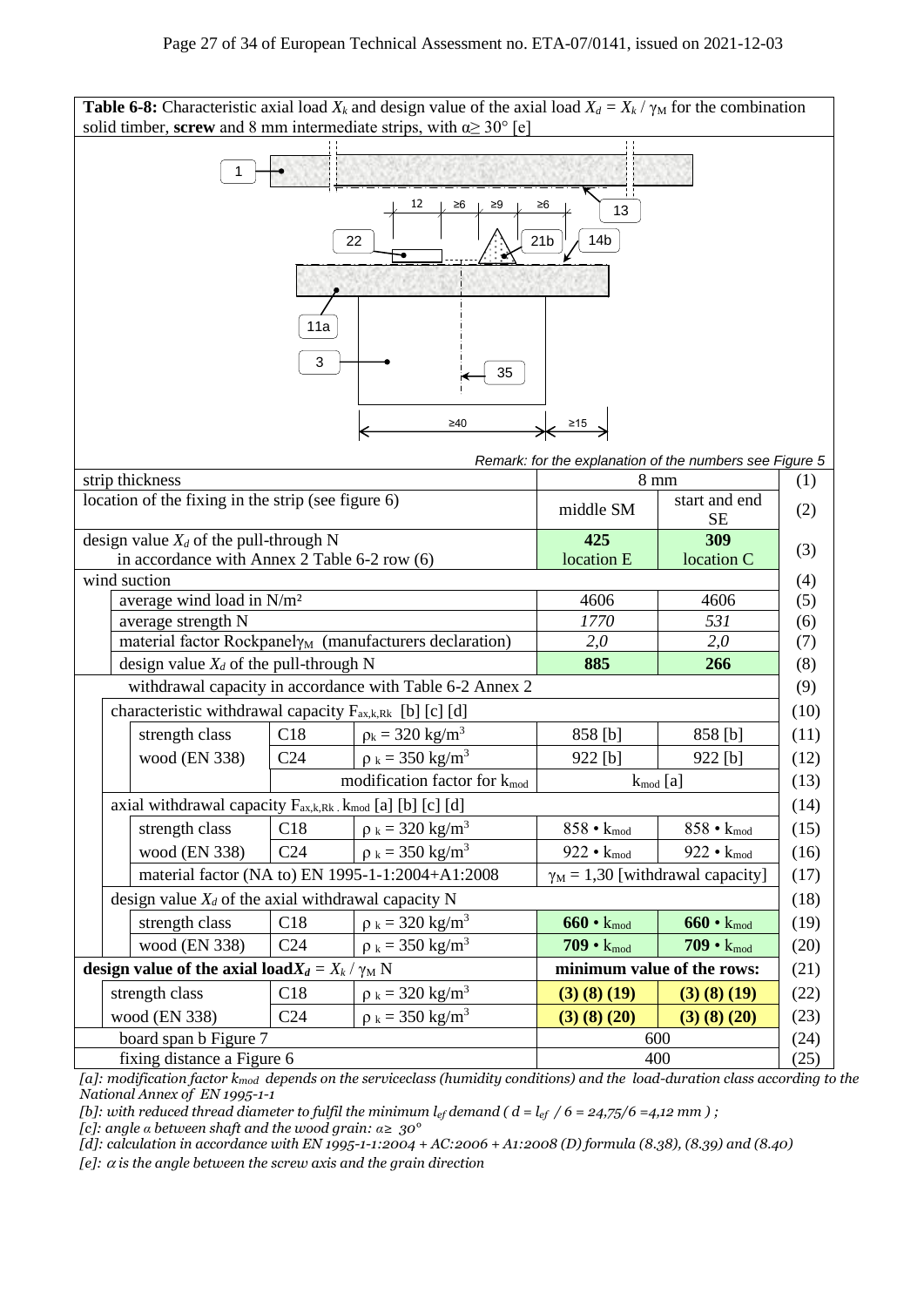| <b>Table 6-9:</b> Characteristic axial load $X_k$ and design value of the axial load $X_d = X_k / \gamma_M$ for the combination                                                                                                                              |                                                                   |                               |                                          |                                    |            |
|--------------------------------------------------------------------------------------------------------------------------------------------------------------------------------------------------------------------------------------------------------------|-------------------------------------------------------------------|-------------------------------|------------------------------------------|------------------------------------|------------|
| solid timber, nail 32 mm standard version and 8 mm end strips or joint strips, with $\alpha \geq 80^{\circ}$ [e]<br>1<br>21 <sub>b</sub><br>22<br>12<br>$\geq 6$<br>≥6<br>≥9<br>13<br>21 <sub>b</sub><br>14 <sub>b</sub><br>13<br>22<br>11a<br>3<br>35<br>35 |                                                                   |                               |                                          |                                    |            |
|                                                                                                                                                                                                                                                              |                                                                   | $\geq 70$                     | ≥15                                      |                                    |            |
|                                                                                                                                                                                                                                                              |                                                                   | $≥100$                        |                                          |                                    |            |
|                                                                                                                                                                                                                                                              |                                                                   |                               |                                          |                                    |            |
| Remark: for the explanation of the numbers see Figure 5                                                                                                                                                                                                      |                                                                   |                               |                                          |                                    |            |
| strip thickness<br>location of the fixing in the strip (see figure 6)                                                                                                                                                                                        |                                                                   |                               | middle SM                                | $8 \text{ mm}$<br>start and end SE | (1)<br>(2) |
| design value $X_d$ of the pull-through N                                                                                                                                                                                                                     |                                                                   |                               | 337                                      | 289                                |            |
| in accordance with Annex 2 Table 6-4 row (6)                                                                                                                                                                                                                 |                                                                   |                               | location E                               | location C                         | (3)        |
| wind suction                                                                                                                                                                                                                                                 |                                                                   |                               |                                          |                                    | (4)        |
| average wind load in N/m <sup>2</sup>                                                                                                                                                                                                                        |                                                                   |                               | 4503                                     | 4503                               | (5)        |
| average strength N                                                                                                                                                                                                                                           |                                                                   |                               | 506                                      | 152                                | (6)        |
| material factor Rockpanel $\gamma_M$ (manufacturers declaration)                                                                                                                                                                                             |                                                                   |                               | 2,0                                      | 2,0                                | (7)        |
| design value $X_d$ of the pull-through N                                                                                                                                                                                                                     |                                                                   |                               | 253                                      | 76                                 | (8)        |
| withdrawal capacity in accordance with Table 6-4 Annex 2<br>(9)                                                                                                                                                                                              |                                                                   |                               |                                          |                                    |            |
| characteristic withdrawal capacity F <sub>ax,k,Rk</sub><br>[c] [d]                                                                                                                                                                                           |                                                                   |                               |                                          | (10)                               |            |
| strength class                                                                                                                                                                                                                                               | C18                                                               | $\rho_k = 320 \text{ kg/m}^3$ | 280                                      | 280                                | (11)       |
| wood (EN 338)                                                                                                                                                                                                                                                | C <sub>24</sub>                                                   | $\rho_k = 350 \text{ kg/m}^3$ | 334                                      | 334                                | (12)       |
| modification factor for $k_{mod}$<br>(13)<br>$k_{mod}$ [a]<br>axial withdrawal capacity F <sub>ax,k,Rk</sub> , k <sub>mod</sub> [a] [c] [d]                                                                                                                  |                                                                   |                               |                                          |                                    |            |
|                                                                                                                                                                                                                                                              |                                                                   |                               |                                          |                                    | (14)       |
| strength class                                                                                                                                                                                                                                               | C18                                                               | $\rho_k = 320 \text{ kg/m}^3$ | $168 \cdot k_{mod}$                      | $168 \cdot k_{mod}$                | (15)       |
| wood (EN 338)                                                                                                                                                                                                                                                | C <sub>24</sub>                                                   | $\rho_k = 350 \text{ kg/m}^3$ | 201 • $k_{mod}$                          | 201 • $k_{mod}$                    | (16)       |
| material factor (NA to) EN 1995-1-1:2004+A1:2008<br>$\gamma_M = 1,30$ [withdrawal capacity]<br>design value $X_d$ of the axial withdrawal capacity N                                                                                                         |                                                                   |                               |                                          | (17)                               |            |
|                                                                                                                                                                                                                                                              |                                                                   |                               |                                          |                                    | (18)       |
| strength class                                                                                                                                                                                                                                               | C18                                                               | $\rho_k = 320 \text{ kg/m}^3$ | $129 \cdot k_{mod}$                      | $129 \cdot k_{mod}$                | (19)       |
| wood (EN 338)                                                                                                                                                                                                                                                | C <sub>24</sub>                                                   | $\rho_k = 350 \text{ kg/m}^3$ | $155 \cdot k_{mod}$                      | $155 \cdot k_{mod}$                | (20)       |
| design value of the axial load $X_d = X_k / \gamma_M N$                                                                                                                                                                                                      |                                                                   |                               |                                          | minimum value of the rows:         | (21)       |
| strength class                                                                                                                                                                                                                                               | C18                                                               | $\rho_k = 320 \text{ kg/m}^3$ | $(3)$ $(8)$ $(19)$<br>$(3)$ $(8)$ $(20)$ | $(3)$ $(8)$ $(19)$                 | (22)       |
|                                                                                                                                                                                                                                                              | $\rho_k = 350 \text{ kg/m}^3$<br>wood (EN 338)<br>C <sub>24</sub> |                               |                                          | $(3)$ $(8)$ $(20)$                 | (23)       |
| board span b Figure 7                                                                                                                                                                                                                                        |                                                                   |                               |                                          | 600                                | (24)       |
| fixing distance a Figure 6                                                                                                                                                                                                                                   |                                                                   |                               | 300                                      |                                    | (25)       |

*[c]: angle α between shaft and the wood grain: α≥ 80°* 

*[d]: calculation in accordance with EN 1995-1-1:2004 + AC:2006 + A1:2008 (D) formula (8.23-a) and DIN EN 1995-1- 1/NA:2010-12 Table NA.15*

*[e]:*  $\alpha$  *is the angle between the nail axis and the grain direction*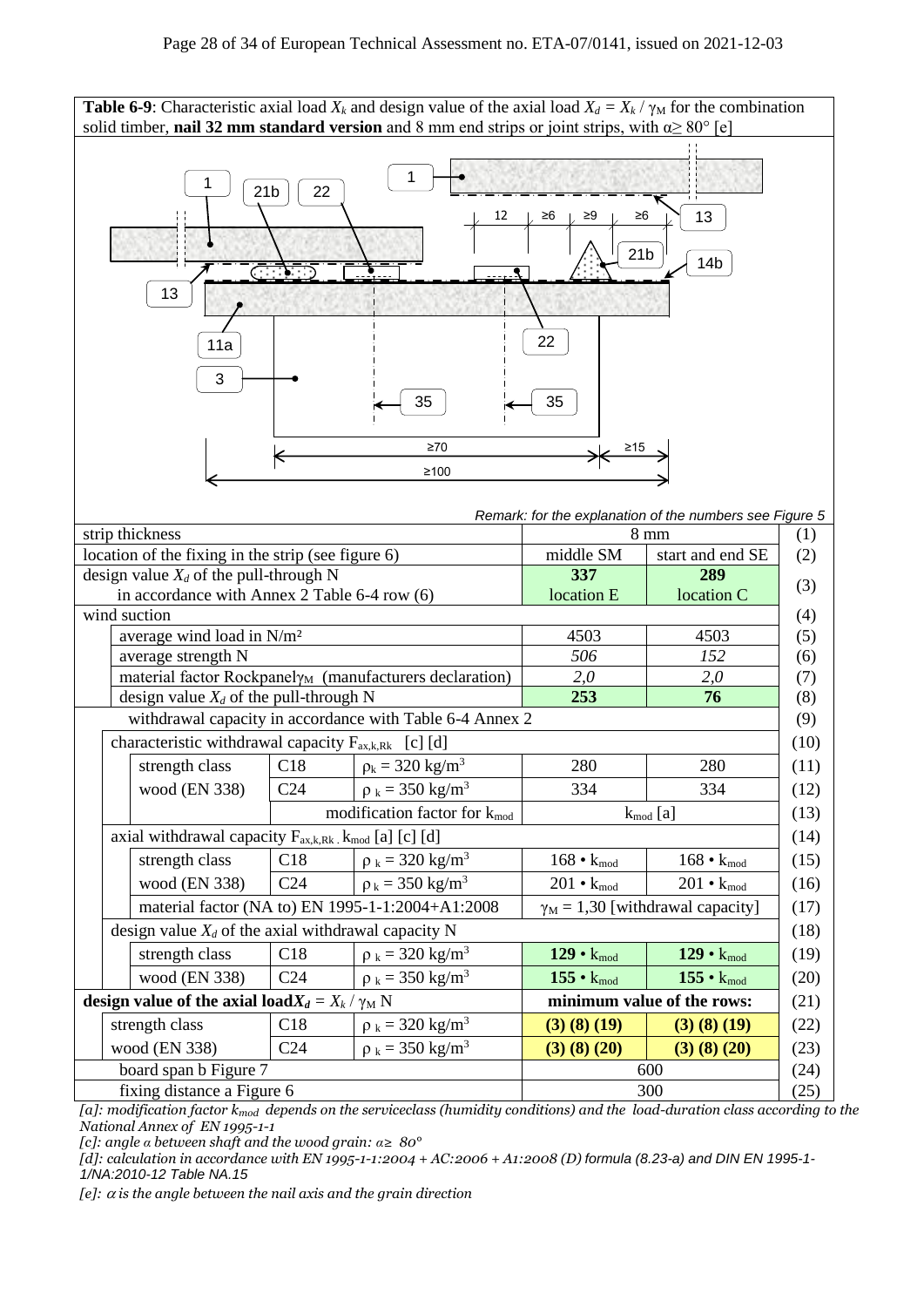|                                                                                        |                                                                               |                 | <b>Table 6-10:</b> Characteristic axial load $X_k$ and design value of the axial load $X_d = X_k / \gamma_M$ for the combination |                                                         |                              |      |
|----------------------------------------------------------------------------------------|-------------------------------------------------------------------------------|-----------------|----------------------------------------------------------------------------------------------------------------------------------|---------------------------------------------------------|------------------------------|------|
|                                                                                        |                                                                               |                 | solid timber, nail 32 mm standard version and 8 mm intermediate strips, with $\alpha \ge 80^{\circ}$ [e]                         |                                                         |                              |      |
|                                                                                        |                                                                               |                 |                                                                                                                                  |                                                         |                              |      |
| 12<br>≥6<br>≥9<br>≥6<br>13                                                             |                                                                               |                 |                                                                                                                                  |                                                         |                              |      |
|                                                                                        |                                                                               |                 |                                                                                                                                  | 14 <sub>b</sub>                                         |                              |      |
|                                                                                        |                                                                               | 22              |                                                                                                                                  | 21 <sub>b</sub>                                         |                              |      |
|                                                                                        |                                                                               |                 |                                                                                                                                  |                                                         |                              |      |
|                                                                                        |                                                                               |                 |                                                                                                                                  |                                                         |                              |      |
|                                                                                        |                                                                               | 11a             |                                                                                                                                  |                                                         |                              |      |
|                                                                                        |                                                                               |                 |                                                                                                                                  |                                                         |                              |      |
| 3<br>35                                                                                |                                                                               |                 |                                                                                                                                  |                                                         |                              |      |
|                                                                                        |                                                                               |                 |                                                                                                                                  |                                                         |                              |      |
|                                                                                        |                                                                               |                 |                                                                                                                                  |                                                         |                              |      |
|                                                                                        |                                                                               |                 | $\geq 40$                                                                                                                        | $\geq 15$                                               |                              |      |
|                                                                                        |                                                                               |                 |                                                                                                                                  | Remark: for the explanation of the numbers see Figure 5 |                              |      |
|                                                                                        | strip thickness                                                               |                 |                                                                                                                                  | $8 \text{ mm}$                                          |                              | (1)  |
| location of the fixing in the strip (see figure 6)                                     |                                                                               |                 | middle SM                                                                                                                        | start and end<br><b>SE</b>                              | (2)                          |      |
| design value $X_d$ of the pull-through N                                               |                                                                               |                 | 337                                                                                                                              | 289                                                     | (3)                          |      |
| in accordance with Annex 2 Table 6-4 row (6)                                           |                                                                               |                 |                                                                                                                                  |                                                         |                              |      |
| wind suction                                                                           |                                                                               |                 |                                                                                                                                  |                                                         | (4)                          |      |
| average wind load in N/m <sup>2</sup>                                                  |                                                                               |                 | 3078<br>887                                                                                                                      | 3078<br>266                                             | (5)<br>(6)                   |      |
| average strength N<br>material factor Rockpanel $\gamma_M$ (manufacturers declaration) |                                                                               |                 | <i>2,0</i>                                                                                                                       | 2,0                                                     | (7)                          |      |
| design value $X_d$ of the pull-through N                                               |                                                                               |                 | 444                                                                                                                              | 133                                                     | (8)                          |      |
|                                                                                        | withdrawal capacity                                                           |                 |                                                                                                                                  |                                                         |                              | (9)  |
| characteristic withdrawal capacity $F_{ax,k,Rk}$<br>[c] [d]                            |                                                                               |                 |                                                                                                                                  |                                                         | (10)                         |      |
|                                                                                        | strength class                                                                | C18             | $\rho_k = 320 \text{ kg/m}^3$                                                                                                    | 280 [b]                                                 | 280 [b]                      | (11) |
|                                                                                        | wood (EN 338)                                                                 | C <sub>24</sub> | $\rho_k = 350 \text{ kg/m}^3$                                                                                                    | 334 [b]                                                 | 334 [b]                      | (12) |
| modification factor for k <sub>mod</sub>                                               |                                                                               |                 |                                                                                                                                  | $k_{mod}$ [a]                                           |                              | (13) |
|                                                                                        | axial withdrawal capacity F <sub>ax,k,Rk</sub> , k <sub>mod</sub> [a] [c] [d] |                 |                                                                                                                                  |                                                         |                              | (14) |
|                                                                                        | strength class                                                                | C18             | $\rho_k = 320 \text{ kg/m}^3$                                                                                                    | $168 \cdot k_{mod}$                                     | $168 \cdot k_{mod}$          | (15) |
|                                                                                        | wood (EN 338)                                                                 | C <sub>24</sub> | $\rho_k = 350 \text{ kg/m}^3$                                                                                                    | 201 • $k_{mod}$                                         | $201 \cdot k_{mod}$          | (16) |
| material factor (NA to) EN 1995-1-1:2004+A1:2008                                       |                                                                               |                 | $\gamma_M = 1,30$ [withdrawal capacity]                                                                                          |                                                         | (17)                         |      |
| design value $X_d$ of the axial withdrawal capacity N                                  |                                                                               |                 |                                                                                                                                  |                                                         | (18)                         |      |
|                                                                                        | strength class                                                                | C18             | $\rho_k = 320 \text{ kg/m}^3$                                                                                                    | $129 \cdot k_{mod}$                                     | 129 $\cdot$ k <sub>mod</sub> | (19) |
|                                                                                        | wood (EN 338)                                                                 | C <sub>24</sub> | $\rho_k = 350 \text{ kg/m}^3$                                                                                                    | $155 \cdot k_{mod}$                                     | $155 \cdot k_{mod}$          | (20) |
| design value of the axial load $X_d = X_k / \gamma_M N$                                |                                                                               |                 | minimum value of the rows:                                                                                                       |                                                         | (21)                         |      |
|                                                                                        | strength class                                                                | C18             | $\rho_k = 320 \text{ kg/m}^3$                                                                                                    | $(3)$ $(8)$ $(19)$                                      | $(3)$ $(8)$ $(19)$           | (22) |
| $\rho_k = 350 \text{ kg/m}^3$<br>wood (EN 338)<br>C <sub>24</sub>                      |                                                                               |                 | $(3)$ $(8)$ $(20)$                                                                                                               | $(3)$ $(8)$ $(20)$                                      | (23)                         |      |
| board span b Figure 7                                                                  |                                                                               |                 | 600                                                                                                                              |                                                         | (24)                         |      |
| fixing distance a Figure 6                                                             |                                                                               |                 | 300                                                                                                                              |                                                         | (25)                         |      |

*[c]: angle α between shaft and the wood grain: α≥ 80°* 

*[d]: calculation in accordance with EN 1995-1-1:2004 + AC:2006 + A1:2008 (D) formula (8.23-a) and DIN EN 1995-1- 1/NA:2010-12 Table NA.15*

 $[e]$ :  $\alpha$  is the angle between the nail axis and the grain direction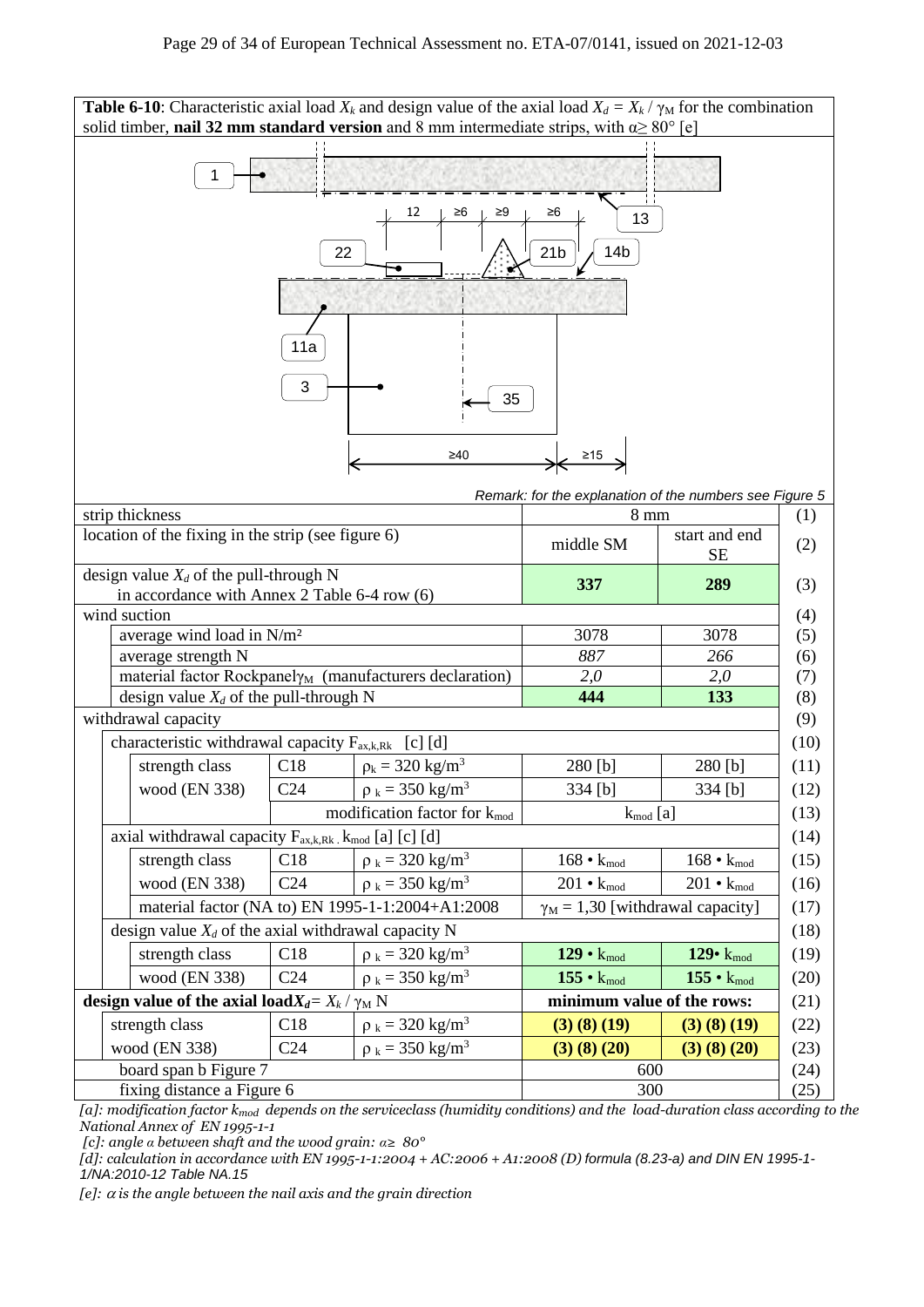For bonded applications the Rockpanel strip (item 11a on figure 3 in annex 1) must be mechanically fixed in such a way that it can move tension free on the wooden battens**.**

Therefore, the Rockpanel strip is mounted with fixed points and with moving points. The hole diameters for the fixing points are indicated in table  $\overline{7}$  (screw and nail fixing).

The characteristic loads which may be taken for the combination Rockpanel strips and fixings (screw and nail fixing), are given in table 6-7, 6-8, 6-9 and 6-10 (position E and C).

The characteristic loads which may be taken for the combination boards and fixings (rivet, screw and nail fixing), are given in table 6-1, 6-2, 6-3, 6-4, 6-5 and 6-6 (position M, E and C)

**Table 7. Hole dimensions [mm] for Rockpanel boards mechanically fixed and Rockpanel strip in bonded applications**

| Fixing type                                         | Fixed point | Moving point | Slotted points   | Board dimension considered |
|-----------------------------------------------------|-------------|--------------|------------------|----------------------------|
| Screw for timber                                    | 3,2         | 6,0          | $3,4 \times 6,0$ | 1200*3050                  |
| <b>Nail</b>                                         | 2.5         | 3,8          | $2,8 \times 4,0$ | 1200*1750 [b]              |
| Rivet $[a]$                                         | 5,2         | $_{\rm 8.0}$ | $5,2 \times 8,0$ | 1200*3050                  |
| Screw for steel                                     | 4,3         | 8.0          | $4,3 \times 8,0$ | 1200*3050                  |
| Edge distances: $a_1 \ge 15$ mm and $a_2 \ge 50$ mm |             |              |                  |                            |

[a] For correct fixing, a riveting tool with rivet spacer must be used

[b]: In the case of a larger panel length, and certain climatic conditions, a tension between shaft and panel-hole may occur.

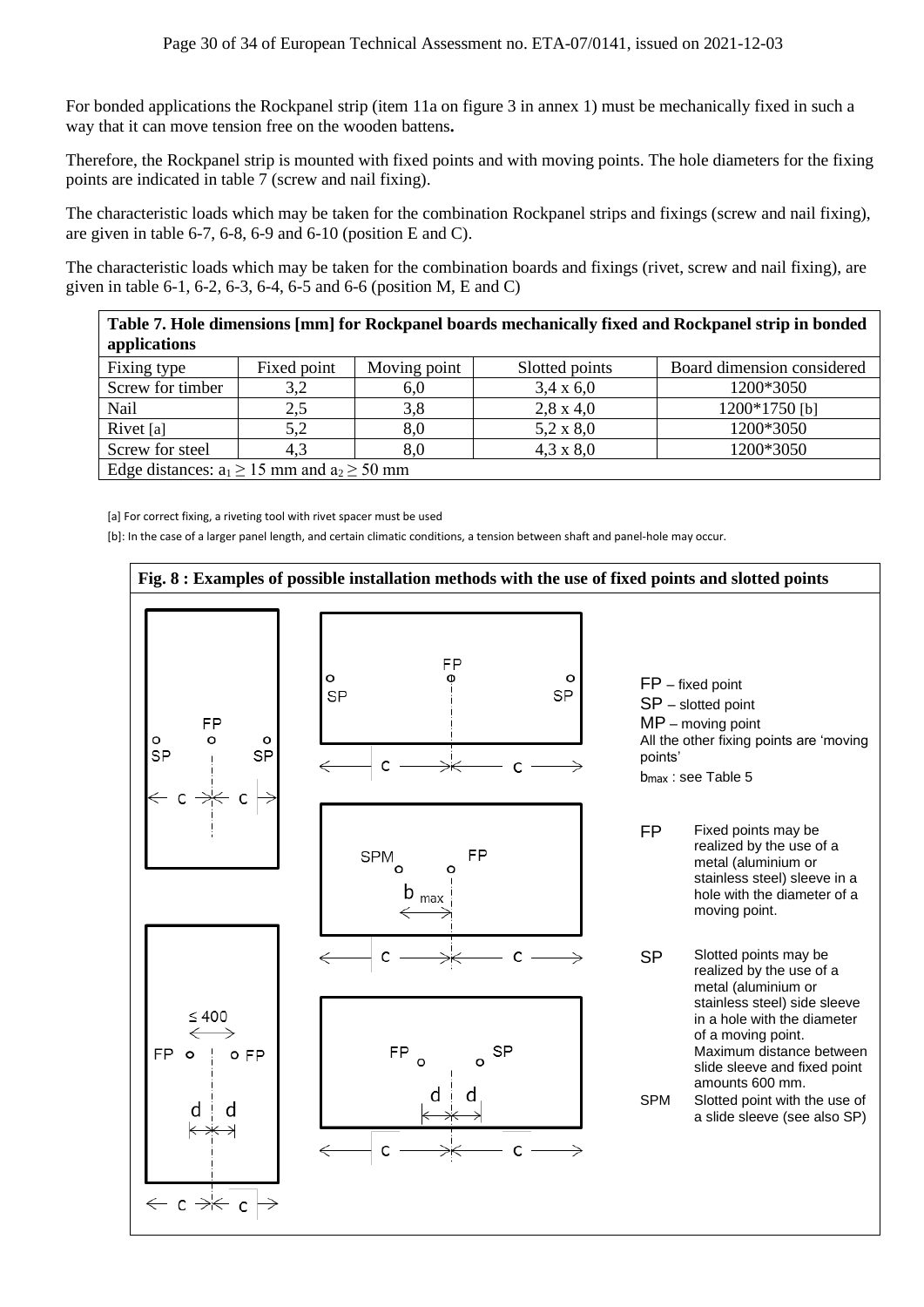**Annex 3 Fastener specification for wooden subframes**





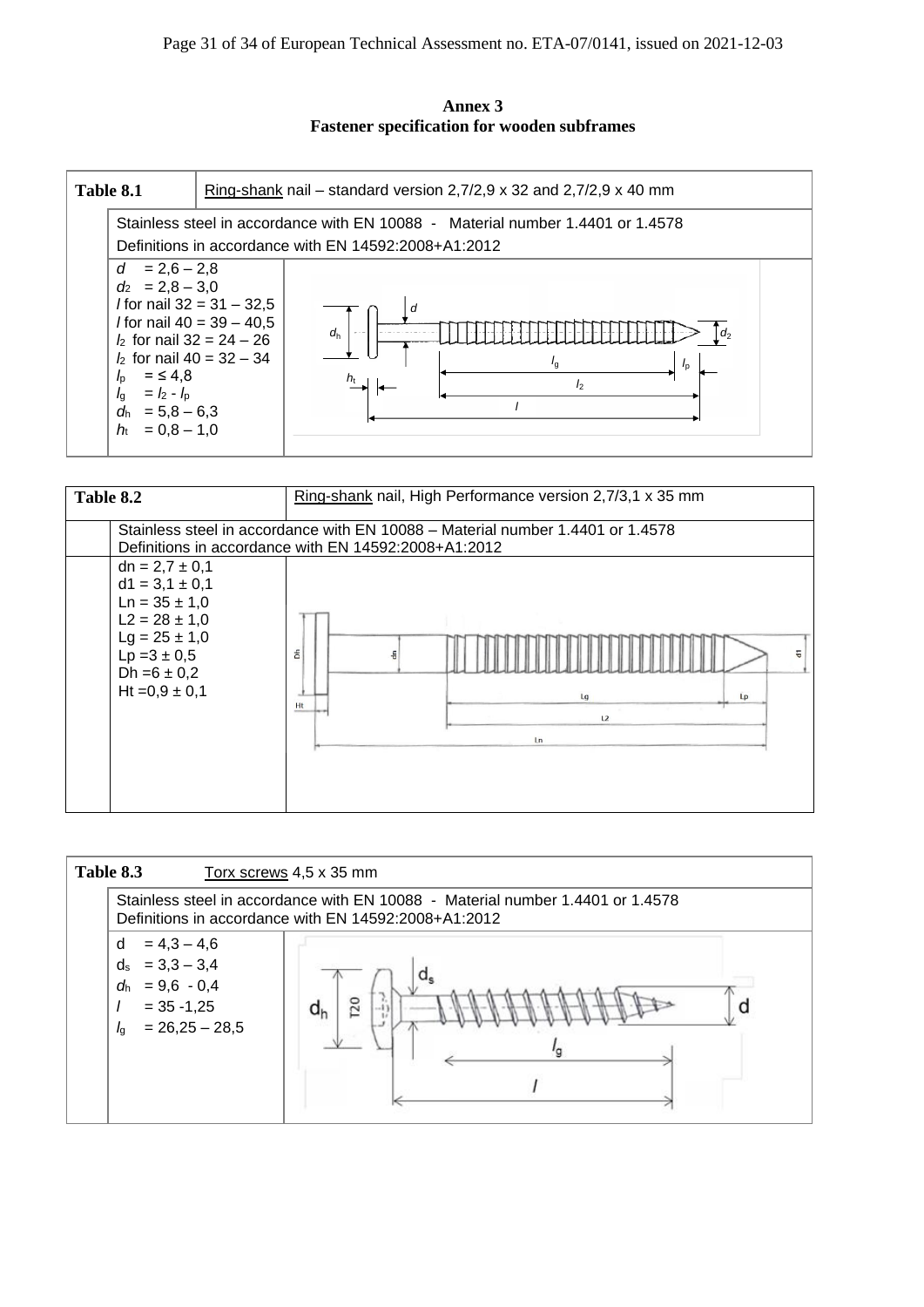| <b>Rivet aluminium or stainless steel</b> |                  |                     |                      |                       |                       |
|-------------------------------------------|------------------|---------------------|----------------------|-----------------------|-----------------------|
|                                           |                  | <b>SFS</b>          | <b>SFS</b> Stainless | <b>MBE</b>            | <b>MBE</b> stainless  |
|                                           |                  | Aluminium           | steel A4 [a]         | Aluminium             | steel [b]             |
|                                           | Code             | AP14-50180-S        | SSO-D15-50180        | 1290406               | 1290806               |
|                                           | <b>Body</b>      | aluminium EN        | stainless steel      | aluminium EN          | stainless steel       |
|                                           |                  | AW-5019             | material number      | AW-5019               | material number       |
|                                           |                  | $(AIMg5)$ in        | 1.4578 in            | $(AIMg5)$ in          | 1.4567 in             |
|                                           |                  | accordance with     | accordance with      | accordance with       | accordance with       |
|                                           |                  | EN 755-2            | <b>EN 10088</b>      | EN 755-2              | <b>EN 10088</b>       |
|                                           | Mandrel          | stainless steel     | stainless steel      | stainless steel       | stainless steel       |
|                                           |                  | material number     | material number      | material number       | material number       |
|                                           |                  | 1.4541 in           | 1.4541 in            | 1.4541 in             | 1.4541 in             |
|                                           |                  | accordance with     | accordance with      | accordance with       | accordance with       |
|                                           |                  | <b>EN 10088</b>     | <b>EN 10088</b>      | <b>EN 10088</b>       | EN 10088              |
|                                           | Pull-out         | $F_{mean,n} = 2038$ | $F_{mean,n} = 1428$  | $F_{mean, 10} = 2318$ | $F_{mean, 10} = 3212$ |
|                                           | strength         | $s = 95$            | $s = 54$             | $s = 85$              | $s = 83$              |
|                                           |                  | $F_{u,5} = 1882$    | $F_{u,5} = 1339$     | $F_{u,5} = 2155$      | $F_{u,5} = 3052$      |
|                                           | d <sup>1</sup>   | 5                   | 5                    | 5                     | 5                     |
|                                           | d <sup>2</sup>   | 14                  | 15                   | 14                    | 14                    |
|                                           | $\overline{d^3}$ | 2,7                 | 2,7                  | 2,7                   | 2,95                  |
|                                           | 1                | 18                  | 18                   | 18                    | 16                    |
|                                           | $\bf k$          | 1,5                 | 1,5                  | 1,5                   | 1,5                   |
|                                           | profile          | aluminium           | steel                | aluminium             | steel                 |
|                                           |                  | $t \geq 1.5$ mm     | $t \geq 1,0$ mm [a]  | $t \geq 1,8$ mm       | $t \geq 1.5$ mm [b]   |

- [a] : The minimum thickness of the vertical steel profiles is 1,0 mm. The steel quality is S320GD +Z EN 10346 number 1.0250 (or equivalent for cold forming). For minimum coating thickness see [c]
- [b]: The minimum thickness of the vertical steel profiles is 1,5 mm. The steel quality is EN 10025-2:2004 S235JR number 1.0038. For minimum coating thickness see [c]
- [c] : The minimum coating thickness (Z or ZA) is determined by the corrosion rate (amount of corrosion loss in thickness per year) which depends on the specific outdoor atmospheric environment (the Zinc Life Time Predictor can be used to calculate the Corrosion Rate in  $\mu$ m/y for a Z coating: <http://www.galvinfo.com:8080/zclp/> (copyright The International Zinc association).

The coating designation (classification which determines the coating mass) shall be agreed between the contractor and the building owner.

Alternatively a hot dip galvanized coating according to EN ISO 1461 can be used.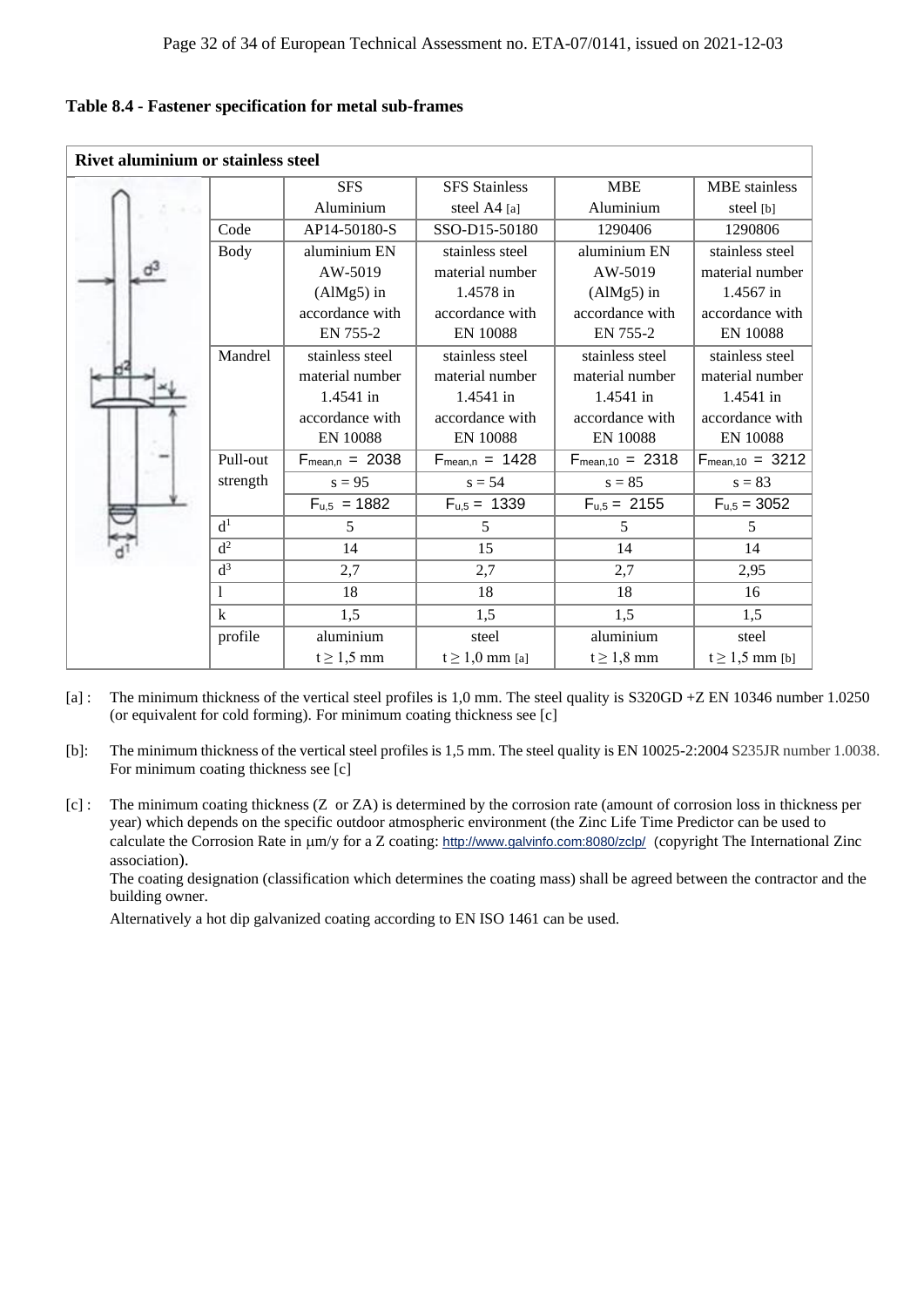